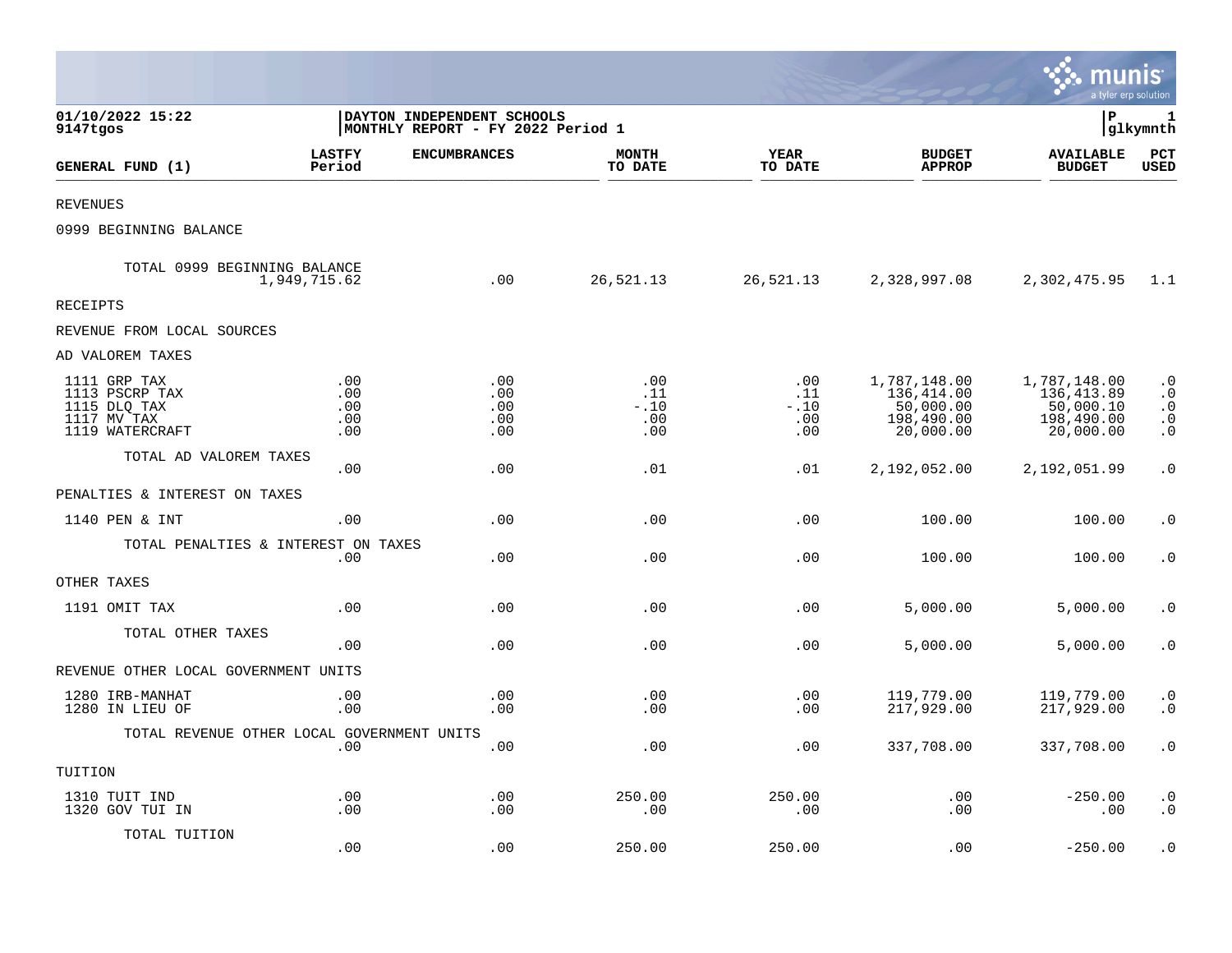

| 01/10/2022 15:22<br>9147tgos                                                                                                                                    |                                                                                                             | DAYTON INDEPENDENT SCHOOLS<br>MONTHLY REPORT - FY 2022 Period 1 |                                                             |                                                                          |                                                                                      | l P                                                                                                                                                                                                                | $\overline{\mathbf{2}}$<br> glkymnth                                                                                                  |
|-----------------------------------------------------------------------------------------------------------------------------------------------------------------|-------------------------------------------------------------------------------------------------------------|-----------------------------------------------------------------|-------------------------------------------------------------|--------------------------------------------------------------------------|--------------------------------------------------------------------------------------|--------------------------------------------------------------------------------------------------------------------------------------------------------------------------------------------------------------------|---------------------------------------------------------------------------------------------------------------------------------------|
| GENERAL FUND (1)                                                                                                                                                | <b>LASTFY</b><br>Period                                                                                     | <b>ENCUMBRANCES</b>                                             | <b>MONTH</b><br>TO DATE                                     | <b>YEAR</b><br>TO DATE                                                   | <b>BUDGET</b><br><b>APPROP</b>                                                       | <b>AVAILABLE</b><br><b>BUDGET</b>                                                                                                                                                                                  | PCT<br><b>USED</b>                                                                                                                    |
| EARNINGS ON INVESTMENTS                                                                                                                                         |                                                                                                             |                                                                 |                                                             |                                                                          |                                                                                      |                                                                                                                                                                                                                    |                                                                                                                                       |
| 1510 INT ON INV                                                                                                                                                 | 628.42                                                                                                      | $\overline{00}$                                                 | 848.41                                                      | 848.41                                                                   | 7,000.00    6,151.59    12.1                                                         |                                                                                                                                                                                                                    |                                                                                                                                       |
|                                                                                                                                                                 | TOTAL EARNINGS ON INVESTMENTS<br>628.42                                                                     | $\overline{00}$                                                 | 848.41                                                      | 848.41                                                                   | 7,000.00                                                                             | 6,151.59 12.1                                                                                                                                                                                                      |                                                                                                                                       |
| OTHER REVENUE FROM LOCAL SOURCES                                                                                                                                |                                                                                                             |                                                                 |                                                             |                                                                          |                                                                                      |                                                                                                                                                                                                                    |                                                                                                                                       |
| 1912 BUS RENT<br>1919 OTHER GRAN<br>1920 CONTRIBUTE<br>1930 GAIN/LOSS<br>1951 MSC SCH IN<br>1980 PRYR REFND<br>1990 MISC REV<br>1993 REBATES<br>1997 OTHER REIM | .00<br>$\begin{array}{c} .00 \\ .00 \\ .00 \\ .00 \\ .00 \\ .00 \\ .00 \\ -69.72 \end{array}$<br>.00<br>.00 | .00<br>.00<br>.00<br>.00<br>.00<br>.00<br>.00<br>.00<br>.00     | .00<br>.00<br>.00<br>.00<br>.00<br>.00<br>.00<br>.00<br>.00 | .00<br>.00<br>$\begin{array}{c} 0.00 \\ -0.00 \end{array}$<br>.00<br>.00 | $\begin{array}{c} \texttt{.00} \\ \texttt{.00} \end{array}$<br>5,000.00<br>25,000.00 | 00.<br>00.<br>00.00 00.000<br>00.00 00.000<br>.00<br>$\begin{array}{cccc} 0.00 & .00 & .00 & .00 \ 0.00 & .00 & .00 & .00 \ 0.00 & .00 & .00 & .00 \ 0.00 & .00 & .00 & .00 \end{array}$<br>$\sim$ 00<br>25,000.00 | $\cdot$ 0<br>$\cdot$ 0<br>$\boldsymbol{\cdot}$ 0<br>$\cdot$ 0<br>$\cdot$ 0<br>$\boldsymbol{\cdot}$ 0<br>$\cdot$ 0<br>$\cdot$ 0<br>. 0 |
|                                                                                                                                                                 | TOTAL OTHER REVENUE FROM LOCAL SOURCES<br>$-69.72$                                                          | .00                                                             | .00                                                         | .00                                                                      | 34,400.00                                                                            | 34,400.00                                                                                                                                                                                                          | $\cdot$ 0                                                                                                                             |
|                                                                                                                                                                 | TOTAL REVENUE FROM LOCAL SOURCES<br>558.70                                                                  | .00                                                             |                                                             |                                                                          | $1,098.42$ $1,098.42$ $2,576,260.00$ $2,575,161.58$                                  |                                                                                                                                                                                                                    | $\cdot$ 0                                                                                                                             |
| REVENUE FROM STATE SOURCES                                                                                                                                      |                                                                                                             |                                                                 |                                                             |                                                                          |                                                                                      |                                                                                                                                                                                                                    |                                                                                                                                       |
| STATE PROGRAM                                                                                                                                                   |                                                                                                             |                                                                 |                                                             |                                                                          |                                                                                      |                                                                                                                                                                                                                    |                                                                                                                                       |
| 3111 SEEK<br>3111 SEEK-RS                                                                                                                                       | 343,960.00<br>00.                                                                                           | $\begin{array}{c} 0.00 \\ -0.00 \end{array}$                    | 354,721.00<br>$\sim 00$                                     | 354,721.00<br>00.                                                        | 4,049,926.00<br>00<br>$\sim$ 00                                                      | 3,695,205.00 8.8<br>$\sim$ 00                                                                                                                                                                                      | $\ldots$                                                                                                                              |
| TOTAL STATE PROGRAM                                                                                                                                             | 343,960.00                                                                                                  | .00                                                             | 354,721.00                                                  | 354,721.00                                                               | 4,049,926.00                                                                         | 3,695,205.00                                                                                                                                                                                                       | 8.8                                                                                                                                   |
| OTHER STATE FUNDING                                                                                                                                             |                                                                                                             |                                                                 |                                                             |                                                                          |                                                                                      |                                                                                                                                                                                                                    |                                                                                                                                       |
| 3122 VOC TRANSP<br>3125 DRV TRN RB<br>3126 SUB REIMB<br>3128 AUD REIMB<br>3129 KSB/D TR R                                                                       | $\begin{array}{c} . & 0 & 0 \\ . & 0 & 0 \end{array}$<br>.00<br>.00<br>.00                                  | .00<br>.00<br>.00<br>.00<br>.00                                 | $\overline{00}$<br>.00<br>.00<br>.00<br>.00                 | .00<br>.00<br>.00<br>.00<br>.00                                          | $.00 \,$<br>.00<br>$.00 \,$<br>.00<br>.00                                            | .00<br>.00<br>$.00 \,$<br>.00<br>.00                                                                                                                                                                               | $\cdot$ 0<br>$\cdot$ 0<br>$\cdot$ 0<br>$\cdot$ 0<br>$\cdot$ 0                                                                         |
| TOTAL OTHER STATE FUNDING                                                                                                                                       | .00                                                                                                         | .00                                                             | .00                                                         | .00                                                                      | .00                                                                                  | .00                                                                                                                                                                                                                | $\cdot$ 0                                                                                                                             |
| EXPENDITURE REIMBURSEMENTS                                                                                                                                      |                                                                                                             |                                                                 |                                                             |                                                                          |                                                                                      |                                                                                                                                                                                                                    |                                                                                                                                       |
| 3130 NBC REIMB<br>3131 OTHR STATE                                                                                                                               | .00<br>.00                                                                                                  | .00<br>.00                                                      | .00<br>.00                                                  | .00<br>.00                                                               | .00<br>5,000.00                                                                      | $.00 \,$<br>5,000.00                                                                                                                                                                                               | $\cdot$ 0<br>$\cdot$ 0                                                                                                                |
|                                                                                                                                                                 | TOTAL EXPENDITURE REIMBURSEMENTS<br>.00                                                                     | .00                                                             | .00                                                         | .00                                                                      | 5,000.00                                                                             | 5,000.00                                                                                                                                                                                                           | $\cdot$ 0                                                                                                                             |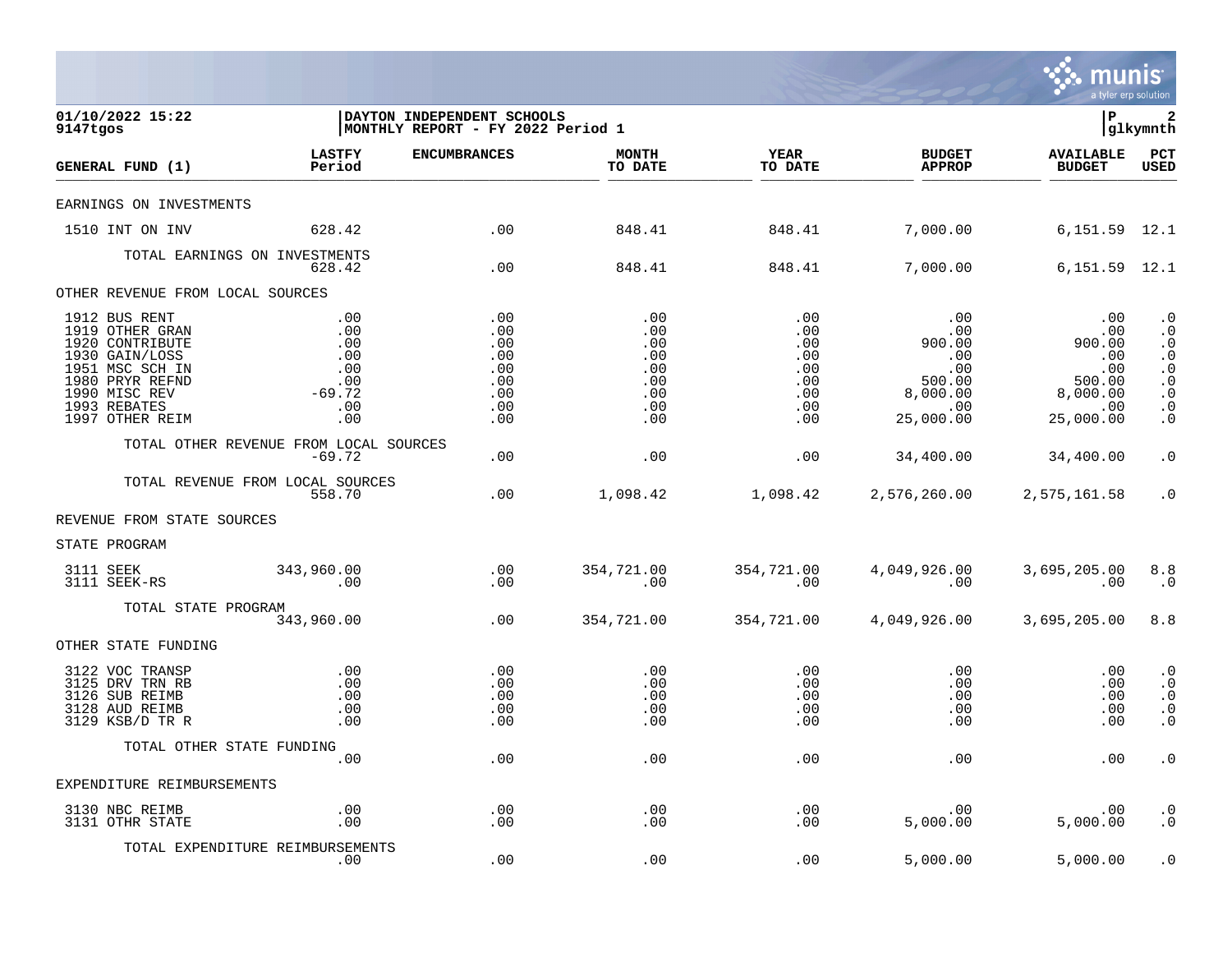| 01/10/2022 15:22<br>9147tgos                         |                                                | DAYTON INDEPENDENT SCHOOLS<br>MONTHLY REPORT - FY 2022 Period 1 |                         |                        |                                | P                                 | 3<br>glkymnth                                    |
|------------------------------------------------------|------------------------------------------------|-----------------------------------------------------------------|-------------------------|------------------------|--------------------------------|-----------------------------------|--------------------------------------------------|
| GENERAL FUND (1)                                     | <b>LASTFY</b><br>Period                        | <b>ENCUMBRANCES</b>                                             | <b>MONTH</b><br>TO DATE | <b>YEAR</b><br>TO DATE | <b>BUDGET</b><br><b>APPROP</b> | <b>AVAILABLE</b><br><b>BUDGET</b> | PCT<br><b>USED</b>                               |
|                                                      |                                                |                                                                 |                         |                        |                                |                                   |                                                  |
| RESTRICTED                                           |                                                |                                                                 |                         |                        |                                |                                   |                                                  |
| 3200 RES STATE                                       | .00                                            | .00                                                             | .00                     | .00                    | .00                            | .00                               | $\cdot$ 0                                        |
| TOTAL RESTRICTED                                     | .00                                            | .00                                                             | .00                     | .00                    | .00                            | .00                               | $\cdot$ 0                                        |
| REVENUE IN LIEU OF TAXES/STATE                       |                                                |                                                                 |                         |                        |                                |                                   |                                                  |
| 3800 LIEU TAXES                                      | 854.88                                         | .00                                                             | 860.57                  | 860.57                 | 9,900.00                       | 9,039.43                          | 8.7                                              |
|                                                      | TOTAL REVENUE IN LIEU OF TAXES/STATE<br>854.88 | .00                                                             | 860.57                  | 860.57                 | 9,900.00                       | 9,039.43                          | 8.7                                              |
| REVENUE ON BEHALF PAYMENTS                           |                                                |                                                                 |                         |                        |                                |                                   |                                                  |
| 3900 ON BEHALF                                       | .00                                            | .00                                                             | .00                     | .00                    | 2, 415, 451.00                 | 2, 415, 451.00                    | $\cdot$ 0                                        |
|                                                      | TOTAL REVENUE ON BEHALF PAYMENTS<br>.00        | .00                                                             | .00                     | .00                    | 2, 415, 451.00                 | 2, 415, 451.00                    | $\cdot$ 0                                        |
|                                                      | TOTAL REVENUE FROM STATE SOURCES<br>344,814.88 | .00                                                             | 355,581.57              | 355,581.57             | 6,480,277.00                   | 6,124,695.43                      | 5.5                                              |
| REVENUE FROM FEDERAL SOURCES                         |                                                |                                                                 |                         |                        |                                |                                   |                                                  |
| FEDERAL REIMBURSEMENT                                |                                                |                                                                 |                         |                        |                                |                                   |                                                  |
| 4810 MEDICAID R                                      | 4,347.96                                       | .00                                                             | .00                     | .00                    | 20,000.00                      | 20,000.00                         | $\cdot$ 0                                        |
| TOTAL FEDERAL REIMBURSEMENT                          | 4,347.96                                       | .00                                                             | .00                     | .00                    | 20,000.00                      | 20,000.00                         | $\cdot$ 0                                        |
|                                                      | TOTAL REVENUE FROM FEDERAL SOURCES<br>4,347.96 | .00                                                             | .00                     | .00                    | 20,000.00                      | 20,000.00                         | $\cdot$ 0                                        |
| OTHER RECEIPTS                                       |                                                |                                                                 |                         |                        |                                |                                   |                                                  |
| INTERFUND TRANSFERS                                  |                                                |                                                                 |                         |                        |                                |                                   |                                                  |
| 5210 FND XFER<br>5220 INDCST XFE<br>5220 INDCOS-ARP  | .00<br>.00<br>.00                              | .00<br>.00<br>.00                                               | .00<br>.00<br>.00       | .00<br>.00<br>.00      | .00<br>54,000.00<br>.00        | .00<br>54,000.00<br>.00           | $\boldsymbol{\cdot}$ 0<br>$\cdot$ 0<br>$\cdot$ 0 |
| TOTAL INTERFUND TRANSFERS                            | .00                                            | .00                                                             | .00                     | .00                    | 54,000.00                      | 54,000.00                         | $\cdot$ 0                                        |
| SALE OR COMP FOR LOSS OF ASSETS                      |                                                |                                                                 |                         |                        |                                |                                   |                                                  |
| 5311 SALE LAND<br>5341 SALE EQUIP<br>5342 LOSS EQUIP | .00<br>7,110.00<br>.00                         | .00<br>.00<br>.00                                               | .00<br>.00<br>.00       | .00<br>.00<br>.00      | .00<br>1,000.00<br>.00         | .00<br>1,000.00<br>.00            | $\cdot$ 0<br>$\cdot$ 0<br>$\cdot$ 0              |

**SAME MUNIS**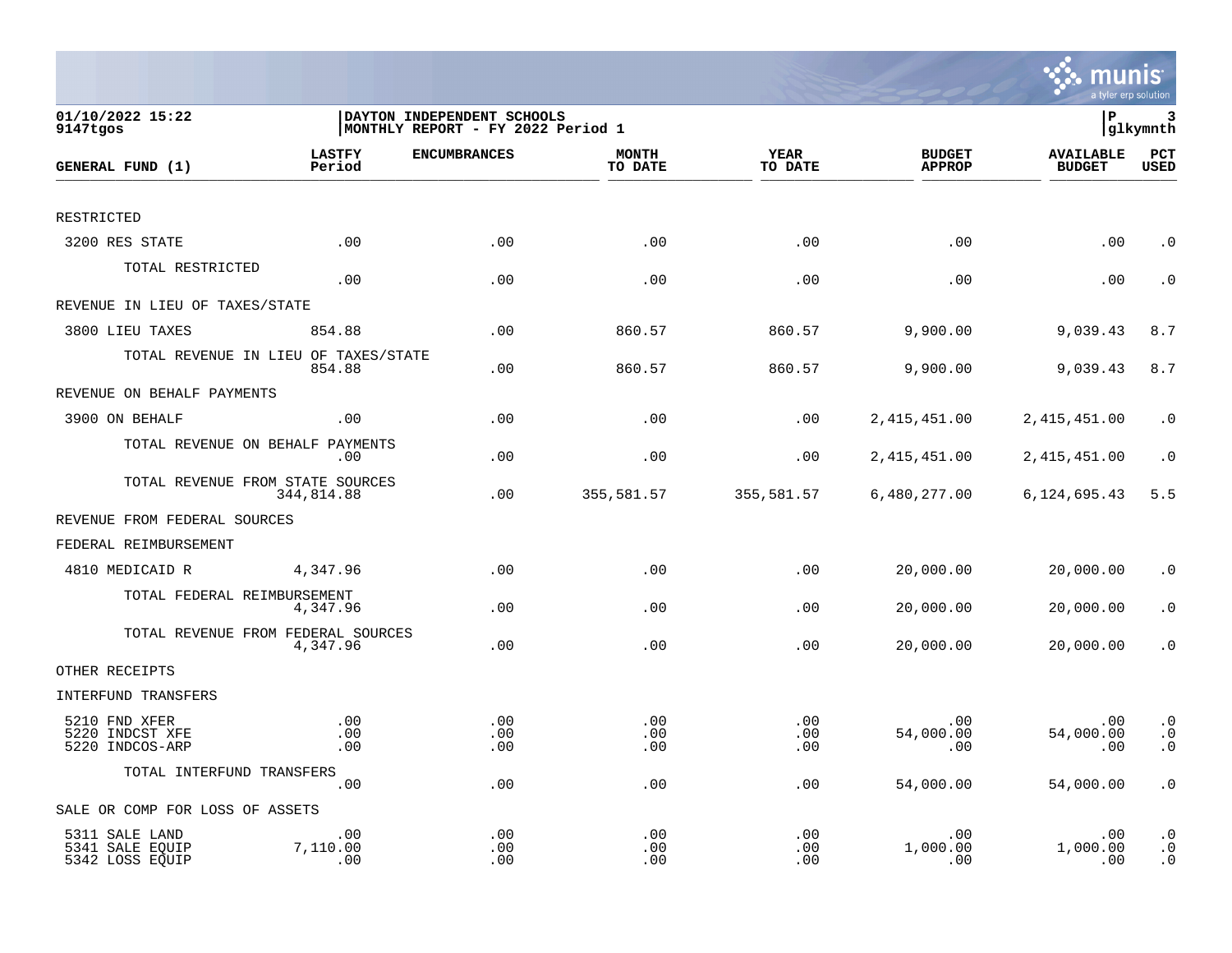

| 01/10/2022 15:22<br>9147tgos          | DAYTON INDEPENDENT SCHOOLS<br>MONTHLY REPORT - FY 2022 Period 1 | P.                  | glkymnth                |                        |                                |                                   |             |
|---------------------------------------|-----------------------------------------------------------------|---------------------|-------------------------|------------------------|--------------------------------|-----------------------------------|-------------|
| GENERAL FUND (1)                      | <b>LASTFY</b><br>Period                                         | <b>ENCUMBRANCES</b> | <b>MONTH</b><br>TO DATE | <b>YEAR</b><br>TO DATE | <b>BUDGET</b><br><b>APPROP</b> | <b>AVAILABLE</b><br><b>BUDGET</b> | PCT<br>USED |
| TOTAL SALE OR COMP FOR LOSS OF ASSETS | 7,110.00                                                        | .00                 | .00                     | .00                    | 1,000.00                       | 1,000.00                          | $\cdot$ 0   |
| LOAN PROCEEDS                         |                                                                 |                     |                         |                        |                                |                                   |             |
| 5400 LOAN PROC                        | .00                                                             | .00                 | .00                     | .00                    | .00                            | .00                               | $\cdot$ 0   |
| TOTAL LOAN PROCEEDS                   | .00                                                             | .00                 | .00                     | .00                    | .00                            | .00                               | $\cdot$ 0   |
| TOTAL OTHER RECEIPTS                  | 7,110.00                                                        | .00                 | .00                     | .00                    | 55,000.00                      | 55,000.00                         | $\cdot$ 0   |
| TOTAL RECEIPTS                        | 356,831.54                                                      | .00                 | 356,679.99              | 356,679.99             | 9,131,537.00                   | 8,774,857.01                      | 3.9         |
| TOTAL REVENUE                         | 2,306,547.16                                                    | .00                 | 383, 201. 12            | 383, 201. 12           | 11,460,534.08                  | 11,077,332.96                     | 3.3         |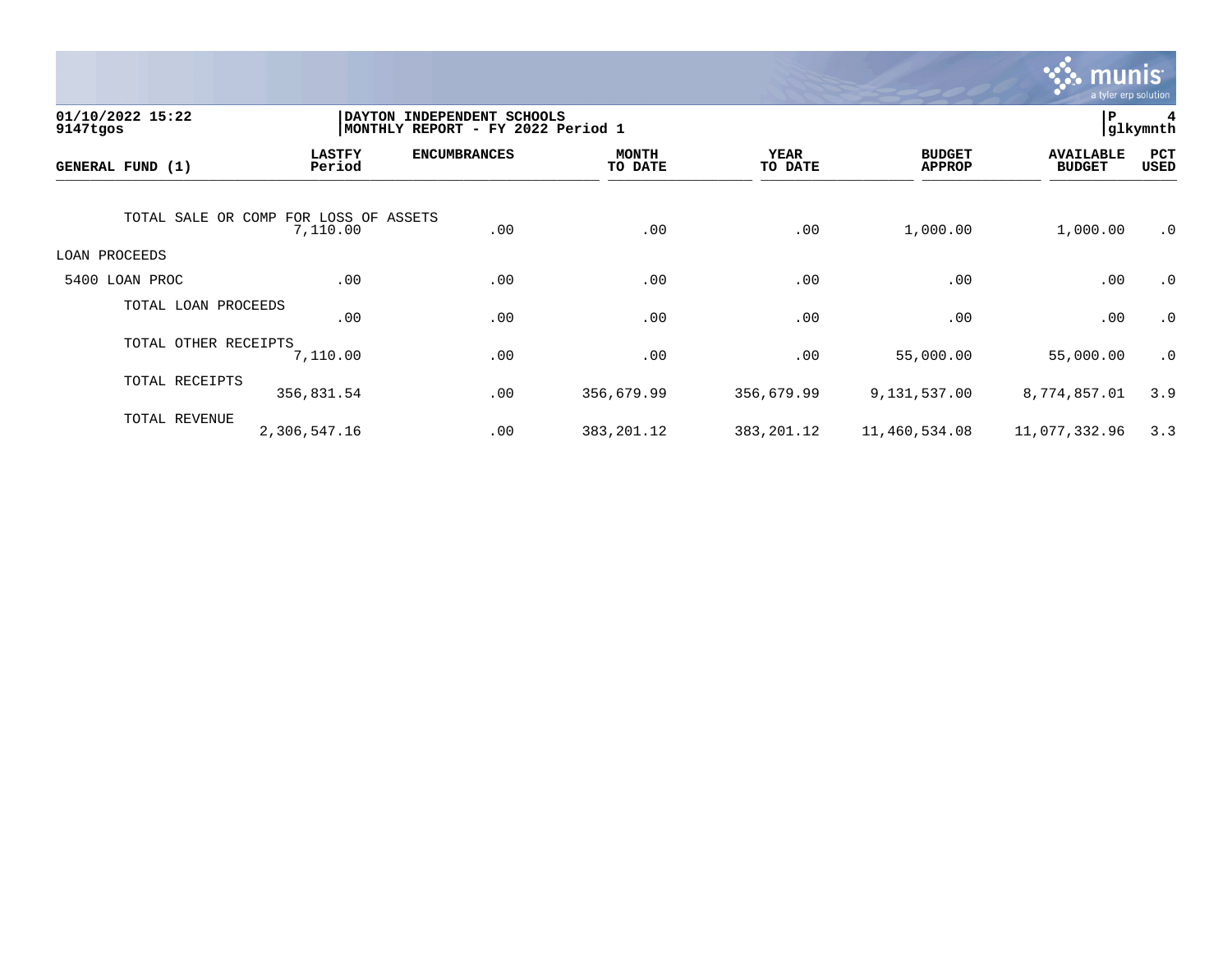

| 01/10/2022 15:22<br>9147tgos                                         |                          |                                                                                              | DAYTON INDEPENDENT SCHOOLS<br> MONTHLY REPORT - FY 2022 Period 1                 |                                                                                               |                                                                                               |                                                                                                                            | l P                                                                                                                        | glkymnth                                                                                              |
|----------------------------------------------------------------------|--------------------------|----------------------------------------------------------------------------------------------|----------------------------------------------------------------------------------|-----------------------------------------------------------------------------------------------|-----------------------------------------------------------------------------------------------|----------------------------------------------------------------------------------------------------------------------------|----------------------------------------------------------------------------------------------------------------------------|-------------------------------------------------------------------------------------------------------|
|                                                                      | GENERAL FUND (1)         | <b>LASTFY</b><br>Period                                                                      | <b>ENCUMBRANCES</b>                                                              | <b>MONTH</b><br>TO DATE                                                                       | <b>YEAR</b><br>TO DATE                                                                        | <b>BUDGET</b><br><b>APPROP</b>                                                                                             | <b>AVAILABLE</b><br><b>BUDGET</b>                                                                                          | PCT<br><b>USED</b>                                                                                    |
| <b>EXPENDITURES</b>                                                  |                          |                                                                                              |                                                                                  |                                                                                               |                                                                                               |                                                                                                                            |                                                                                                                            |                                                                                                       |
|                                                                      | 1000 INSTRUCTION         |                                                                                              |                                                                                  |                                                                                               |                                                                                               |                                                                                                                            |                                                                                                                            |                                                                                                       |
| 0100<br>0200<br>0280<br>0300<br>0400<br>0500<br>0600<br>0700<br>0800 |                          | 1,752.08<br>24,390.04<br>.00<br>8,411.90<br>1,812.22<br>16,877.80<br>361.23<br>.00<br>420.00 | .00<br>.00<br>.00<br>.00<br>19,934.42<br>.00<br>4,739.79<br>3,722.00<br>5,339.79 | 7,333.26<br>9,121.35<br>.00<br>7,404.76<br>1,812.22<br>24,081.80<br>6,259.82<br>.00<br>420.00 | 7,333.26<br>9,121.35<br>.00<br>7,404.76<br>1,812.22<br>24,081.80<br>6,259.82<br>.00<br>420.00 | 3,023,113.00<br>367,229.00<br>1,545,844.00<br>42,000.00<br>63,172.00<br>107,182.00<br>121,039.00<br>20,100.00<br>51,475.00 | 3,015,779.74<br>358,107.65<br>1,545,844.00<br>34,595.24<br>41, 425.36<br>83,100.20<br>110,039.39<br>16,378.00<br>45,715.21 | $\cdot$ 2<br>2.5<br>$\cdot$ 0<br>17.6<br>34.4<br>22.5<br>9.1<br>18.5<br>11.2                          |
|                                                                      | TOTAL 1000 INSTRUCTION   | 54,025.27                                                                                    | 33,736.00                                                                        | 56,433.21                                                                                     | 56,433.21                                                                                     | 5,341,154.00                                                                                                               | 5, 250, 984. 79                                                                                                            | 1.7                                                                                                   |
| 2100                                                                 | STUDENT SUPPORT SERVICES |                                                                                              |                                                                                  |                                                                                               |                                                                                               |                                                                                                                            |                                                                                                                            |                                                                                                       |
| 0100<br>0200<br>0280<br>0300<br>0400<br>0500<br>0600<br>0700         |                          | 11,286.60<br>976.58<br>.00<br>.00<br>.00<br>150.00<br>.00<br>.00                             | .00<br>.00<br>.00<br>.00<br>.00<br>.00<br>.00<br>.00                             | 11,516.40<br>1,050.34<br>.00<br>.00<br>.00<br>.00<br>.00<br>.00                               | 11,516.40<br>1,050.34<br>.00<br>.00<br>.00<br>.00<br>.00<br>.00                               | 663,251.00<br>57,024.00<br>212,683.00<br>109,850.00<br>$\overline{00}$<br>850.00<br>3,450.00<br>.00                        | 651,734.60<br>55,973.66<br>212,683.00<br>109,850.00<br>$\sim 00$<br>850.00<br>3,450.00<br>.00                              | 1.7<br>1.8<br>$\cdot$ 0<br>$\cdot$ 0<br>$\cdot$ 0<br>$\cdot$ 0<br>$\cdot$ 0<br>$\cdot$ 0              |
|                                                                      | TOTAL 2100               | STUDENT SUPPORT SERVICES<br>12,413.18                                                        | .00                                                                              | 12,566.74                                                                                     | 12,566.74                                                                                     | 1,047,108.00                                                                                                               | 1,034,541.26                                                                                                               | 1.2                                                                                                   |
| 2200                                                                 |                          | INSTRUCTIONAL STAFF SUPP SERV                                                                |                                                                                  |                                                                                               |                                                                                               |                                                                                                                            |                                                                                                                            |                                                                                                       |
| 0100<br>0200<br>0280<br>0300<br>0400<br>0500<br>0600<br>0700<br>0800 |                          | 18,574.58<br>1,708.14<br>.00<br>.00<br>.00<br>.00<br>6,667.80<br>.00<br>3,720.11             | .00<br>.00<br>.00<br>.00<br>49.00<br>.00<br>.00<br>.00<br>.00                    | 18,983.44<br>1,860.90<br>.00<br>.00<br>.00<br>.00<br>.00<br>.00<br>.00                        | 18,983.44<br>1,860.90<br>.00<br>.00<br>.00<br>.00<br>.00<br>.00<br>.00                        | 322,480.00<br>32,050.00<br>171,859.00<br>18,743.00<br>42,986.00<br>300.00<br>32,800.00<br>35,000.00<br>18,000.00           | 303,496.56<br>30,189.10<br>171,859.00<br>18,743.00<br>42,937.00<br>300.00<br>32,800.00<br>35,000.00<br>18,000.00           | 5.9<br>5.8<br>$\cdot$ 0<br>$\cdot$ 0<br>$\cdot$ 1<br>$\cdot$ 0<br>$\cdot$ 0<br>$\cdot$ 0<br>$\cdot$ 0 |
|                                                                      | TOTAL 2200               | INSTRUCTIONAL STAFF SUPP SERV<br>30,670.63                                                   | 49.00                                                                            | 20,844.34                                                                                     | 20,844.34                                                                                     | 674,218.00                                                                                                                 | 653,324.66                                                                                                                 | 3.1                                                                                                   |
| 2300                                                                 | DISTRICT ADMIN SUPPORT   |                                                                                              |                                                                                  |                                                                                               |                                                                                               |                                                                                                                            |                                                                                                                            |                                                                                                       |
| 0100<br>0200<br>0280<br>0300<br>0400                                 |                          | 18,535.32<br>31,526.60<br>.00<br>5,695.07<br>.00                                             | .00<br>.00<br>.00<br>.00<br>.00                                                  | 19,419.76<br>36, 143.60<br>.00<br>11,710.29<br>.00                                            | 19, 419. 76<br>36, 143.60<br>.00<br>11,710.29<br>.00                                          | 233,036.00<br>114,226.00<br>99,308.00<br>88,625.00<br>.00                                                                  | 213,616.24<br>78,082.40<br>99,308.00<br>76,914.71<br>.00                                                                   | 8.3<br>31.6<br>$\cdot$ 0<br>13.2<br>$\cdot$ 0                                                         |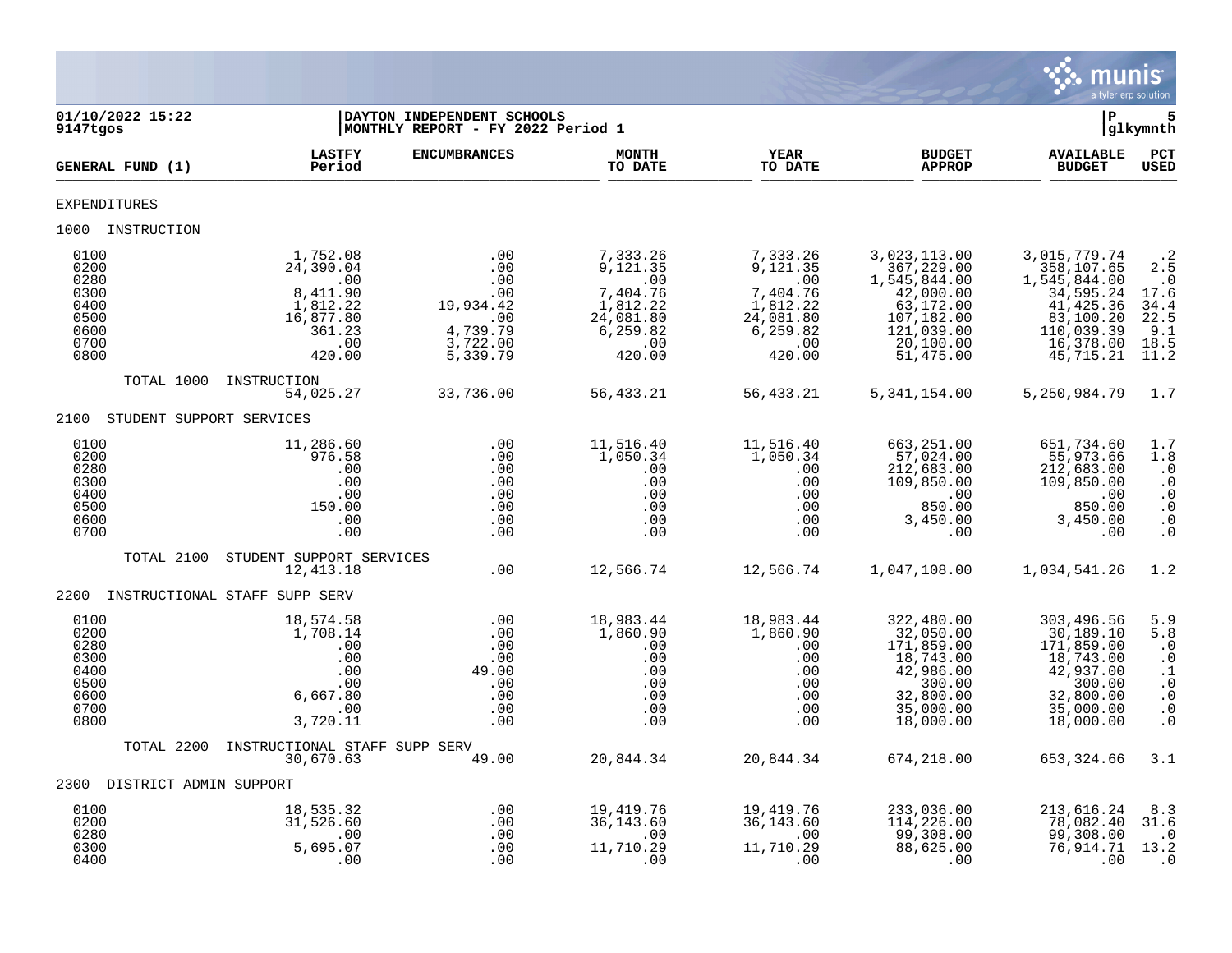

# **01/10/2022 15:22 |DAYTON INDEPENDENT SCHOOLS |P 6 9147tgos |MONTHLY REPORT - FY 2022 Period 1 |glkymnth**

|                                                                      | GENERAL FUND (1)       | <b>LASTFY</b><br>Period                                                                       | <b>ENCUMBRANCES</b>                                                    | <b>MONTH</b><br>TO DATE                                                                      | <b>YEAR</b><br>TO DATE                                                                       | <b>BUDGET</b><br><b>APPROP</b>                                                                                    | <b>AVAILABLE</b><br><b>BUDGET</b>                                                                                  | PCT<br><b>USED</b>                                                             |
|----------------------------------------------------------------------|------------------------|-----------------------------------------------------------------------------------------------|------------------------------------------------------------------------|----------------------------------------------------------------------------------------------|----------------------------------------------------------------------------------------------|-------------------------------------------------------------------------------------------------------------------|--------------------------------------------------------------------------------------------------------------------|--------------------------------------------------------------------------------|
| 0500<br>0600<br>0700<br>0800<br>0840<br>0900                         |                        | .00<br>770.36<br>3,218.15<br>7,087.30<br>.00<br>.00                                           | .00<br>.00<br>.00<br>.00<br>.00<br>.00                                 | 189.20<br>709.11<br>.00<br>7,201.09<br>.00<br>.00                                            | 189.20<br>709.11<br>.00<br>7,201.09<br>.00<br>.00                                            | 16,500.00<br>11,500.00<br>114,095.00<br>28,000.00<br>.00<br>.00                                                   | 16,310.80<br>10,790.89<br>114,095.00<br>20,798.91<br>.00<br>.00                                                    | 1.2<br>6.2<br>$\cdot$ 0<br>25.7<br>$\cdot$ 0<br>$\boldsymbol{\cdot}$ 0         |
|                                                                      | TOTAL 2300             | DISTRICT ADMIN SUPPORT<br>66,832.80                                                           | .00                                                                    | 75, 373.05                                                                                   | 75,373.05                                                                                    | 705,290.00                                                                                                        | 629,916.95                                                                                                         | 10.7                                                                           |
| 2400                                                                 | SCHOOL ADMIN SUPPORT   |                                                                                               |                                                                        |                                                                                              |                                                                                              |                                                                                                                   |                                                                                                                    |                                                                                |
| 0100<br>0200<br>0280<br>0600                                         |                        | 46,474.21<br>5,337.21<br>.00<br>.00                                                           | .00<br>.00<br>.00<br>.00                                               | 40,774.76<br>4,423.32<br>.00<br>.00                                                          | 40,774.76<br>4,423.32<br>.00<br>.00                                                          | 515,737.00<br>63,286.00<br>235,181.00<br>.00                                                                      | 474,962.24<br>58,862.68<br>235,181.00<br>.00                                                                       | 7.9<br>7.0<br>$\cdot$ 0<br>$\cdot$ 0                                           |
|                                                                      | TOTAL 2400             | SCHOOL ADMIN SUPPORT<br>51,811.42                                                             | .00                                                                    | 45,198.08                                                                                    | 45,198.08                                                                                    | 814,204.00                                                                                                        | 769,005.92                                                                                                         | 5.6                                                                            |
| 2500                                                                 |                        | BUSINESS SUPPORT SERVICES                                                                     |                                                                        |                                                                                              |                                                                                              |                                                                                                                   |                                                                                                                    |                                                                                |
| 0100<br>0200<br>0280<br>0300<br>0400<br>0500<br>0600<br>0700<br>0800 |                        | 17,855.77<br>4,912.64<br>.00<br>5,925.83<br>.00<br>2,516.18<br>6,783.12<br>4,590.37<br>.00    | .00<br>.00<br>.00<br>1,363.60<br>.00<br>.00<br>.00<br>4,429.14<br>.00  | 16,791.57<br>5,325.76<br>.00<br>14,450.00<br>.00<br>3, 141.94<br>2,863.26<br>9,063.38<br>.00 | 16,791.57<br>5,325.76<br>.00<br>14,450.00<br>.00<br>3, 141.94<br>2,863.26<br>9,063.38<br>.00 | 185,445.00<br>63,234.00<br>33,224.00<br>9,200.00<br>.00<br>74,334.00<br>49,300.00<br>30,000.00<br>500.00          | 168,653.43<br>57,908.24<br>33,224.00<br>$-6,613.60$ 171.9<br>.00<br>71,192.06<br>46,436.74<br>16,507.48<br>500.00  | 9.1<br>8.4<br>$\cdot$ 0<br>$\cdot$ 0<br>4.2<br>5.8<br>45.0<br>$\cdot$ 0        |
|                                                                      | TOTAL 2500             | BUSINESS SUPPORT SERVICES<br>42,583.91                                                        | 5,792.74                                                               | 51,635.91                                                                                    | 51,635.91                                                                                    | 445,237.00                                                                                                        | 387,808.35                                                                                                         | 12.9                                                                           |
| 2600                                                                 |                        | PLANT OPERATIONS AND MAINTENANCE                                                              |                                                                        |                                                                                              |                                                                                              |                                                                                                                   |                                                                                                                    |                                                                                |
| 0100<br>0200<br>0280<br>0300<br>0400<br>0500<br>0600<br>0700<br>0800 |                        | 15, 156. 21<br>4,742.16<br>.00<br>2,816.10<br>9,092.82<br>2,596.17<br>14,389.32<br>.00<br>.00 | .00<br>.00<br>.00<br>.00<br>5,695.58<br>33,872.46<br>.00<br>.00<br>.00 | 22,870.47<br>7,852.87<br>.00<br>961.50<br>3,750.93<br>2,384.66<br>15,788.12<br>.00<br>.00    | 22,870.47<br>7,852.87<br>.00<br>961.50<br>3,750.93<br>2,384.66<br>15,788.12<br>.00<br>.00    | 290,887.00<br>98,325.00<br>40,631.00<br>23,500.00<br>212,700.00<br>83,170.00<br>268,800.00<br>41,102.00<br>450.00 | 268,016.53<br>90,472.13<br>40,631.00<br>22,538.50<br>203, 253.49<br>46,912.88<br>253,011.88<br>41,102.00<br>450.00 | 7.9<br>8.0<br>$\cdot$ 0<br>4.1<br>4.4<br>43.6<br>5.9<br>$\cdot$ 0<br>$\cdot$ 0 |
|                                                                      | TOTAL 2600             | PLANT OPERATIONS AND MAINTENANCE<br>48,792.78                                                 | 39,568.04                                                              | 53,608.55                                                                                    | 53,608.55                                                                                    | 1,059,565.00                                                                                                      | 966,388.41                                                                                                         | 8.8                                                                            |
| 2700                                                                 | STUDENT TRANSPORTATION |                                                                                               |                                                                        |                                                                                              |                                                                                              |                                                                                                                   |                                                                                                                    |                                                                                |
| 0100                                                                 |                        | .00                                                                                           | .00                                                                    | 1,354.76                                                                                     | 1,354.76                                                                                     | 64,500.00                                                                                                         | 63, 145. 24                                                                                                        | 2.1                                                                            |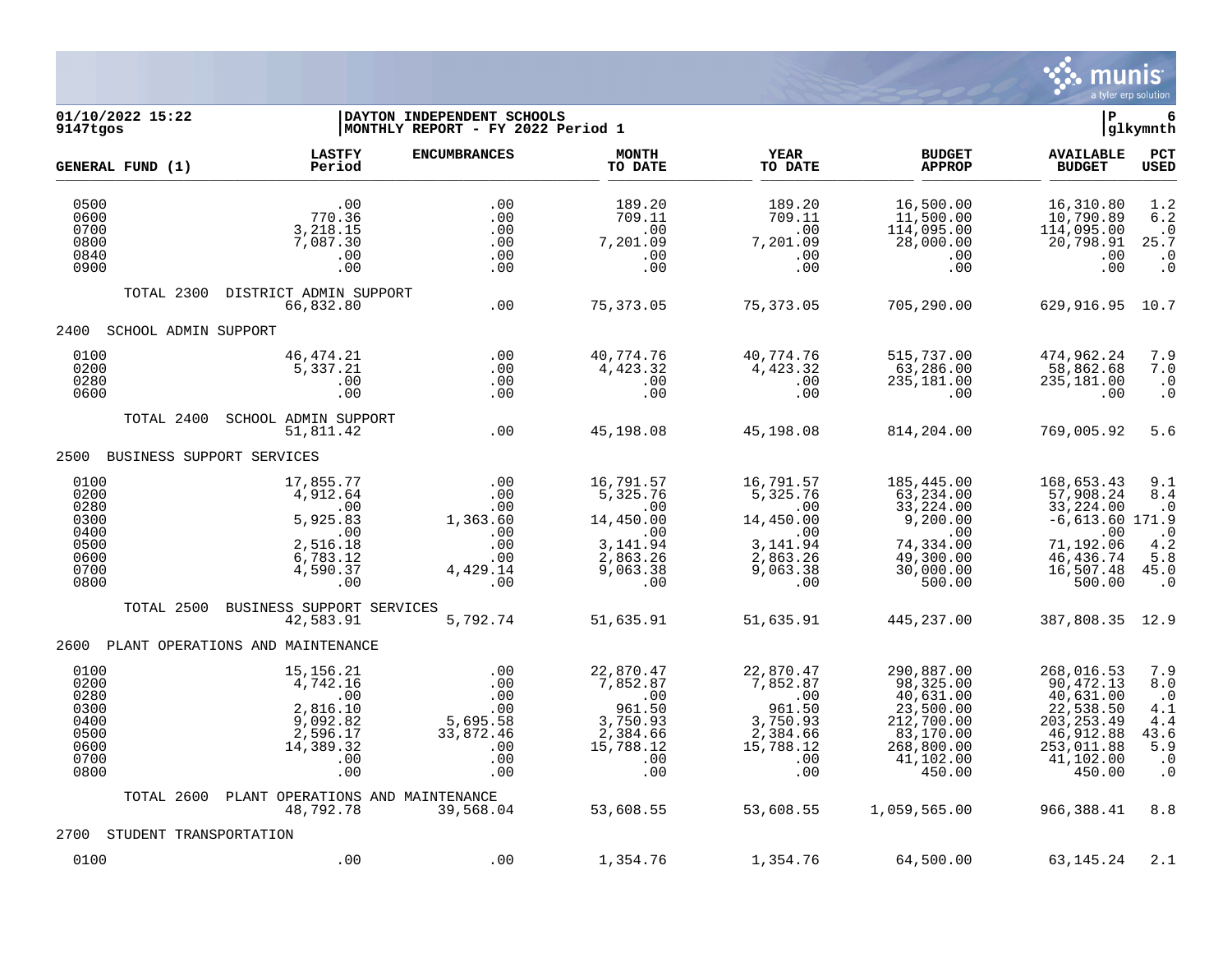

## **01/10/2022 15:22 |DAYTON INDEPENDENT SCHOOLS |P 7 9147tgos |MONTHLY REPORT - FY 2022 Period 1 |glkymnth**

| GENERAL FUND (1)                                             | <b>LASTFY</b><br>Period                                    | <b>ENCUMBRANCES</b>                                     | <b>MONTH</b><br>TO DATE                                        | <b>YEAR</b><br>TO DATE                                       | <b>BUDGET</b><br><b>APPROP</b>                                                        | <b>AVAILABLE</b><br><b>BUDGET</b>                                                         | PCT<br><b>USED</b>                                                                                                                                 |
|--------------------------------------------------------------|------------------------------------------------------------|---------------------------------------------------------|----------------------------------------------------------------|--------------------------------------------------------------|---------------------------------------------------------------------------------------|-------------------------------------------------------------------------------------------|----------------------------------------------------------------------------------------------------------------------------------------------------|
| 0200<br>0280<br>0300<br>0400<br>0500<br>0600<br>0700<br>0800 | .00<br>.00<br>55.00<br>.00<br>.00<br>.00<br>.00<br>.00     | .00<br>.00<br>.00<br>.00<br>.00<br>.00<br>.00<br>.00    | 468.74<br>.00<br>55.00<br>.00<br>591.88<br>.00<br>.00<br>.00   | 468.74<br>.00<br>55.00<br>.00<br>591.88<br>.00<br>.00<br>.00 | 20,550.00<br>8,150.00<br>$2,300.00$<br>300.00<br>51,900.00<br>17,400.00<br>.00<br>.00 | 20,081.26<br>8,150.00<br>2, 245.00<br>300.00<br>51,308.12<br>17,400.00<br>$.00 \,$<br>.00 | 2.3<br>$\cdot$ 0<br>2.4<br>$\cdot$ 0<br>$1.1\,$<br>$\cdot$ 0<br>$\cdot$ 0<br>$\ddot{\theta}$                                                       |
| TOTAL 2700                                                   | STUDENT TRANSPORTATION                                     |                                                         |                                                                |                                                              |                                                                                       |                                                                                           |                                                                                                                                                    |
|                                                              | 55.00                                                      | .00                                                     | 2,470.38                                                       | 2,470.38                                                     | 165,100.00                                                                            | 162,629.62                                                                                | 1.5                                                                                                                                                |
| FOOD SERVICE OPERATION<br>3100                               |                                                            |                                                         |                                                                |                                                              |                                                                                       |                                                                                           |                                                                                                                                                    |
| 0100<br>0200<br>0280<br>0400<br>0600                         | 500.00<br>88.80<br>$\,$ .00<br>.00<br>128.07               | .00<br>.00<br>.00<br>.00<br>.00                         | 500.00<br>96.06<br>.00<br>.00<br>.00                           | 500.00<br>96.06<br>.00<br>.00<br>.00                         | 11,000.00<br>3,087.00<br>.00<br>3,000.00<br>.00                                       | 10,500.00<br>2,990.94<br>.00<br>3,000.00<br>.00                                           | 4.6<br>3.1<br>$\cdot$ 0<br>$\begin{smallmatrix} 0.1 \\ 0.1 \end{smallmatrix}$                                                                      |
|                                                              | TOTAL 3100 FOOD SERVICE OPERATION<br>716.87                | .00                                                     | 596.06                                                         | 596.06                                                       | 17,087.00                                                                             | 16,490.94                                                                                 | 3.5                                                                                                                                                |
| 3200<br>DAY CARE OPERATIONS                                  |                                                            |                                                         |                                                                |                                                              |                                                                                       |                                                                                           |                                                                                                                                                    |
| 0100<br>0200<br>0280<br>0300<br>0400<br>0500<br>0600<br>0800 | .00<br>.00<br>.00<br>279.50<br>.00<br>.00<br>136.96<br>.00 | .00<br>.00<br>.00<br>.00<br>.00<br>.00<br>.00<br>.00    | .00<br>.00<br>.00<br>279.50<br>.00<br>.00<br>161.83<br>.00     | .00<br>.00<br>.00<br>279.50<br>.00<br>.00<br>161.83<br>.00   | .00<br>.00<br>.00<br>1,000.00<br>2,900.00<br>.00<br>3,650.00<br>.00                   | .00<br>.00<br>.00<br>720.50<br>2,900.00<br>.00<br>3,488.17<br>.00                         | $\cdot$ 0<br>$\cdot$ 0<br>$\cdot$ 0<br>28.0<br>$\cdot$ 0<br>$\cdot$ 0<br>4.4<br>$\cdot$ 0                                                          |
| TOTAL 3200                                                   | DAY CARE OPERATIONS<br>416.46                              | .00                                                     | 441.33                                                         | 441.33                                                       | 7,550.00                                                                              | 7,108.67                                                                                  | 5.9                                                                                                                                                |
| 3300<br>COMMUNITY SERVICES                                   |                                                            |                                                         |                                                                |                                                              |                                                                                       |                                                                                           |                                                                                                                                                    |
| 0100<br>0200<br>0280<br>0300<br>0400<br>0500<br>0600<br>0800 | .00<br>.00<br>.00<br>.00<br>.00<br>.00<br>$-21.20$<br>.00  | .00<br>.00<br>.00<br>.00<br>.00<br>.00<br>205.50<br>.00 | $.00 \,$<br>.00<br>.00<br>.00<br>.00<br>.00<br>1,468.86<br>.00 | .00<br>.00<br>.00<br>.00<br>.00<br>.00<br>1,468.86<br>.00    | .00<br>.00<br>559.00<br>.00<br>.00<br>.00<br>9,000.00<br>900.00                       | .00<br>.00<br>559.00<br>.00<br>.00<br>.00<br>7,325.64<br>900.00                           | $\cdot$ 0<br>$\ddot{\theta}$<br>$\cdot$ 0<br>$\begin{smallmatrix} . & 0 \\ . & 0 \end{smallmatrix}$<br>$\boldsymbol{\cdot}$ 0<br>18.6<br>$\cdot$ 0 |
| TOTAL 3300                                                   | COMMUNITY SERVICES<br>$-21.20$                             | 205.50                                                  | 1,468.86                                                       | 1,468.86                                                     | 10,459.00                                                                             | 8,784.64 16.0                                                                             |                                                                                                                                                    |

4100 LAND/SITE ACQUISITIONS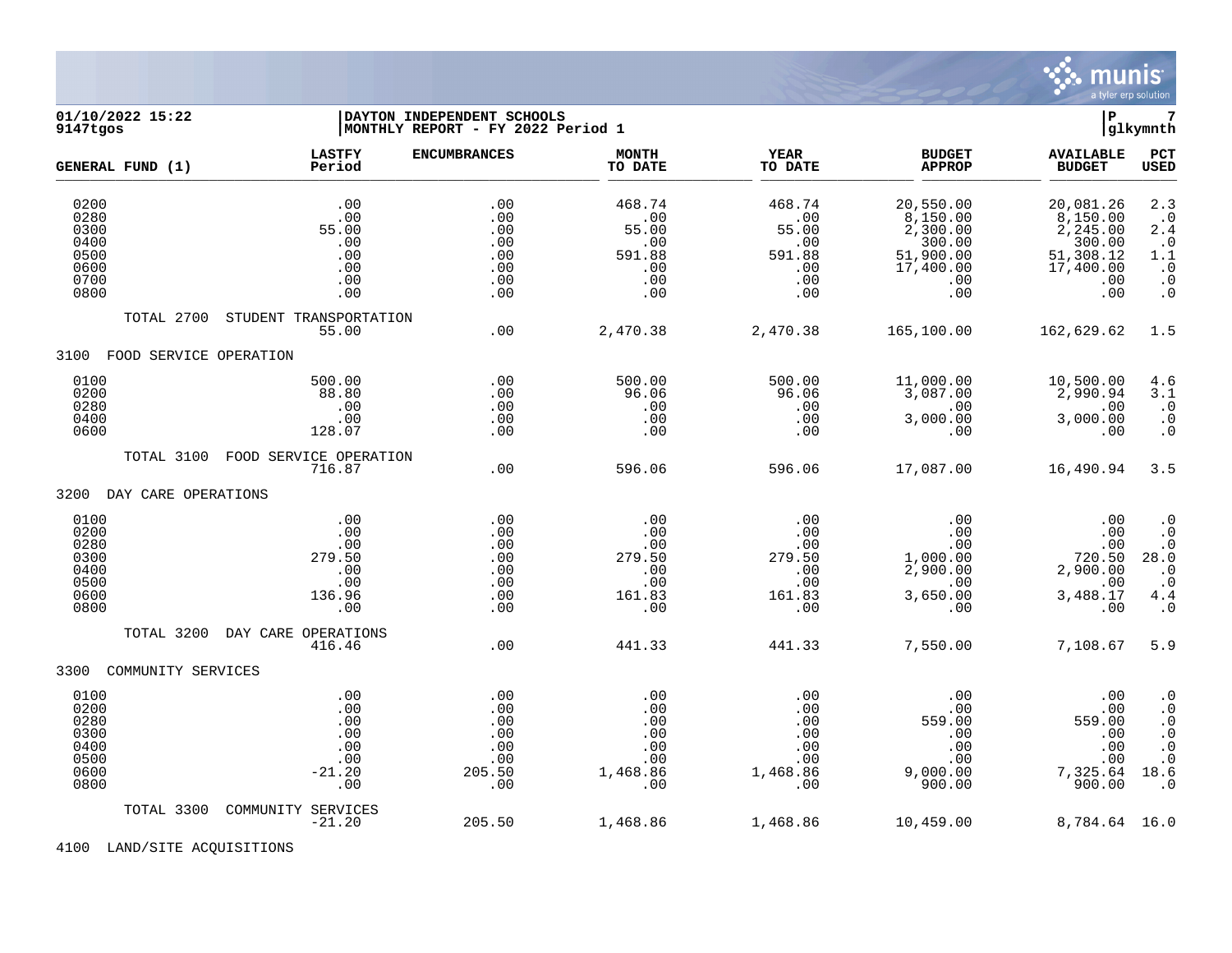

# **01/10/2022 15:22 |DAYTON INDEPENDENT SCHOOLS |P 8 9147tgos |MONTHLY REPORT - FY 2022 Period 1 |glkymnth**

| GENERAL FUND (1)     |                        | <b>LASTFY</b><br>Period                    | <b>ENCUMBRANCES</b> | <b>MONTH</b><br>TO DATE | <b>YEAR</b><br>TO DATE | <b>BUDGET</b><br><b>APPROP</b> | <b>AVAILABLE</b><br><b>BUDGET</b> | PCT<br>USED                         |
|----------------------|------------------------|--------------------------------------------|---------------------|-------------------------|------------------------|--------------------------------|-----------------------------------|-------------------------------------|
| 0300<br>0700<br>0800 |                        | .00<br>.00<br>.00                          | .00<br>.00<br>.00   | .00<br>.00<br>.00       | .00<br>.00<br>.00      | .00<br>.00<br>.00              | .00<br>.00<br>.00                 | $\cdot$ 0<br>$\cdot$ 0<br>$\cdot$ 0 |
|                      | TOTAL 4100             | LAND/SITE ACQUISITIONS<br>.00              | .00                 | .00                     | .00                    | .00                            | .00                               | $\cdot$ 0                           |
| 5100                 | DEBT SERVICE           |                                            |                     |                         |                        |                                |                                   |                                     |
| 0800                 |                        | 156.52                                     | .00                 | .00                     | .00                    | .00                            | .00                               | $\cdot$ 0                           |
|                      | TOTAL 5100             | DEBT SERVICE<br>156.52                     | .00                 | .00                     | .00                    | .00                            | .00                               | $\cdot$ 0                           |
| 5200                 | FUND TRANSFERS         |                                            |                     |                         |                        |                                |                                   |                                     |
| 0900                 |                        | .00                                        | .00                 | 109,595.11              | 109,595.11             | 76,950.00                      | $-32,645.11$ 142.4                |                                     |
|                      | TOTAL 5200             | <b>FUND TRANSFERS</b><br>.00               | .00                 | 109,595.11              | 109,595.11             | 76,950.00                      | $-32,645.11$ 142.4                |                                     |
| 5300 CONTINGENCY     |                        |                                            |                     |                         |                        |                                |                                   |                                     |
| 0840                 |                        | .00                                        | .00                 | .00                     | .00                    | 1,096,612.08                   | 1,096,612.08                      | $\cdot$ 0                           |
|                      | TOTAL 5300 CONTINGENCY | .00                                        | .00                 | .00                     | .00                    | 1,096,612.08                   | 1,096,612.08                      | $\cdot$ 0                           |
|                      | TOTAL EXPENDITURES     | 308,453.64                                 | 79,351.28           | 430,231.62              | 430,231.62             | 11,460,534.08                  | 10,950,951.18                     | 4.5                                 |
|                      |                        | TOTAL FOR GENERAL FUND (1)<br>1,998,093.52 | $-79, 351.28$       | $-47,030.50$            | $-47,030.50$           | .00                            | 126,381.78                        | $\cdot$ 0                           |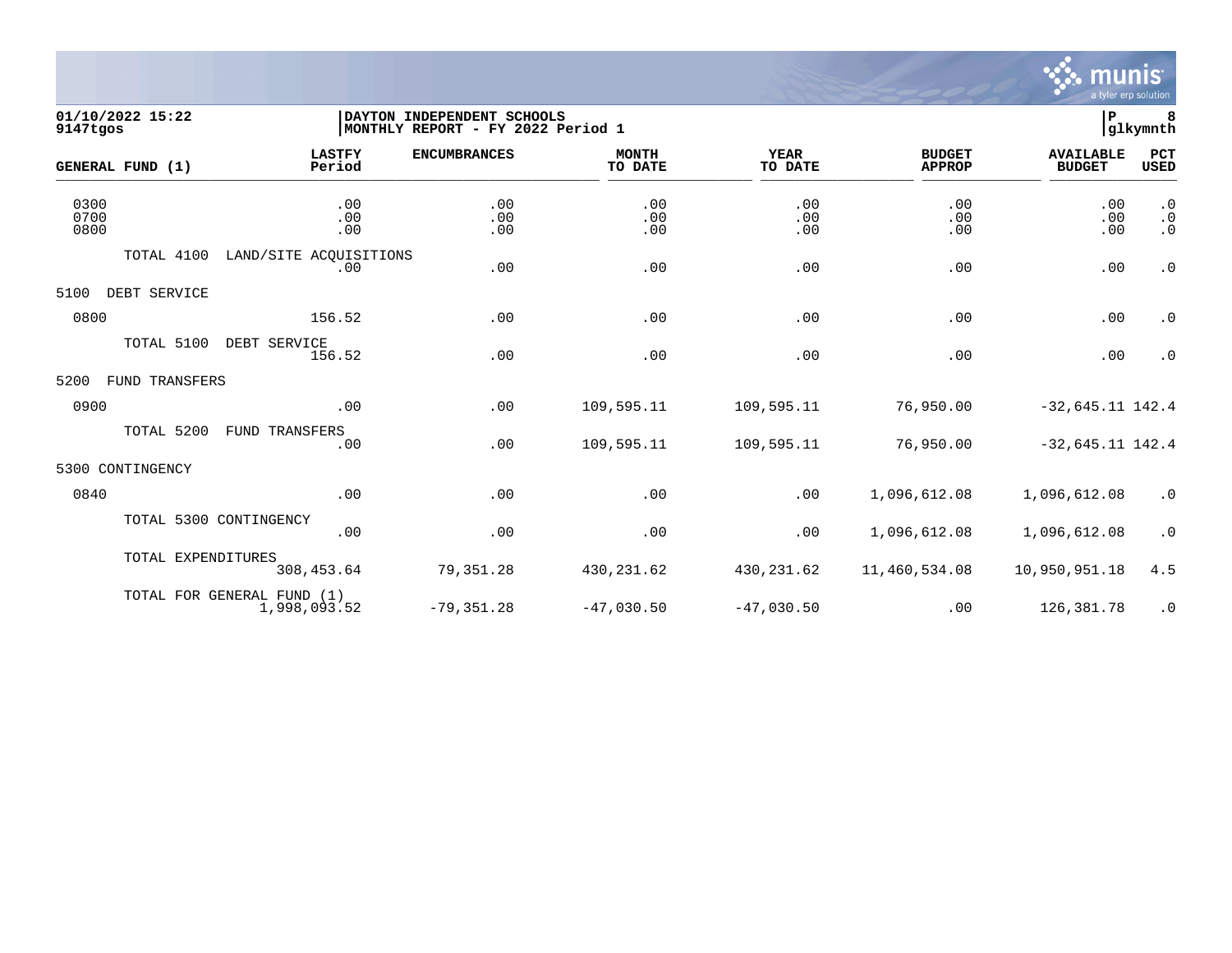|                                      |                                                   |                                                                 |                         |                        |                                | munis<br>a tyler erp solution     |                           |
|--------------------------------------|---------------------------------------------------|-----------------------------------------------------------------|-------------------------|------------------------|--------------------------------|-----------------------------------|---------------------------|
| 01/10/2022 15:22<br>9147tgos         |                                                   | DAYTON INDEPENDENT SCHOOLS<br>MONTHLY REPORT - FY 2022 Period 1 |                         |                        |                                | l P                               | 9<br>glkymnth             |
| SPECIAL REVENUE (2)                  | <b>LASTFY</b><br>Period                           | <b>ENCUMBRANCES</b>                                             | <b>MONTH</b><br>TO DATE | <b>YEAR</b><br>TO DATE | <b>BUDGET</b><br><b>APPROP</b> | <b>AVAILABLE</b><br><b>BUDGET</b> | <b>PCT</b><br><b>USED</b> |
| <b>REVENUES</b>                      |                                                   |                                                                 |                         |                        |                                |                                   |                           |
| 0999 BEGINNING BALANCE               |                                                   |                                                                 |                         |                        |                                |                                   |                           |
| TOTAL 0999 BEGINNING BALANCE         | .00                                               | .00                                                             | .00                     | .00                    | .00                            | .00                               | . 0                       |
| <b>RECEIPTS</b>                      |                                                   |                                                                 |                         |                        |                                |                                   |                           |
| REVENUE FROM LOCAL SOURCES           |                                                   |                                                                 |                         |                        |                                |                                   |                           |
| REVENUE OTHER LOCAL GOVERNMENT UNITS |                                                   |                                                                 |                         |                        |                                |                                   |                           |
| 1280 IN LIEU OF<br>1280 KID CHR      | .00<br>.00                                        | .00<br>.00                                                      | .00<br>.00              | .00<br>.00             | .00<br>.00                     | .00<br>.00                        | $\cdot$ 0<br>$\cdot$ 0    |
|                                      | TOTAL REVENUE OTHER LOCAL GOVERNMENT UNITS<br>.00 | .00                                                             | .00                     | .00                    | .00                            | .00                               | $\cdot$ 0                 |
| TUITION                              |                                                   |                                                                 |                         |                        |                                |                                   |                           |
| 1310 TUIT IND<br>1310 KID TUITIO     | .00<br>.00                                        | .00<br>.00                                                      | .00<br>.00              | .00<br>.00             | .00<br>.00                     | .00<br>.00                        | $\cdot$ 0<br>$\cdot$ 0    |
| TOTAL TUITION                        | .00                                               | .00                                                             | .00                     | .00                    | .00                            | .00                               | $\cdot$ 0                 |
| EARNINGS ON INVESTMENTS              |                                                   |                                                                 |                         |                        |                                |                                   |                           |
| 1510 INT ON INV                      | .00                                               | .00                                                             | .00                     | .00                    | .00                            | .00                               | $\cdot$ 0                 |
| TOTAL EARNINGS ON INVESTMENTS        | .00                                               | .00                                                             | .00                     | .00                    | .00                            | .00                               | $\cdot$ 0                 |
| FOOD SERVICE                         |                                                   |                                                                 |                         |                        |                                |                                   |                           |
| 1629 NO-RM OTHR                      | 44,607.80                                         | .00                                                             | .00                     | .00                    | .00                            | .00                               | $\cdot$ 0                 |
| TOTAL FOOD SERVICE                   | 44,607.80                                         | .00                                                             | .00                     | .00                    | .00                            | .00                               | $\cdot$ 0                 |
| STUDENT ACTIVITIES                   |                                                   |                                                                 |                         |                        |                                |                                   |                           |
| 1750 DONATIONS                       | .00                                               | .00                                                             | .00                     | .00                    | .00                            | .00                               | $\cdot$ 0                 |
| TOTAL STUDENT ACTIVITIES             | .00                                               | .00                                                             | .00                     | .00                    | .00                            | .00                               | $\cdot$ 0                 |
| OTHER REVENUE FROM LOCAL SOURCES     |                                                   |                                                                 |                         |                        |                                |                                   |                           |
| 1919 OTHER GRAN<br>1920 CONTRIBUTE   | .00<br>42,068.58                                  | .00<br>.00                                                      | .00<br>41,857.14        | .00<br>41,857.14       | .00<br>.00                     | .00<br>$-41,857.14$               | $\cdot$ 0<br>$\cdot$ 0    |

and the contract of the contract of the contract of the contract of the contract of the contract of the contract of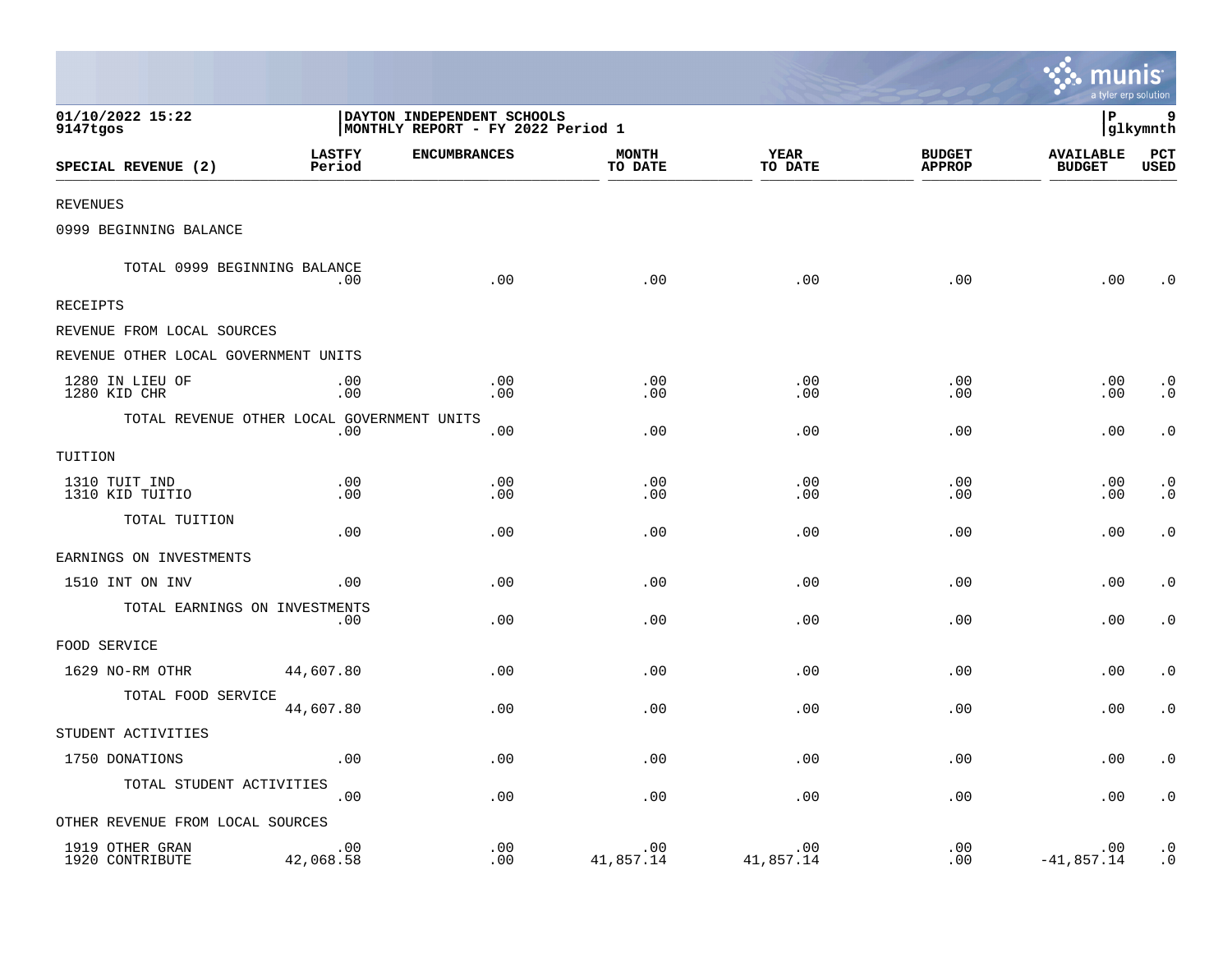

01/10/2022 15:22 **| DAYTON INDEPENDENT SCHOOLS**<br>9147tqos | QIkymnth | MONTHLY REPORT - FY 2022 Period 1 **9147tgos |MONTHLY REPORT - FY 2022 Period 1 |glkymnth LASTFY ENCUMBRANCES MONTH YEAR BUDGET AVAILABLE PCT SPECIAL REVENUE (2) Period TO DATE TO DATE APPROP BUDGET USED** \_\_\_\_\_\_\_\_\_\_\_\_\_\_\_\_\_\_\_\_\_\_\_\_\_\_\_\_\_\_\_\_\_\_\_\_\_\_\_\_\_\_\_\_\_\_\_\_\_\_\_\_\_\_\_\_\_\_\_\_\_\_\_\_ \_\_\_\_\_\_\_\_\_\_\_\_\_\_\_\_\_ \_\_\_\_\_\_\_\_\_\_\_\_\_\_\_\_\_\_ \_\_\_\_\_\_\_\_\_\_\_\_\_\_ \_\_\_\_\_\_\_\_\_\_\_\_\_\_\_ 1920 KID CARE .00 .00 .00 .00 .00 .00 .0 1951 MSC SCH IN .00 .00 73,747.39 73,747.39 .00 -73,747.39 .0 1980 PRYR REFND .00 .00 .00 .00 .00 .00 .0 1990 MISC REV .00 .00 .00 .00 .00 .00 .0 TOTAL OTHER REVENUE FROM LOCAL SOURCES 42,068.58 .00 115,604.53 115,604.53 .00 -115,604.53 .0 TOTAL REVENUE FROM LOCAL SOURCES<br>86.676.38 86,676.38 .00 115,604.53 115,604.53 .00 -115,604.53 .0 REVENUE FROM STATE SOURCES STATE PROGRAM 3111 SEEK .00 .00 .00 .00 .00 .00 .0 TOTAL STATE PROGRAM .00 .00 .00 .00 .00 .00 .0 RESTRICTED 3200 RES STATE 149,409.30 .00 97,221.81 97,221.81 413,797.00 316,575.19 23.5 TOTAL RESTRICTED 149,409.30 .00 97,221.81 97,221.81 413,797.00 316,575.19 23.5 REVENUE ON BEHALF PAYMENTS 3900 ON BEHALF .00 .00 .00 .00 .00 .00 .0 TOTAL REVENUE ON BEHALF PAYMENTS .00 .00 .00 .00 .00 .00 .0 TOTAL REVENUE FROM STATE SOURCES 149,409.30 .00 97,221.81 97,221.81 413,797.00 316,575.19 23.5 REVENUE FROM FEDERAL SOURCES RESTRICTED THROUGH THE STATE 4500 RES FED/ST -43,152.28 .00 -30,593.27 -30,593.27 1,277,545.00 1,308,138.27 -2.4 TOTAL RESTRICTED THROUGH THE STATE<br>43.152.28 -43,152.28 .00 -30,593.27 -30,593.27 1,277,545.00 1,308,138.27 -2.4 TOTAL REVENUE FROM FEDERAL SOURCES<br>43,152.28 -43,152.28 .00 -30,593.27 -30,593.27 1,277,545.00 1,308,138.27 -2.4

OTHER RECEIPTS

INTERFUND TRANSFERS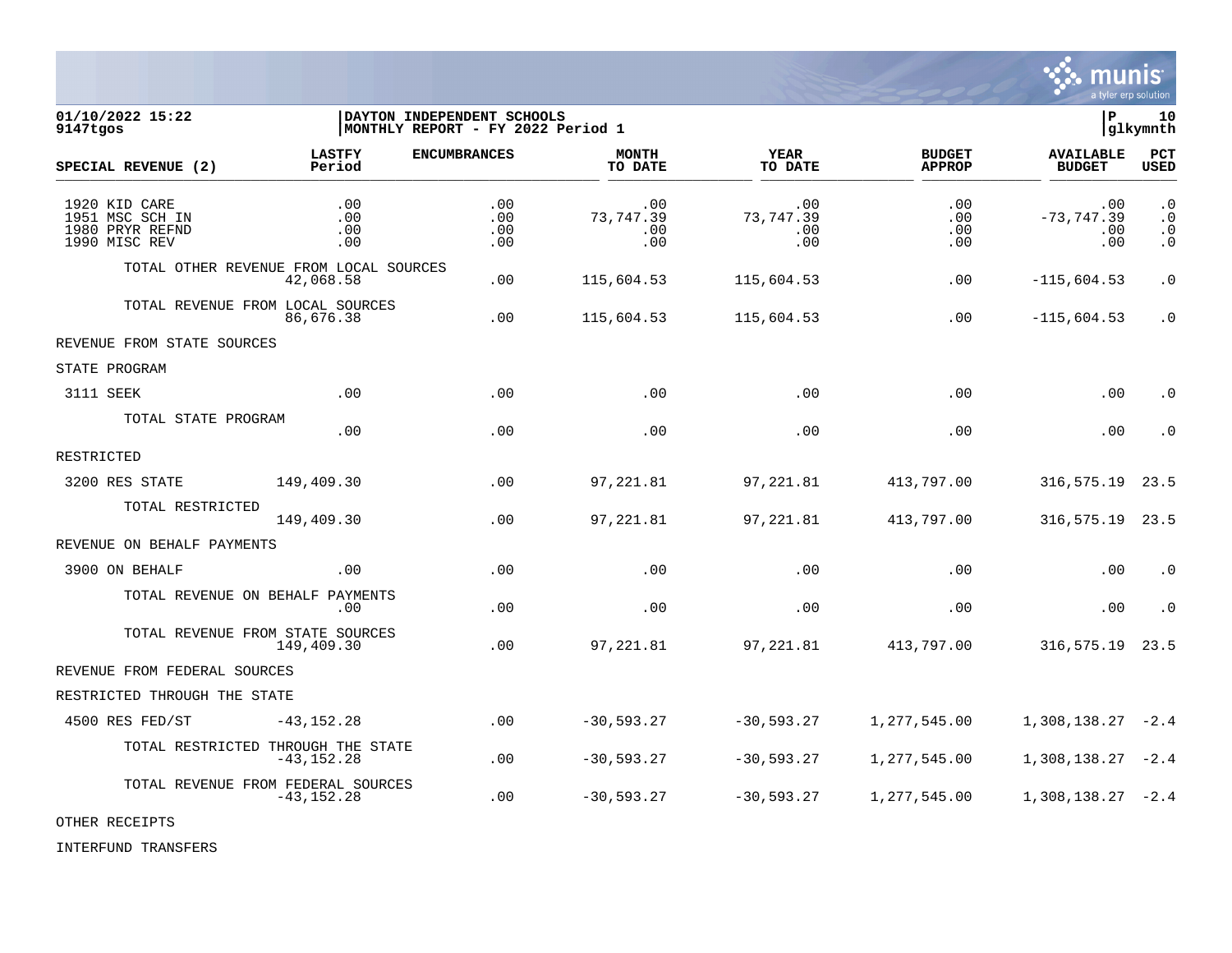

## **01/10/2022 15:22 |DAYTON INDEPENDENT SCHOOLS |P 11 9147tgos |MONTHLY REPORT - FY 2022 Period 1 |glkymnth**

| SPECIAL REVENUE (2)                                                                         | <b>LASTFY</b><br>Period         | <b>ENCUMBRANCES</b>             | <b>MONTH</b><br>TO DATE         | <b>YEAR</b><br>TO DATE          | <b>BUDGET</b><br><b>APPROP</b>        | <b>AVAILABLE</b><br><b>BUDGET</b>     | PCT<br><b>USED</b>                              |
|---------------------------------------------------------------------------------------------|---------------------------------|---------------------------------|---------------------------------|---------------------------------|---------------------------------------|---------------------------------------|-------------------------------------------------|
| 5210 FND XFER<br>5231<br>TRANFRTIT2<br>TRANSTOT1<br>5241<br>5251 FLEX-ESS<br>5261 FLEX-OPER | .00<br>.00<br>.00<br>.00<br>.00 | .00<br>.00<br>.00<br>.00<br>.00 | .00<br>.00<br>.00<br>.00<br>.00 | .00<br>.00<br>.00<br>.00<br>.00 | 68,581.00<br>.00<br>.00<br>.00<br>.00 | 68,581.00<br>.00<br>.00<br>.00<br>.00 | $\cdot$ 0<br>.0<br>.0<br>$\cdot$ 0<br>$\cdot$ 0 |
| TOTAL INTERFUND TRANSFERS                                                                   | .00                             | .00                             | .00                             | .00                             | 68,581.00                             | 68,581.00                             | $\cdot$ 0                                       |
| TOTAL OTHER RECEIPTS                                                                        | .00                             | .00                             | .00                             | .00                             | 68,581.00                             | 68,581.00                             | $\cdot$ 0                                       |
| TOTAL RECEIPTS                                                                              | 192,933.40                      | .00                             | 182, 233.07                     | 182,233.07                      | 1,759,923.00                          | 1,577,689.93                          | 10.4                                            |
| TOTAL REVENUE                                                                               | 192,933.40                      | .00                             | 182,233.07                      | 182,233.07                      | 1,759,923.00                          | 1,577,689.93                          | 10.4                                            |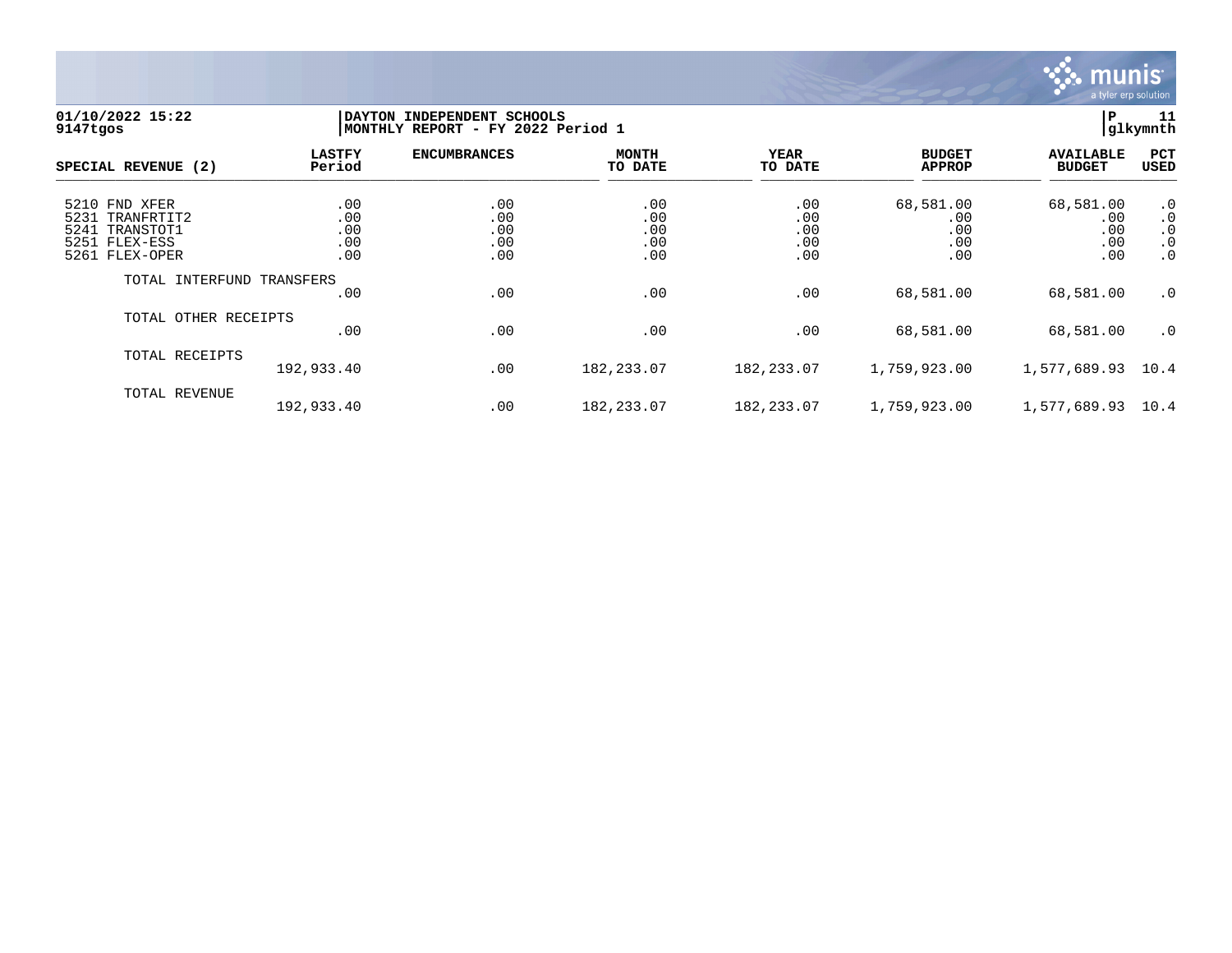

| 01/10/2022 15:22<br>9147tgos                                 |                                                                                     | DAYTON INDEPENDENT SCHOOLS<br> MONTHLY REPORT - FY 2022 Period 1              |                                                                                       |                                                                                       |                                                                                                       | ΙP                                                                                                                    | 12<br> glkymnth                                                                                               |
|--------------------------------------------------------------|-------------------------------------------------------------------------------------|-------------------------------------------------------------------------------|---------------------------------------------------------------------------------------|---------------------------------------------------------------------------------------|-------------------------------------------------------------------------------------------------------|-----------------------------------------------------------------------------------------------------------------------|---------------------------------------------------------------------------------------------------------------|
| SPECIAL REVENUE (2)                                          | <b>LASTFY</b><br>Period                                                             | <b>ENCUMBRANCES</b>                                                           | <b>MONTH</b><br>TO DATE                                                               | <b>YEAR</b><br>TO DATE                                                                | <b>BUDGET</b><br><b>APPROP</b>                                                                        | <b>AVAILABLE</b><br><b>BUDGET</b>                                                                                     | PCT<br><b>USED</b>                                                                                            |
| <b>EXPENDITURES</b>                                          |                                                                                     |                                                                               |                                                                                       |                                                                                       |                                                                                                       |                                                                                                                       |                                                                                                               |
| 1000 INSTRUCTION                                             |                                                                                     |                                                                               |                                                                                       |                                                                                       |                                                                                                       |                                                                                                                       |                                                                                                               |
| 0100<br>0200<br>0300<br>0400<br>0500<br>0600<br>0700<br>0800 | 11,585.01<br>8,660.16<br>$-1, 200.00$<br>.00<br>.00<br>19,955.19<br>6,812.50<br>.00 | 6,332.13<br>.00<br>.00<br>.00<br>.00<br>24, 294.35<br>119,067.60<br>31,300.90 | 54,652.24<br>11,364.12<br>2,400.75<br>.00<br>1,190.27<br>4,257.35<br>24,120.50<br>.00 | 54,652.24<br>11,364.12<br>2,400.75<br>.00<br>1,190.27<br>4,257.35<br>24,120.50<br>.00 | 1,794,995.29<br>512,603.34<br>101,961.05<br>.00<br>48,909.92<br>186, 277. 29<br>77,360.00<br>1,000.00 | 1,734,010.92<br>501,239.22<br>99,560.30<br>.00<br>47,719.65<br>157,725.59<br>$-65,828.10$ 185.1<br>$-30,300.90******$ | 3.4<br>2.2<br>2.4<br>$\cdot$ 0<br>2.4<br>15.3                                                                 |
| TOTAL 1000                                                   | INSTRUCTION<br>45,812.86                                                            | 180,994.98                                                                    | 97,985.23                                                                             | 97,985.23                                                                             | 2,723,106.89                                                                                          | 2, 444, 126.68                                                                                                        | 10.2                                                                                                          |
| 2100                                                         | STUDENT SUPPORT SERVICES                                                            |                                                                               |                                                                                       |                                                                                       |                                                                                                       |                                                                                                                       |                                                                                                               |
| 0100<br>0200<br>0300<br>0500<br>0600<br>0700<br>0800         | .00<br>.00<br>.00<br>.00<br>.00<br>.00<br>.00                                       | .00<br>.00<br>.00<br>.00<br>.00<br>.00<br>.00                                 | .00<br>.00<br>.00<br>.00<br>.00<br>.00<br>.00                                         | .00<br>.00<br>.00<br>.00<br>.00<br>.00<br>.00                                         | 97,534.00<br>2,555.00<br>.00<br>.00<br>4,944.34<br>.00<br>.00                                         | 97,534.00<br>2,555.00<br>.00<br>.00<br>4,944.34<br>.00<br>.00                                                         | $\cdot$ 0<br>$\cdot$ 0<br>$\boldsymbol{\cdot}$ 0<br>$\cdot$ 0<br>$\cdot$ 0<br>$\cdot$ 0<br>. $\boldsymbol{0}$ |
| TOTAL 2100                                                   | STUDENT SUPPORT SERVICES<br>.00                                                     | .00                                                                           | .00                                                                                   | .00                                                                                   | 105,033.34                                                                                            | 105,033.34                                                                                                            | $\cdot$ 0                                                                                                     |
| 2200                                                         | INSTRUCTIONAL STAFF SUPP SERV                                                       |                                                                               |                                                                                       |                                                                                       |                                                                                                       |                                                                                                                       |                                                                                                               |
| 0100<br>0200<br>0300<br>0500<br>0600<br>0700<br>0800         | .00<br>.00<br>.00<br>.00<br>1,512.50<br>.00<br>.00                                  | .00<br>.00<br>3,500.00<br>.00<br>.00<br>.00<br>.00                            | .00<br>.00<br>1,592.00<br>.00<br>.00<br>.00<br>.00                                    | .00<br>.00<br>1,592.00<br>.00<br>.00<br>.00<br>.00                                    | 159,356.00<br>42,946.00<br>22,687.77<br>10,000.00<br>5,000.00<br>.00<br>.00                           | 159,356.00<br>42,946.00<br>17,595.77<br>10,000.00<br>5,000.00<br>.00<br>.00                                           | $\cdot$ 0<br>$\cdot$ 0<br>22.4<br>$\cdot$ 0<br>$\cdot$ 0<br>$\cdot$ 0<br>$\cdot$ 0                            |
| TOTAL 2200                                                   | INSTRUCTIONAL STAFF SUPP SERV<br>1,512.50                                           | 3,500.00                                                                      | 1,592.00                                                                              | 1,592.00                                                                              | 239,989.77                                                                                            | 234,897.77                                                                                                            | 2.1                                                                                                           |
| 2400                                                         | SCHOOL ADMIN SUPPORT                                                                |                                                                               |                                                                                       |                                                                                       |                                                                                                       |                                                                                                                       |                                                                                                               |
| 0100<br>0200                                                 | .00<br>.00                                                                          | .00<br>.00                                                                    | .00<br>.00                                                                            | .00<br>.00                                                                            | .00<br>.00                                                                                            | .00<br>.00                                                                                                            | $\cdot$ 0<br>$\cdot$ 0                                                                                        |
| TOTAL 2400                                                   | SCHOOL ADMIN SUPPORT<br>.00                                                         | .00                                                                           | .00                                                                                   | .00                                                                                   | .00                                                                                                   | .00                                                                                                                   | $\cdot$ 0                                                                                                     |
| 2500                                                         | BUSINESS SUPPORT SERVICES                                                           |                                                                               |                                                                                       |                                                                                       |                                                                                                       |                                                                                                                       |                                                                                                               |
| 0100                                                         | 2,916.66                                                                            | .00                                                                           | 3,821.66                                                                              | 3,821.66                                                                              | 86,001.00                                                                                             | 82,179.34                                                                                                             | 4.4                                                                                                           |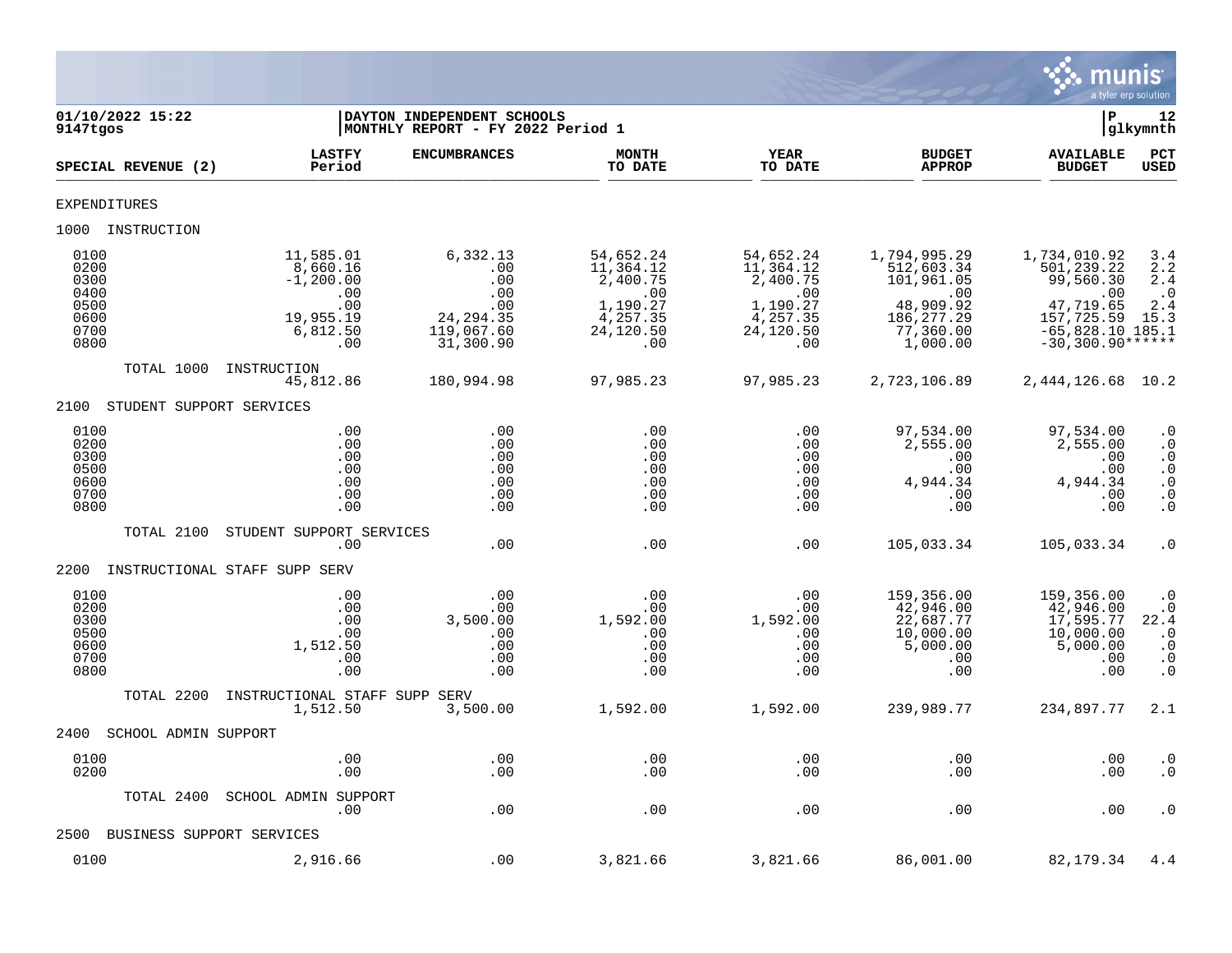

| 01/10/2022 15:22<br>9147tgos                         |                                                                 | DAYTON INDEPENDENT SCHOOLS<br>MONTHLY REPORT - FY 2022 Period 1 |                                                               |                                                               |                                                            | Þ                                                                          | 13<br> glkymnth                                                                   |
|------------------------------------------------------|-----------------------------------------------------------------|-----------------------------------------------------------------|---------------------------------------------------------------|---------------------------------------------------------------|------------------------------------------------------------|----------------------------------------------------------------------------|-----------------------------------------------------------------------------------|
| SPECIAL REVENUE (2)                                  | <b>LASTFY</b><br>Period                                         | <b>ENCUMBRANCES</b>                                             | <b>MONTH</b><br>TO DATE                                       | <b>YEAR</b><br>TO DATE                                        | <b>BUDGET</b><br><b>APPROP</b>                             | <b>AVAILABLE</b><br><b>BUDGET</b>                                          | PCT<br><b>USED</b>                                                                |
| 0200<br>0300<br>0400<br>0500<br>0600<br>0700<br>0800 | 915.42<br>.00<br>.00<br>.00<br>.00<br>.00<br>.00                | .00<br>.00<br>.00<br>.00<br>9,420.93<br>.00<br>.00              | 1,312.67<br>.00<br>32,986.41<br>.00<br>.00<br>8,919.04<br>.00 | 1,312.67<br>.00<br>32,986.41<br>.00<br>.00<br>8,919.04<br>.00 | 23, 177.00<br>.00<br>.00<br>.00<br>.00<br>36,000.00<br>.00 | 21,864.33<br>.00<br>$-32,986.41$<br>.00<br>$-9,420.93$<br>27,080.96<br>.00 | 5.7<br>$\cdot$ 0<br>$\cdot$ 0<br>$\cdot$ 0<br>$\cdot$ 0<br>24.8<br>$\cdot$ 0      |
| TOTAL 2500                                           | BUSINESS SUPPORT SERVICES<br>3,832.08                           | 9,420.93                                                        | 47,039.78                                                     | 47,039.78                                                     | 145,178.00                                                 | 88,717.29                                                                  | 38.9                                                                              |
| 2600                                                 | PLANT OPERATIONS AND MAINTENANCE                                |                                                                 |                                                               |                                                               |                                                            |                                                                            |                                                                                   |
| 0100<br>0200<br>0300<br>0400<br>0500<br>0600<br>0700 | 2,678.13<br>849.26<br>1,380.00<br>.00<br>.00<br>3,790.41<br>.00 | .00<br>.00<br>.00<br>.00<br>21,100.60<br>.00<br>.00             | .00<br>.00<br>1,440.00<br>10,024.06<br>.00<br>.00<br>.00      | .00<br>.00<br>1,440.00<br>10,024.06<br>.00<br>.00<br>.00      | .00<br>.00<br>38,575.00<br>.00<br>.00<br>.00<br>.00        | .00<br>.00<br>37,135.00<br>$-10,024.06$<br>$-21, 100.60$<br>.00<br>.00     | $\cdot$ 0<br>$\cdot$ 0<br>3.7<br>$\cdot$ 0<br>$\cdot$ 0<br>$\cdot$ 0<br>$\cdot$ 0 |
| TOTAL 2600                                           | PLANT OPERATIONS AND MAINTENANCE<br>8,697.80                    | 21,100.60                                                       | 11,464.06                                                     | 11,464.06                                                     | 38,575.00                                                  | 6,010.34                                                                   | 84.4                                                                              |
| 2700<br>STUDENT TRANSPORTATION                       |                                                                 |                                                                 |                                                               |                                                               |                                                            |                                                                            |                                                                                   |
| 0100<br>0200<br>0400<br>0500<br>0700<br>0800         | .00<br>.00<br>.00<br>.00<br>.00<br>.00                          | .00<br>.00<br>.00<br>1,000.00<br>.00<br>.00                     | .00<br>.00<br>.00<br>.00<br>.00<br>.00                        | .00<br>.00<br>.00<br>.00<br>.00<br>.00                        | .00<br>.00<br>.00<br>.00<br>.00<br>.00                     | .00<br>.00<br>.00<br>$-1,000.00$<br>.00<br>.00                             | $\cdot$ 0<br>$\cdot$ 0<br>$\cdot$ 0<br>$\cdot$ 0<br>$\cdot$ 0<br>$\cdot$ 0        |
| TOTAL 2700                                           | STUDENT TRANSPORTATION<br>.00                                   | 1,000.00                                                        | .00                                                           | .00                                                           | .00                                                        | $-1,000.00$                                                                | $\cdot$ 0                                                                         |
| FOOD SERVICE OPERATION<br>3100                       |                                                                 |                                                                 |                                                               |                                                               |                                                            |                                                                            |                                                                                   |
| 0100<br>0200<br>0600<br>0700                         | 5,533.25<br>1,427.79<br>1,188.59<br>.00                         | .00<br>.00<br>.00<br>.00                                        | .00<br>.00<br>.00<br>.00                                      | .00<br>.00<br>.00<br>.00                                      | .00<br>.00<br>.00<br>.00                                   | .00<br>.00<br>.00<br>.00                                                   | $\cdot$ 0<br>$\cdot$ 0<br>$\cdot$ 0<br>$\cdot$ 0                                  |
| TOTAL 3100                                           | FOOD SERVICE OPERATION                                          |                                                                 |                                                               |                                                               |                                                            |                                                                            |                                                                                   |
| DAY CARE OPERATIONS<br>3200                          | 8,149.63                                                        | .00                                                             | .00                                                           | .00                                                           | .00                                                        | .00                                                                        | . 0                                                                               |
| 0100<br>0200<br>0600                                 | .00<br>.00<br>.00                                               | .00<br>.00<br>.00                                               | .00<br>.00<br>2,283.80                                        | .00<br>.00<br>2,283.80                                        | .00<br>.00<br>.00                                          | .00<br>.00<br>$-2, 283.80$                                                 | $\cdot$ 0<br>$\cdot$ 0<br>. $\boldsymbol{0}$                                      |

TOTAL 3200 DAY CARE OPERATIONS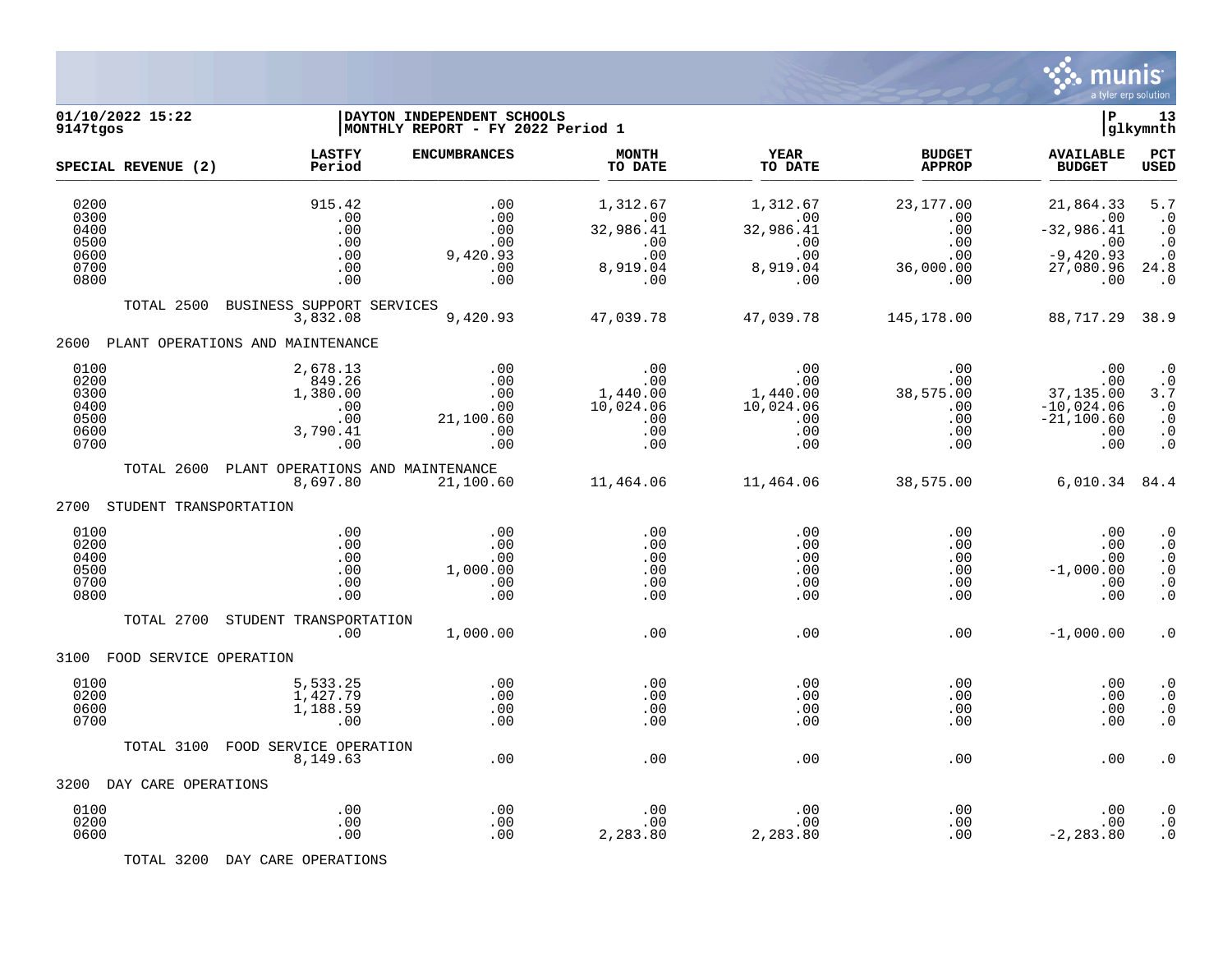

| 01/10/2022 15:22<br>9147tgos                         |                                                          | DAYTON INDEPENDENT SCHOOLS<br>MONTHLY REPORT - FY 2022 Period 1 |                                                            |                                                            |                                                                         |                                                                        |                                                                         |
|------------------------------------------------------|----------------------------------------------------------|-----------------------------------------------------------------|------------------------------------------------------------|------------------------------------------------------------|-------------------------------------------------------------------------|------------------------------------------------------------------------|-------------------------------------------------------------------------|
| SPECIAL REVENUE (2)                                  | <b>LASTFY</b><br>Period                                  | <b>ENCUMBRANCES</b>                                             | <b>MONTH</b><br>TO DATE                                    | <b>YEAR</b><br>TO DATE                                     | <b>BUDGET</b><br><b>APPROP</b>                                          | <b>AVAILABLE</b><br><b>BUDGET</b>                                      | PCT<br><b>USED</b>                                                      |
|                                                      | .00                                                      | .00                                                             | 2,283.80                                                   | 2,283.80                                                   | .00                                                                     | $-2, 283.80$                                                           | $\cdot$ 0                                                               |
| COMMUNITY SERVICES<br>3300                           |                                                          |                                                                 |                                                            |                                                            |                                                                         |                                                                        |                                                                         |
| 0100<br>0200<br>0300<br>0500<br>0600<br>0700<br>0800 | 8,759.50<br>382.90<br>.00<br>.00<br>779.40<br>.00<br>.00 | .00<br>.00<br>.00<br>.00<br>3,669.36<br>.00<br>.00              | 8,965.76<br>392.06<br>.00<br>.00<br>1,823.29<br>.00<br>.00 | 8,965.76<br>392.06<br>.00<br>.00<br>1,823.29<br>.00<br>.00 | 107,114.00<br>2,654.00<br>5,500.00<br>687.00<br>30,469.00<br>.00<br>.00 | 98,148.24<br>2,261.94<br>5,500.00<br>687.00<br>24,976.35<br>.00<br>.00 | 8.4<br>14.8<br>$\cdot$ 0<br>$\cdot$ 0<br>18.0<br>$\cdot$ 0<br>$\cdot$ 0 |
| TOTAL 3300                                           | COMMUNITY SERVICES<br>9,921.80                           | 3,669.36                                                        | 11,181.11                                                  | 11,181.11                                                  | 146,424.00                                                              | 131,573.53                                                             | 10.1                                                                    |
| 5100<br>DEBT SERVICE                                 |                                                          |                                                                 |                                                            |                                                            |                                                                         |                                                                        |                                                                         |
| 0800                                                 | .00                                                      | .00                                                             | .00                                                        | .00                                                        | .00                                                                     | .00                                                                    | $\cdot$ 0                                                               |
| TOTAL 5100                                           | DEBT SERVICE<br>.00                                      | .00                                                             | .00                                                        | .00                                                        | .00                                                                     | .00                                                                    | $\cdot$ 0                                                               |
| 5200<br>FUND TRANSFERS                               |                                                          |                                                                 |                                                            |                                                            |                                                                         |                                                                        |                                                                         |
| 0900                                                 | .00                                                      | .00                                                             | .00                                                        | .00                                                        | 50,581.00                                                               | 50,581.00                                                              | $\cdot$ 0                                                               |
| TOTAL 5200                                           | FUND TRANSFERS<br>.00                                    | .00                                                             | .00                                                        | .00                                                        | 50,581.00                                                               | 50,581.00                                                              | $\cdot$ 0                                                               |
| TOTAL EXPENDITURES                                   | 77,926.67                                                | 219,685.87                                                      | 171,545.98                                                 | 171,545.98                                                 | 3,448,888.00                                                            | 3,057,656.15                                                           | 11.3                                                                    |
|                                                      | TOTAL FOR SPECIAL REVENUE (2)<br>115,006.73              | $-219,685.87$                                                   | 10,687.09                                                  | 10,687.09                                                  | $-1,688,965.00$                                                         | $-1,479,966.22$                                                        | 12.4                                                                    |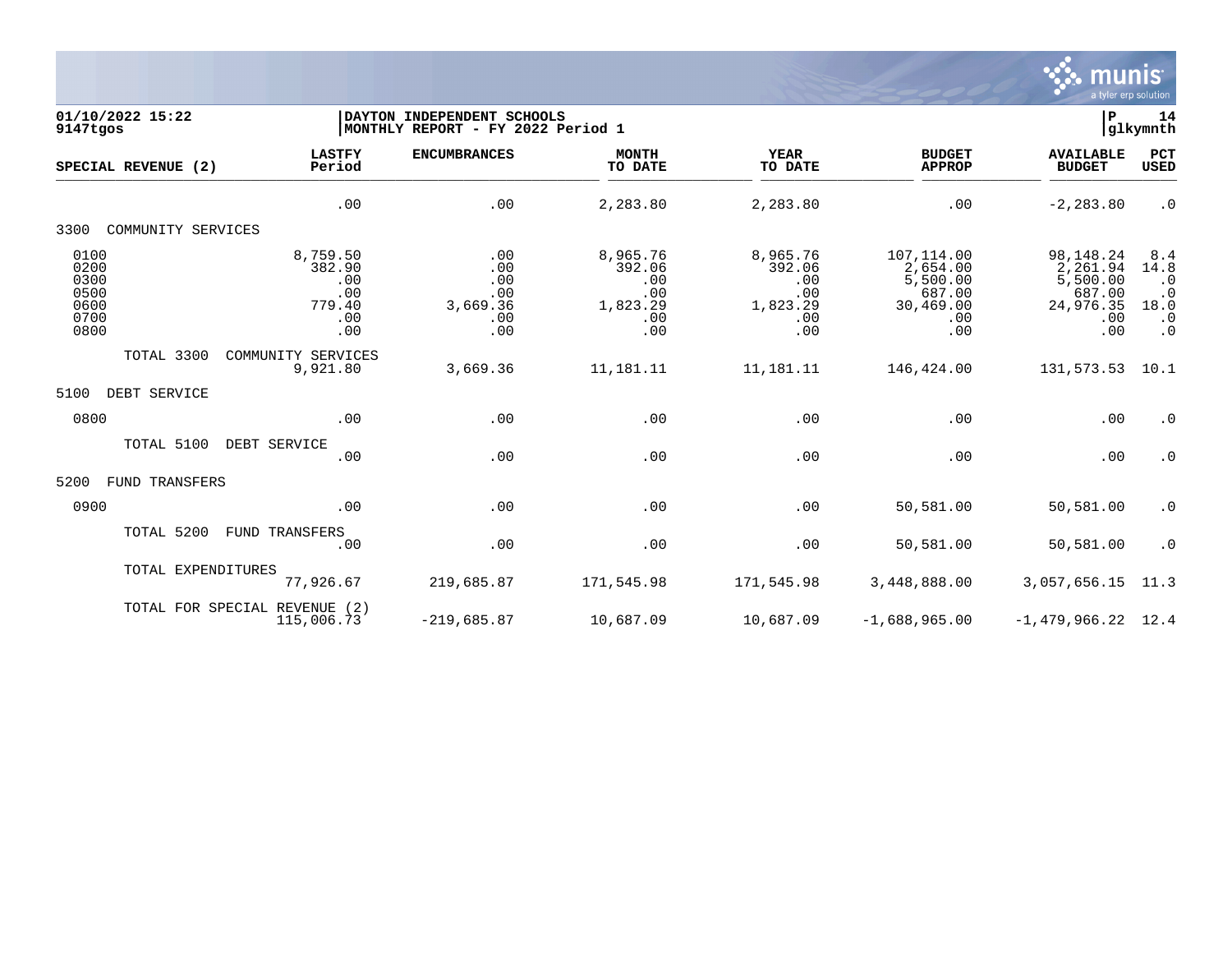|                                                                                                                                    |                                                           |                                                                  |                                                              |                                                              |                                                        | munis<br>a tyler erp solution                          |                                                                                                |
|------------------------------------------------------------------------------------------------------------------------------------|-----------------------------------------------------------|------------------------------------------------------------------|--------------------------------------------------------------|--------------------------------------------------------------|--------------------------------------------------------|--------------------------------------------------------|------------------------------------------------------------------------------------------------|
| 01/10/2022 15:22<br>9147tgos                                                                                                       |                                                           | DAYTON INDEPENDENT SCHOOLS<br> MONTHLY REPORT - FY 2022 Period 1 |                                                              |                                                              |                                                        | lР                                                     | 15<br> glkymnth                                                                                |
| DIST ACTIVITY(SPEC REV ANN) (2Period                                                                                               | <b>LASTFY</b>                                             | <b>ENCUMBRANCES</b>                                              | MONTH<br>TO DATE                                             | YEAR<br>TO DATE                                              | <b>BUDGET</b><br><b>APPROP</b>                         | <b>AVAILABLE</b><br><b>BUDGET</b>                      | PCT<br><b>USED</b>                                                                             |
| <b>REVENUES</b>                                                                                                                    |                                                           |                                                                  |                                                              |                                                              |                                                        |                                                        |                                                                                                |
| 0999 BEGINNING BALANCE                                                                                                             |                                                           |                                                                  |                                                              |                                                              |                                                        |                                                        |                                                                                                |
| TOTAL 0999 BEGINNING BALANCE                                                                                                       | .00                                                       | .00                                                              | .00                                                          | .00                                                          | 57,287.10                                              | 57,287.10                                              | $\cdot$ 0                                                                                      |
| RECEIPTS                                                                                                                           |                                                           |                                                                  |                                                              |                                                              |                                                        |                                                        |                                                                                                |
| REVENUE FROM LOCAL SOURCES                                                                                                         |                                                           |                                                                  |                                                              |                                                              |                                                        |                                                        |                                                                                                |
| EARNINGS ON INVESTMENTS                                                                                                            |                                                           |                                                                  |                                                              |                                                              |                                                        |                                                        |                                                                                                |
| 1510 INT ON INV                                                                                                                    | .00                                                       | .00                                                              | .00                                                          | .00                                                          | .00                                                    | .00                                                    | . 0                                                                                            |
|                                                                                                                                    | TOTAL EARNINGS ON INVESTMENTS<br>.00                      | .00                                                              | .00                                                          | .00                                                          | .00                                                    | .00                                                    | $\cdot$ 0                                                                                      |
| STUDENT ACTIVITIES                                                                                                                 |                                                           |                                                                  |                                                              |                                                              |                                                        |                                                        |                                                                                                |
| 1720 BKSTORE<br>1740 FEES<br>1740 TXT FEES<br>1750 DONATIONS<br>1750 GRANTS<br>1790 FUNDR-OTH<br>1790 FNDR-NOST<br>1790 PIC PROFIT | .00<br>.00<br>.00<br>.00<br>.00<br>.00<br>.00<br>1,422.60 | .00<br>.00<br>.00<br>.00<br>.00<br>.00<br>.00<br>.00             | .00<br>30.00<br>.00<br>10,000.00<br>.00<br>.00<br>.00<br>.00 | .00<br>30.00<br>.00<br>10,000.00<br>.00<br>.00<br>.00<br>.00 | .00<br>30.00<br>.00<br>.00<br>.00<br>.00<br>.00<br>.00 | .00<br>.00<br>$-10,000.00$<br>.00<br>.00<br>.00<br>.00 | . 0<br>.00 100.0<br>$\cdot$ 0<br>$\cdot$ 0<br>$\cdot$ 0<br>$\cdot$ 0<br>$\cdot$ 0<br>$\cdot$ 0 |
| TOTAL STUDENT ACTIVITIES                                                                                                           | 1,422.60                                                  | .00                                                              | 10,030.00                                                    | 10,030.00                                                    | 30.00                                                  | $-10,000.00******$                                     |                                                                                                |
| OTHER REVENUE FROM LOCAL SOURCES                                                                                                   |                                                           |                                                                  |                                                              |                                                              |                                                        |                                                        |                                                                                                |
| 1920 CONTRIBUTE                                                                                                                    | .00                                                       | .00                                                              | .00                                                          | .00                                                          | .00                                                    | .00                                                    | $\cdot$ 0                                                                                      |
|                                                                                                                                    | TOTAL OTHER REVENUE FROM LOCAL SOURCES<br>.00             | .00                                                              | .00                                                          | .00                                                          | .00                                                    | .00                                                    | $\cdot$ 0                                                                                      |
|                                                                                                                                    | TOTAL REVENUE FROM LOCAL SOURCES<br>1,422.60              | .00                                                              | 10,030.00                                                    | 10,030.00                                                    | 30.00                                                  | $-10,000.00******$                                     |                                                                                                |
| OTHER RECEIPTS                                                                                                                     |                                                           |                                                                  |                                                              |                                                              |                                                        |                                                        |                                                                                                |
| INTERFUND TRANSFERS                                                                                                                |                                                           |                                                                  |                                                              |                                                              |                                                        |                                                        |                                                                                                |
| 5210 FND XFER                                                                                                                      | .00                                                       | .00                                                              | .00                                                          | .00                                                          | .00                                                    | .00                                                    | $\cdot$ 0                                                                                      |
| TOTAL INTERFUND TRANSFERS                                                                                                          | .00                                                       | .00                                                              | .00                                                          | .00                                                          | .00                                                    | .00                                                    | . 0                                                                                            |
| TOTAL OTHER RECEIPTS                                                                                                               |                                                           |                                                                  |                                                              |                                                              |                                                        |                                                        |                                                                                                |

 $\mathcal{L}$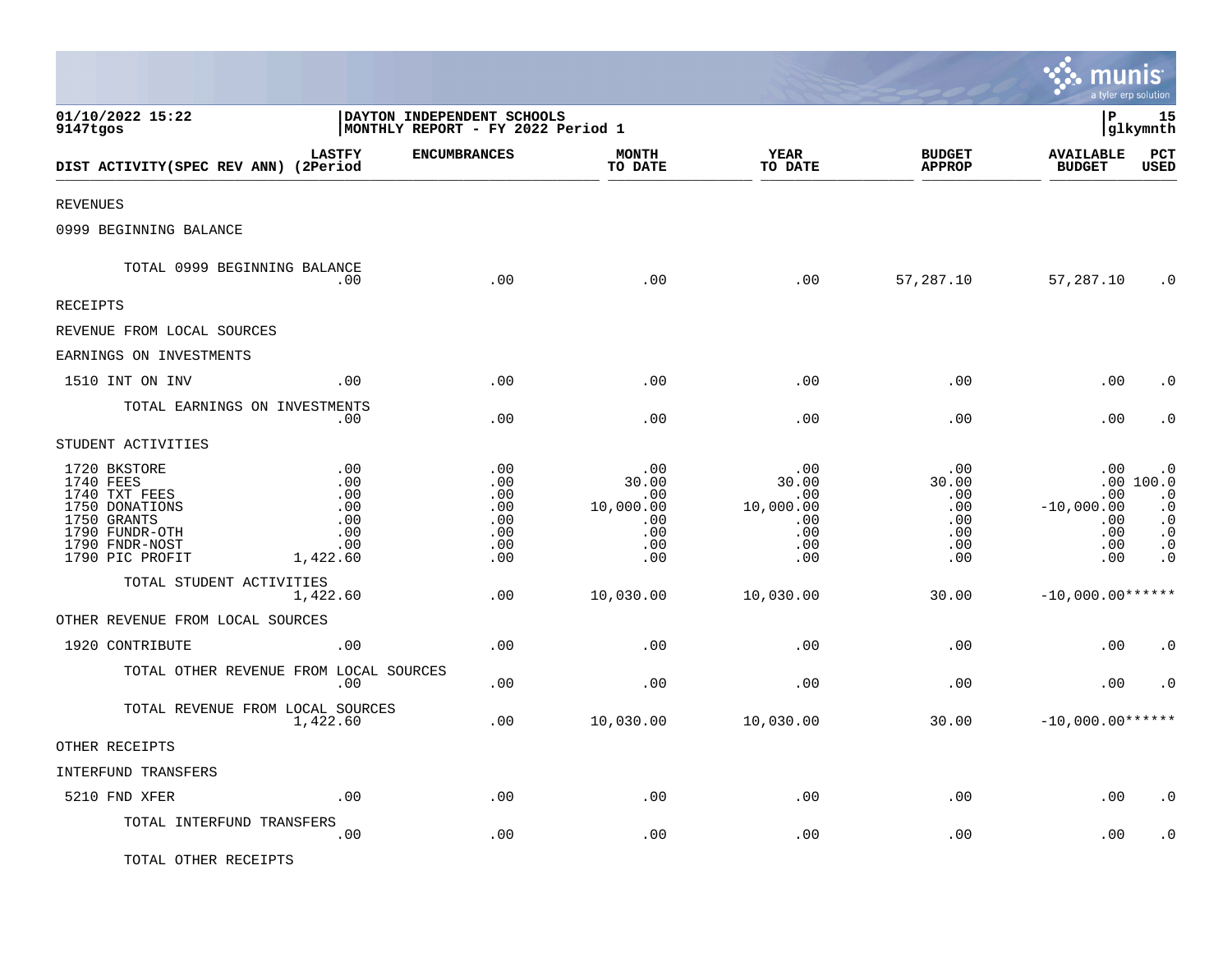

| 01/10/2022 15:22<br>9147tgos |                           | DAYTON INDEPENDENT SCHOOLS<br>MONTHLY REPORT - FY 2022 Period 1 |                         |                 |                                |                                                                |  |
|------------------------------|---------------------------|-----------------------------------------------------------------|-------------------------|-----------------|--------------------------------|----------------------------------------------------------------|--|
| DIST ACTIVITY (SPEC REV ANN) | <b>LASTFY</b><br>(2Period | <b>ENCUMBRANCES</b>                                             | <b>MONTH</b><br>TO DATE | YEAR<br>TO DATE | <b>BUDGET</b><br><b>APPROP</b> | <b>PCT</b><br><b>AVAILABLE</b><br><b>USED</b><br><b>BUDGET</b> |  |
|                              | .00                       | .00                                                             | .00                     | .00             | .00                            | $\cdot$ 0<br>.00                                               |  |
| TOTAL RECEIPTS               | 1,422.60                  | .00                                                             | 10,030.00               | 10,030.00       | 30.00                          | $-10,000.00******$                                             |  |
| TOTAL REVENUE                | 1,422.60                  | .00                                                             | 10,030.00               | 10,030.00       | 57,317.10                      | 47,287.10<br>17.5                                              |  |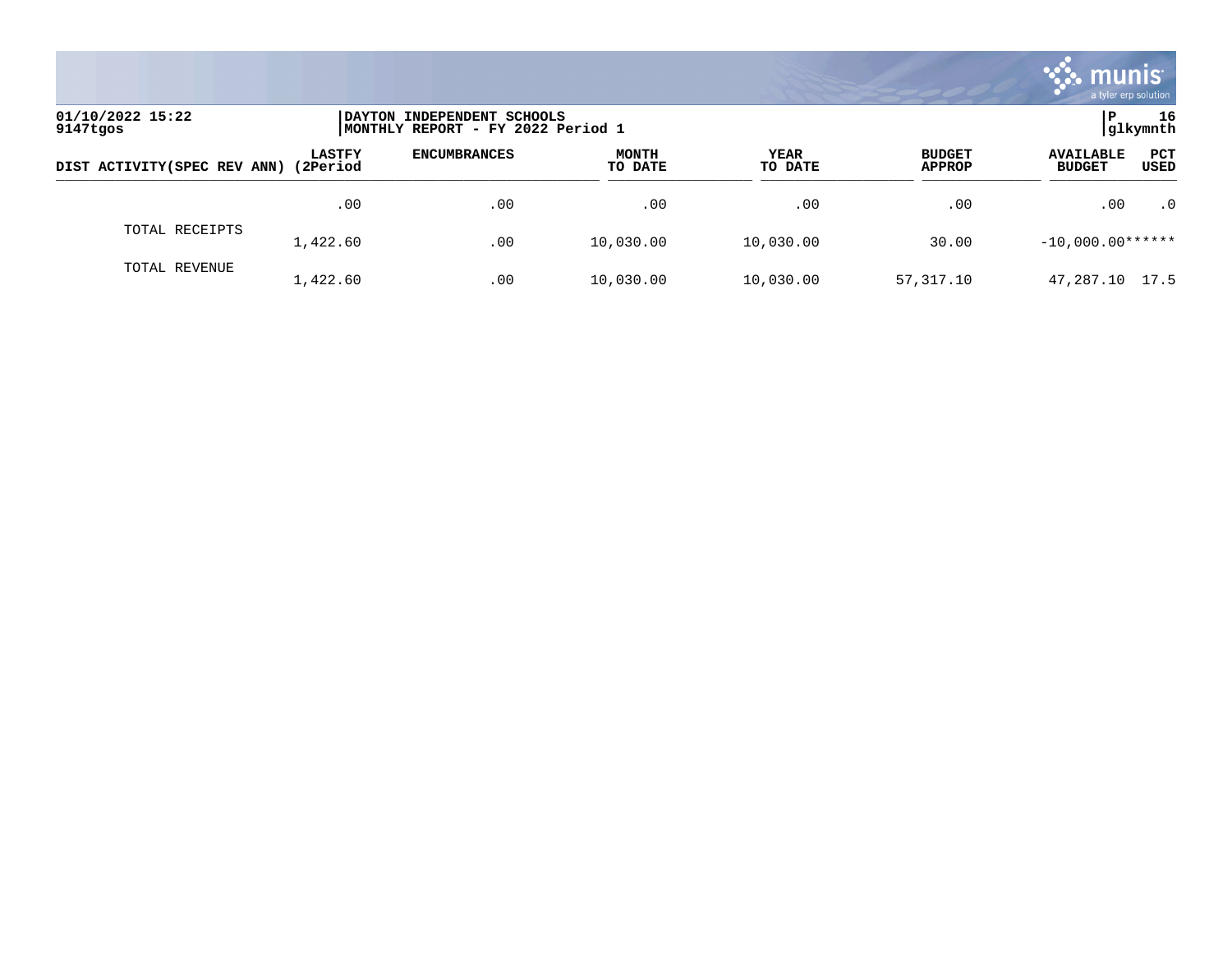

| 01/10/2022 15:22<br>9147tgos          |                                                    | 17<br>DAYTON INDEPENDENT SCHOOLS<br>ΙP<br>glkymnth<br> MONTHLY REPORT - FY 2022 Period 1 |                                    |                                    |                                             |                                             |                                                                              |  |  |  |
|---------------------------------------|----------------------------------------------------|------------------------------------------------------------------------------------------|------------------------------------|------------------------------------|---------------------------------------------|---------------------------------------------|------------------------------------------------------------------------------|--|--|--|
| DIST ACTIVITY(SPEC REV ANN) (2Period  | <b>LASTFY</b>                                      | <b>ENCUMBRANCES</b>                                                                      | <b>MONTH</b><br>TO DATE            | <b>YEAR</b><br>TO DATE             | <b>BUDGET</b><br><b>APPROP</b>              | <b>AVAILABLE</b><br><b>BUDGET</b>           | PCT<br>USED                                                                  |  |  |  |
| EXPENDITURES                          |                                                    |                                                                                          |                                    |                                    |                                             |                                             |                                                                              |  |  |  |
| 1000<br>INSTRUCTION                   |                                                    |                                                                                          |                                    |                                    |                                             |                                             |                                                                              |  |  |  |
| 0300<br>0500<br>0600<br>0700<br>0800  | .00<br>.00<br>.00<br>.00<br>.00                    | .00<br>.00<br>188.50<br>.00<br>.00                                                       | .00<br>.00<br>557.10<br>.00<br>.00 | .00<br>.00<br>557.10<br>.00<br>.00 | .00<br>.00<br>33,466.10<br>19,033.00<br>.00 | .00<br>.00<br>32,720.50<br>19,033.00<br>.00 | $\cdot$ 0<br>$2:2^{0}$<br>$\begin{smallmatrix} 0.1 \\ 0.1 \end{smallmatrix}$ |  |  |  |
| TOTAL 1000                            | INSTRUCTION<br>.00                                 | 188.50                                                                                   | 557.10                             | 557.10                             | 52,499.10                                   | 51,753.50                                   | 1.4                                                                          |  |  |  |
| STUDENT SUPPORT SERVICES<br>2100      |                                                    |                                                                                          |                                    |                                    |                                             |                                             |                                                                              |  |  |  |
| 0600                                  | .00                                                | .00                                                                                      | .00                                | .00                                | 1,098.00                                    | 1,098.00                                    | $\cdot$ 0                                                                    |  |  |  |
| TOTAL 2100                            | STUDENT SUPPORT SERVICES<br>.00                    | .00                                                                                      | .00                                | .00                                | 1,098.00                                    | 1,098.00                                    | $\boldsymbol{\cdot}$ 0                                                       |  |  |  |
| 2200<br>INSTRUCTIONAL STAFF SUPP SERV |                                                    |                                                                                          |                                    |                                    |                                             |                                             |                                                                              |  |  |  |
| 0600<br>0700                          | .00<br>.00                                         | .00<br>.00                                                                               | .00<br>.00                         | .00<br>.00                         | 3,720.00<br>.00                             | 3,720.00<br>.00                             | $\cdot$ 0<br>$\ddot{0}$                                                      |  |  |  |
| TOTAL 2200                            | INSTRUCTIONAL STAFF SUPP SERV<br>.00               | .00                                                                                      | .00                                | .00                                | 3,720.00                                    | 3,720.00                                    | $\cdot$ 0                                                                    |  |  |  |
| 2600                                  | PLANT OPERATIONS AND MAINTENANCE                   |                                                                                          |                                    |                                    |                                             |                                             |                                                                              |  |  |  |
| 0300<br>0400<br>0600<br>0700          | .00<br>.00<br>.00<br>.00                           | .00<br>.00<br>.00<br>.00                                                                 | .00<br>.00<br>.00<br>.00           | .00<br>.00<br>.00<br>.00           | .00<br>.00<br>.00<br>.00                    | .00<br>.00<br>.00<br>.00                    | $\begin{matrix} . & 0 \\ . & 0 \end{matrix}$<br>$\cdot$ 0<br>$\cdot$ 0       |  |  |  |
| TOTAL 2600                            | PLANT OPERATIONS AND MAINTENANCE<br>.00            | .00                                                                                      | .00                                | .00                                | .00                                         | .00                                         | $\cdot$ 0                                                                    |  |  |  |
| STUDENT TRANSPORTATION<br>2700        |                                                    |                                                                                          |                                    |                                    |                                             |                                             |                                                                              |  |  |  |
| 0800                                  | .00                                                | .00                                                                                      | .00                                | .00                                | .00                                         | .00                                         | $\cdot$ 0                                                                    |  |  |  |
| TOTAL 2700                            | STUDENT TRANSPORTATION<br>.00                      | .00                                                                                      | .00                                | .00                                | .00                                         | .00                                         | $\cdot$ 0                                                                    |  |  |  |
| TOTAL EXPENDITURES                    | .00                                                | 188.50                                                                                   | 557.10                             | 557.10                             | 57, 317.10                                  | 56,571.50                                   | 1.3                                                                          |  |  |  |
|                                       | TOTAL FOR DIST ACTIVITY (SPEC REV ANN)<br>1,422.60 | (21)<br>$-188.50$                                                                        | 9,472.90                           | 9,472.90                           | .00                                         | $-9, 284.40$                                | $\cdot$ 0                                                                    |  |  |  |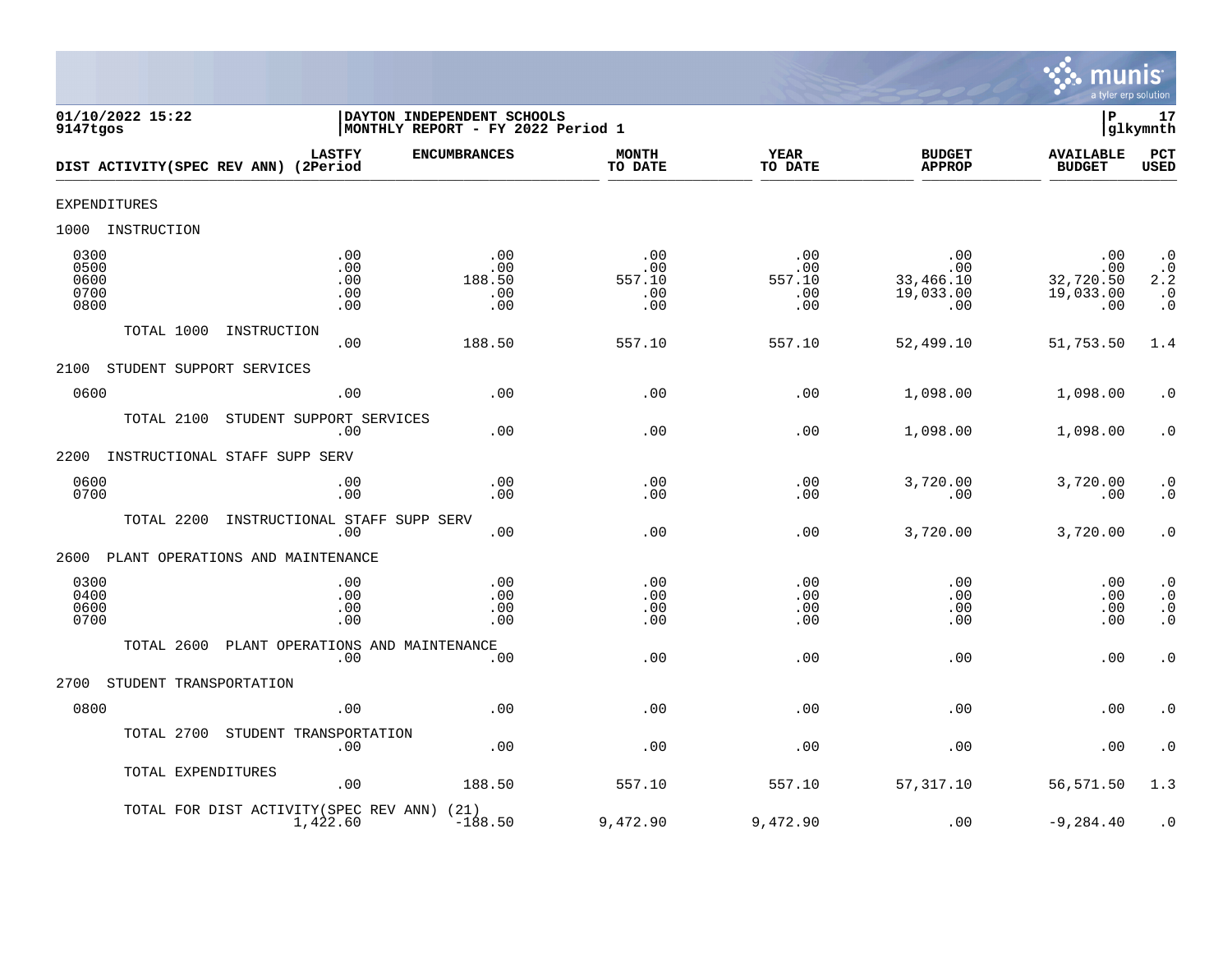|                                                                           |                                                                 |                                 |                                                |                                                |                                                   | munis                                                 | a tyler erp solution                                |
|---------------------------------------------------------------------------|-----------------------------------------------------------------|---------------------------------|------------------------------------------------|------------------------------------------------|---------------------------------------------------|-------------------------------------------------------|-----------------------------------------------------|
| 01/10/2022 15:22<br>9147tgos                                              | DAYTON INDEPENDENT SCHOOLS<br>MONTHLY REPORT - FY 2022 Period 1 |                                 |                                                |                                                |                                                   |                                                       | 18<br> glkymnth                                     |
| SCHOOL ACTIVITY FDS (25)                                                  | <b>LASTFY</b><br>Period                                         | <b>ENCUMBRANCES</b>             | <b>MONTH</b><br>TO DATE                        | <b>YEAR</b><br>TO DATE                         | <b>BUDGET</b><br><b>APPROP</b>                    | <b>AVAILABLE</b><br><b>BUDGET</b>                     | PCT<br><b>USED</b>                                  |
| <b>REVENUES</b>                                                           |                                                                 |                                 |                                                |                                                |                                                   |                                                       |                                                     |
| 0999 BEGINNING BALANCE                                                    |                                                                 |                                 |                                                |                                                |                                                   |                                                       |                                                     |
| TOTAL 0999 BEGINNING BALANCE                                              | .00                                                             | .00                             | 141,521.35                                     | 141,521.35                                     | 141,958.84                                        | 437.49 99.7                                           |                                                     |
| <b>RECEIPTS</b>                                                           |                                                                 |                                 |                                                |                                                |                                                   |                                                       |                                                     |
| REVENUE FROM LOCAL SOURCES                                                |                                                                 |                                 |                                                |                                                |                                                   |                                                       |                                                     |
| EARNINGS ON INVESTMENTS                                                   |                                                                 |                                 |                                                |                                                |                                                   |                                                       |                                                     |
| 1510 INT ON INV                                                           | .00                                                             | .00                             | 3.50                                           | 3.50                                           | 300.00                                            | 296.50                                                | 1.2                                                 |
| TOTAL EARNINGS ON INVESTMENTS                                             | .00                                                             | .00                             | 3.50                                           | 3.50                                           | 300.00                                            | 296.50                                                | 1.2                                                 |
| FOOD SERVICE                                                              |                                                                 |                                 |                                                |                                                |                                                   |                                                       |                                                     |
| 1637 VEND-STAFF                                                           | .00                                                             | .00                             | .00                                            | .00                                            | .00                                               | .00                                                   | $\cdot$ 0                                           |
| TOTAL FOOD SERVICE                                                        | .00                                                             | .00                             | .00                                            | .00                                            | .00                                               | .00                                                   | $\cdot$ 0                                           |
| STUDENT ACTIVITIES                                                        |                                                                 |                                 |                                                |                                                |                                                   |                                                       |                                                     |
| 1710 SAF<br>1730 DUES<br>1740 STUD FEES<br>1750 CANDYBAR<br>1790 FB-FUNDR | .00<br>.00<br>.00<br>.00<br>.00                                 | .00<br>.00<br>.00<br>.00<br>.00 | .00<br>510.00<br>2.00<br>2,066.50<br>20,338.35 | .00<br>510.00<br>2.00<br>2,066.50<br>20,338.35 | .00<br>.00.<br>1,500.00<br>10,000.00<br>97,200.00 | .00<br>$-510.00$<br>1,498.00<br>7,933.50<br>76,861.65 | $\cdot$ 0<br>$\cdot$ 0<br>$\cdot$ 1<br>20.7<br>20.9 |
| TOTAL STUDENT ACTIVITIES                                                  | .00                                                             | .00                             | 22,916.85                                      | 22,916.85                                      | 108,700.00                                        | 85,783.15                                             | 21.1                                                |
| OTHER REVENUE FROM LOCAL SOURCES                                          |                                                                 |                                 |                                                |                                                |                                                   |                                                       |                                                     |
| 1920 CONTRIBUTE<br>1990 MISC REV<br>1990 CONCESS                          | .00<br>.00<br>.00                                               | .00<br>.00<br>.00               | 204.22<br>8,807.65<br>.00                      | 204.22<br>8,807.65<br>.00                      | 19,000.00<br>7,000.00<br>.00                      | 18,795.78<br>$-1,807.65$ 125.8<br>.00                 | 1.1<br>$\cdot$ 0                                    |
| TOTAL OTHER REVENUE FROM LOCAL SOURCES                                    | .00                                                             | .00                             | 9,011.87                                       | 9,011.87                                       | 26,000.00                                         | 16,988.13 34.7                                        |                                                     |
| TOTAL REVENUE FROM LOCAL SOURCES                                          | .00                                                             | .00                             | 31,932.22                                      | 31,932.22                                      | 135,000.00                                        | 103,067.78 23.7                                       |                                                     |

OTHER RECEIPTS

INTERFUND TRANSFERS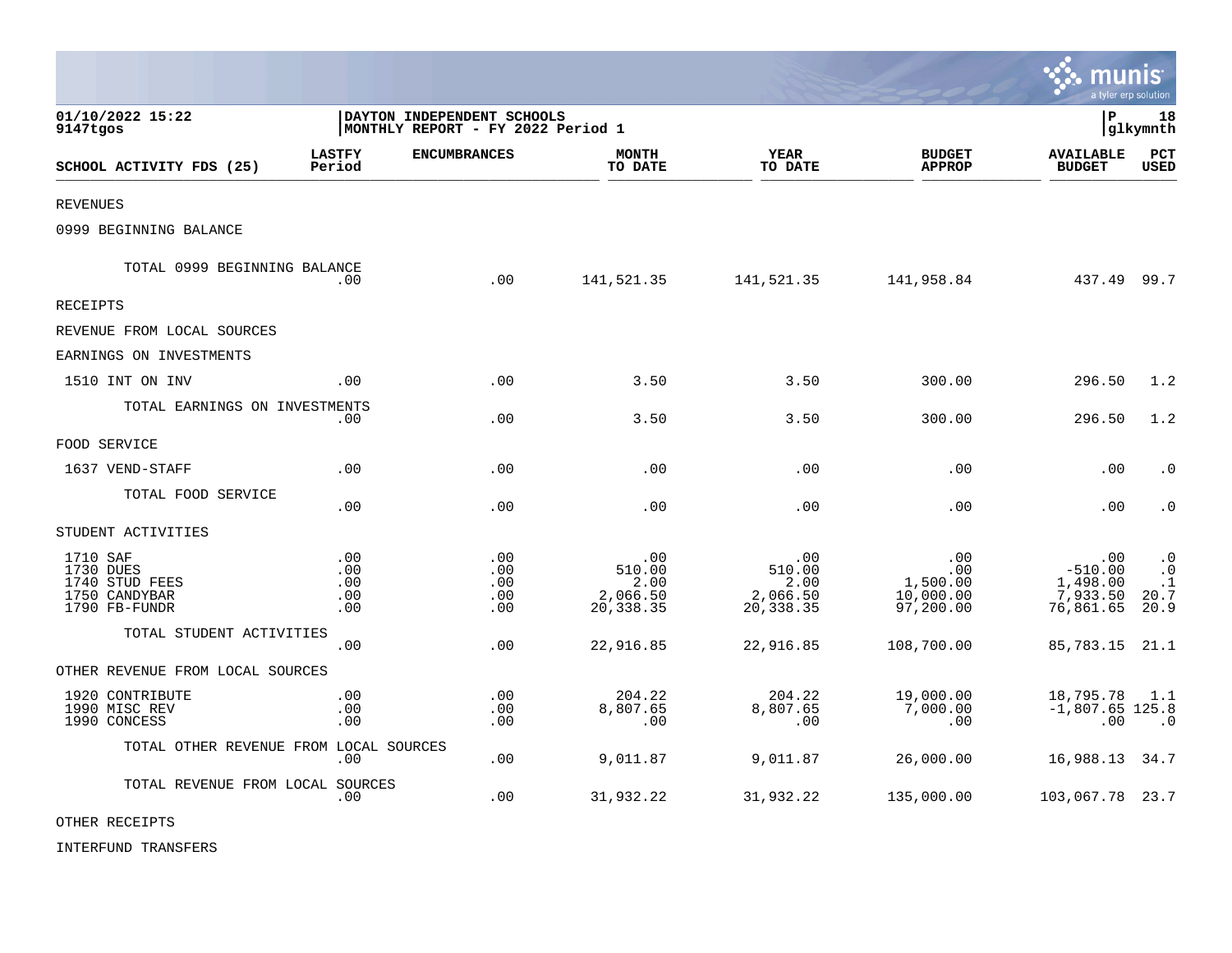

| 01/10/2022 15:22<br>9147tgos | DAYTON INDEPENDENT SCHOOLS<br> MONTHLY REPORT - FY 2022 Period 1 | 19<br>ΙP<br> q1kymnth |                         |                 |                                |                                   |             |
|------------------------------|------------------------------------------------------------------|-----------------------|-------------------------|-----------------|--------------------------------|-----------------------------------|-------------|
| SCHOOL ACTIVITY FDS (25)     | <b>LASTFY</b><br>Period                                          | <b>ENCUMBRANCES</b>   | <b>MONTH</b><br>TO DATE | YEAR<br>TO DATE | <b>BUDGET</b><br><b>APPROP</b> | <b>AVAILABLE</b><br><b>BUDGET</b> | PCT<br>USED |
| 5210 FND XFER                | .00                                                              | .00                   | .00                     | .00             | .00                            | .00                               | $\cdot$ 0   |
| TOTAL INTERFUND TRANSFERS    | .00                                                              | .00                   | .00                     | .00             | .00                            | .00                               | $\cdot$ 0   |
| TOTAL OTHER RECEIPTS         | .00                                                              | .00                   | .00                     | .00             | .00                            | .00                               | $\cdot$ 0   |
| TOTAL RECEIPTS               | .00                                                              | .00                   | 31,932.22               | 31,932.22       | 135,000.00                     | 103,067.78                        | 23.7        |
| TOTAL REVENUE                | .00                                                              | .00                   | 173,453.57              | 173,453.57      | 276,958.84                     | 103,505.27                        | 62.6        |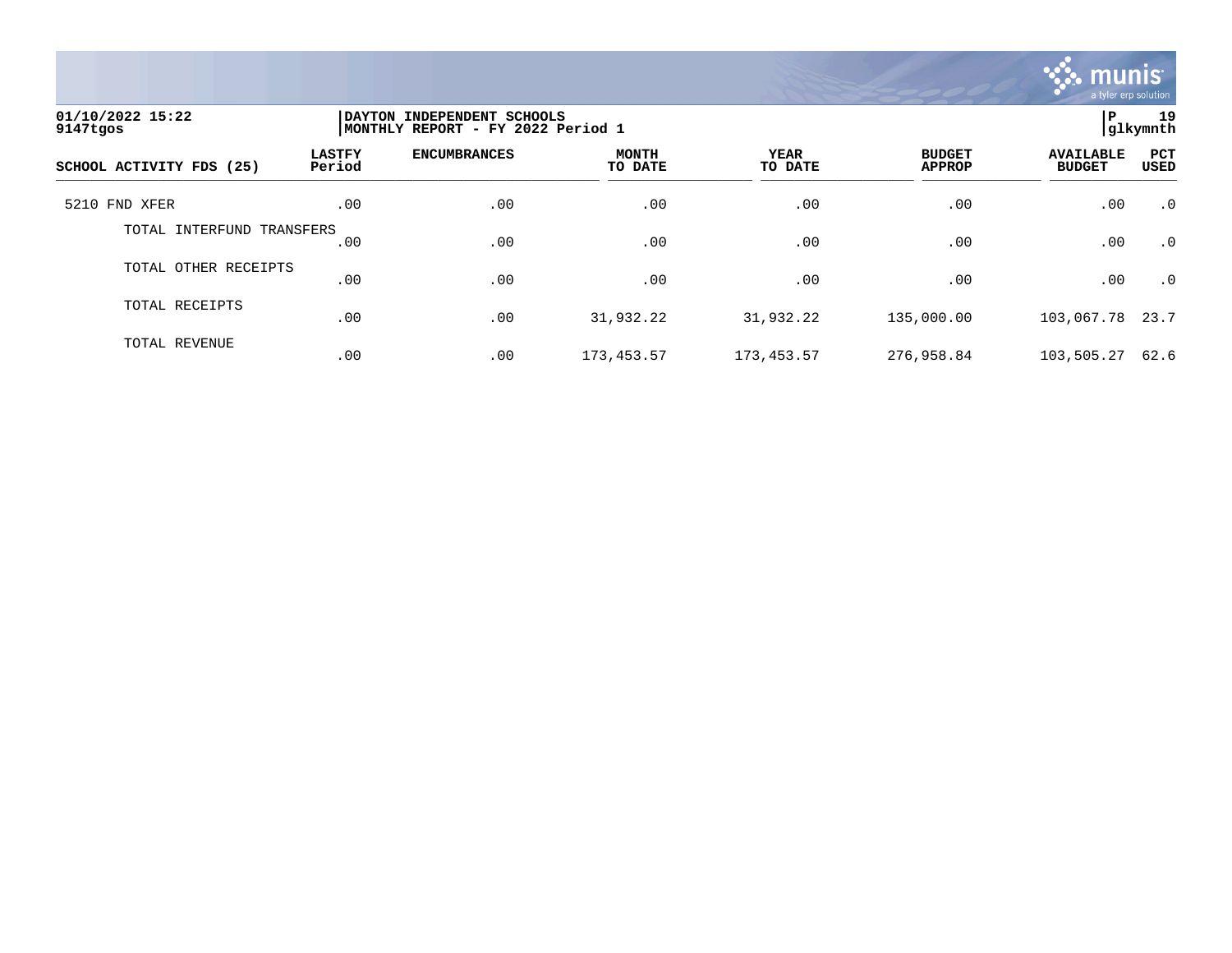

| 9147tgos                     | 01/10/2022 15:22         |                               |                          | DAYTON INDEPENDENT SCHOOLS<br> MONTHLY REPORT - FY 2022 Period 1 |                                |                                |                                        | lР                                     | 20<br> glkymnth                             |
|------------------------------|--------------------------|-------------------------------|--------------------------|------------------------------------------------------------------|--------------------------------|--------------------------------|----------------------------------------|----------------------------------------|---------------------------------------------|
|                              | SCHOOL ACTIVITY FDS (25) | <b>LASTFY</b><br>Period       |                          | <b>ENCUMBRANCES</b>                                              | <b>MONTH</b><br>TO DATE        | <b>YEAR</b><br>TO DATE         | <b>BUDGET</b><br><b>APPROP</b>         | <b>AVAILABLE</b><br><b>BUDGET</b>      | PCT<br><b>USED</b>                          |
|                              | <b>EXPENDITURES</b>      |                               |                          |                                                                  |                                |                                |                                        |                                        |                                             |
| 1000                         | INSTRUCTION              |                               |                          |                                                                  |                                |                                |                                        |                                        |                                             |
| 0600<br>0800<br>0840<br>0900 |                          |                               | .00<br>.00<br>.00<br>.00 | 8,066.66<br>.00<br>.00<br>.00                                    | 14,632.36<br>.00<br>.00<br>.00 | 14,632.36<br>.00<br>.00<br>.00 | 173,270.00<br>.00<br>103,688.84<br>.00 | 150,570.98<br>.00<br>103,688.84<br>.00 | 13.1<br>$\cdot$ 0<br>$\cdot$ 0<br>$\cdot$ 0 |
|                              | TOTAL 1000               | INSTRUCTION                   | .00                      | 8,066.66                                                         | 14,632.36                      | 14,632.36                      | 276,958.84                             | 254, 259.82                            | 8.2                                         |
| 2200                         |                          | INSTRUCTIONAL STAFF SUPP SERV |                          |                                                                  |                                |                                |                                        |                                        |                                             |
| 0600                         |                          |                               | .00                      | .00                                                              | .00                            | .00                            | .00                                    | .00                                    | $\cdot$ 0                                   |
|                              | TOTAL 2200               | INSTRUCTIONAL STAFF SUPP SERV | .00                      | .00                                                              | .00                            | .00                            | .00                                    | .00                                    | $\cdot$ 0                                   |
| 2700                         | STUDENT TRANSPORTATION   |                               |                          |                                                                  |                                |                                |                                        |                                        |                                             |
| 0100<br>0200<br>0600         |                          |                               | .00<br>.00<br>.00        | .00<br>.00<br>.00                                                | .00<br>.00<br>.00              | .00<br>.00<br>.00              | .00<br>.00<br>.00                      | .00<br>.00<br>.00                      | $\cdot$ 0<br>$\cdot$ 0<br>$\overline{0}$    |
|                              | TOTAL 2700               | STUDENT TRANSPORTATION        | .00                      | .00                                                              | .00                            | .00                            | .00                                    | .00                                    | $\cdot$ 0                                   |
| 3300                         | COMMUNITY SERVICES       |                               |                          |                                                                  |                                |                                |                                        |                                        |                                             |
| 0600                         |                          |                               | .00                      | 500.00                                                           | 3,157.50                       | 3,157.50                       | .00                                    | $-3,657.50$                            | $\cdot$ 0                                   |
|                              | TOTAL 3300               | COMMUNITY SERVICES            | .00                      | 500.00                                                           | 3,157.50                       | 3,157.50                       | .00                                    | $-3,657.50$                            | $\cdot$ 0                                   |
| 5200                         | FUND TRANSFERS           |                               |                          |                                                                  |                                |                                |                                        |                                        |                                             |
| 0900                         |                          |                               | .00                      | .00                                                              | .00                            | .00                            | .00                                    | .00                                    | $\cdot$ 0                                   |
|                              | TOTAL 5200               | <b>FUND TRANSFERS</b>         | .00                      | .00                                                              | .00                            | .00                            | .00                                    | .00                                    | $\cdot$ 0                                   |
|                              | TOTAL EXPENDITURES       |                               | .00                      | 8,566.66                                                         | 17,789.86                      | 17,789.86                      | 276,958.84                             | 250,602.32                             | 9.5                                         |
|                              |                          | TOTAL FOR SCHOOL ACTIVITY FDS | (25)<br>.00              | $-8,566.66$                                                      | 155,663.71                     | 155,663.71                     | .00                                    | $-147,097.05$                          | $\cdot$ 0                                   |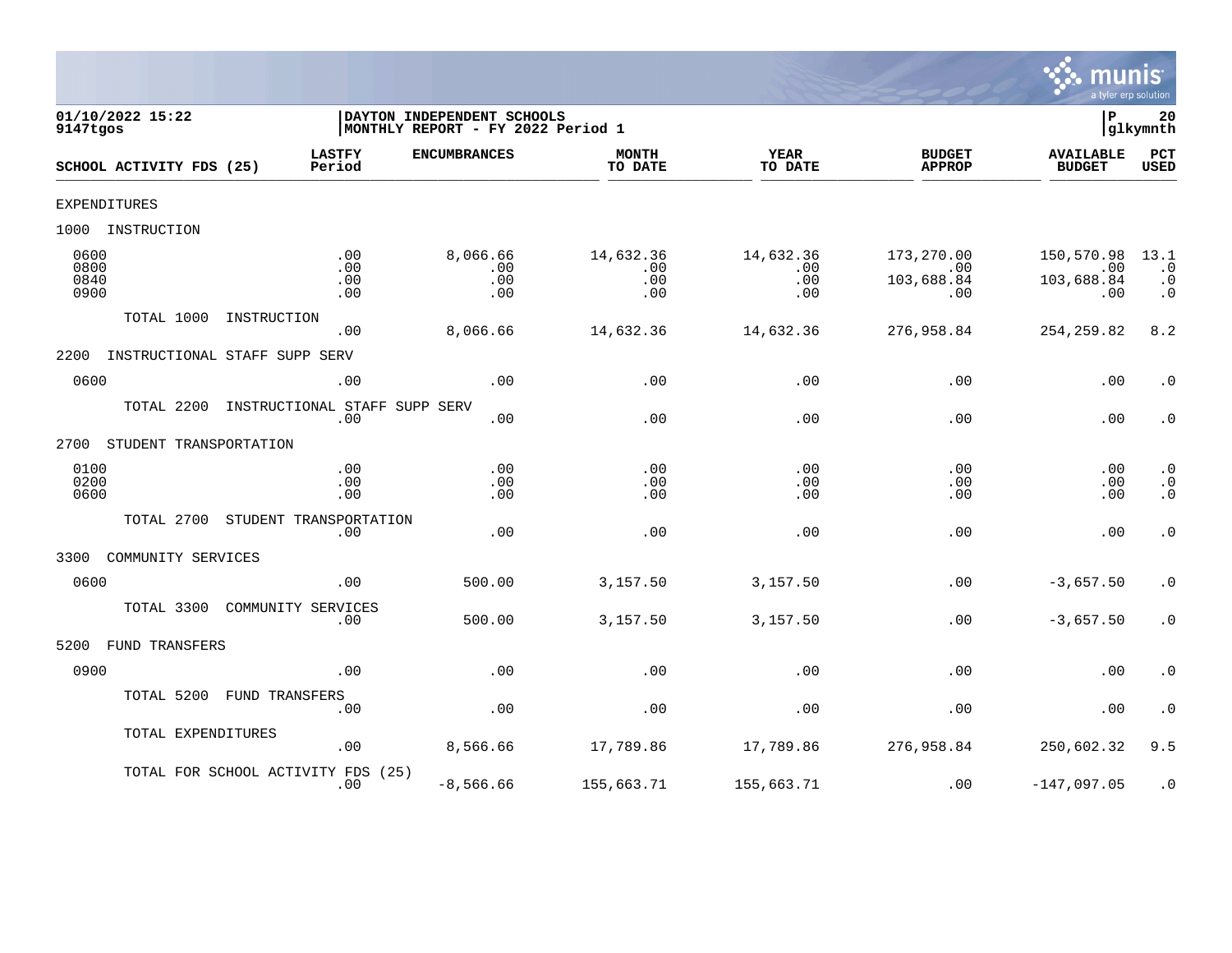|                                  |                         |                                                                 |                         |                        |                                | a tyler erp solution              |                    |
|----------------------------------|-------------------------|-----------------------------------------------------------------|-------------------------|------------------------|--------------------------------|-----------------------------------|--------------------|
| 01/10/2022 15:22<br>9147tgos     |                         | DAYTON INDEPENDENT SCHOOLS<br>MONTHLY REPORT - FY 2022 Period 1 |                         |                        |                                | P                                 | 21<br>glkymnth     |
| CAPITAL OUTLAY FUND (310)        | <b>LASTFY</b><br>Period | <b>ENCUMBRANCES</b>                                             | <b>MONTH</b><br>TO DATE | <b>YEAR</b><br>TO DATE | <b>BUDGET</b><br><b>APPROP</b> | <b>AVAILABLE</b><br><b>BUDGET</b> | PCT<br><b>USED</b> |
| <b>REVENUES</b>                  |                         |                                                                 |                         |                        |                                |                                   |                    |
| 0999 BEGINNING BALANCE           |                         |                                                                 |                         |                        |                                |                                   |                    |
| TOTAL 0999 BEGINNING BALANCE     | .00                     | .00                                                             | .00                     | .00                    | .00                            | .00                               | $\cdot$ 0          |
| <b>RECEIPTS</b>                  |                         |                                                                 |                         |                        |                                |                                   |                    |
| REVENUE FROM LOCAL SOURCES       |                         |                                                                 |                         |                        |                                |                                   |                    |
| EARNINGS ON INVESTMENTS          |                         |                                                                 |                         |                        |                                |                                   |                    |
| 1510 INT ON INV                  | .00                     | .00                                                             | .00                     | .00                    | .00                            | .00                               | $\cdot$ 0          |
| TOTAL EARNINGS ON INVESTMENTS    | .00                     | .00                                                             | .00                     | .00                    | .00                            | .00                               | $\cdot$ 0          |
| TOTAL REVENUE FROM LOCAL SOURCES | .00                     | .00                                                             | .00                     | .00                    | .00                            | .00                               | $\cdot$ 0          |
| REVENUE FROM STATE SOURCES       |                         |                                                                 |                         |                        |                                |                                   |                    |
| RESTRICTED                       |                         |                                                                 |                         |                        |                                |                                   |                    |
| 3200 RES STATE                   | 40,258.00               | .00                                                             | 42,397.00               | 42,397.00              | 84,794.00                      | 42,397.00                         | 50.0               |
| TOTAL RESTRICTED                 | 40,258.00               | .00                                                             | 42,397.00               | 42,397.00              | 84,794.00                      | 42,397.00                         | 50.0               |
| TOTAL REVENUE FROM STATE SOURCES | 40,258.00               | .00                                                             | 42,397.00               | 42,397.00              | 84,794.00                      | 42,397.00                         | 50.0               |
| TOTAL RECEIPTS                   | 40,258.00               | .00                                                             | 42,397.00               | 42,397.00              | 84,794.00                      | 42,397.00                         | 50.0               |
| TOTAL REVENUE                    | 40,258.00               | .00                                                             | 42,397.00               | 42,397.00              | 84,794.00                      | 42,397.00                         | 50.0               |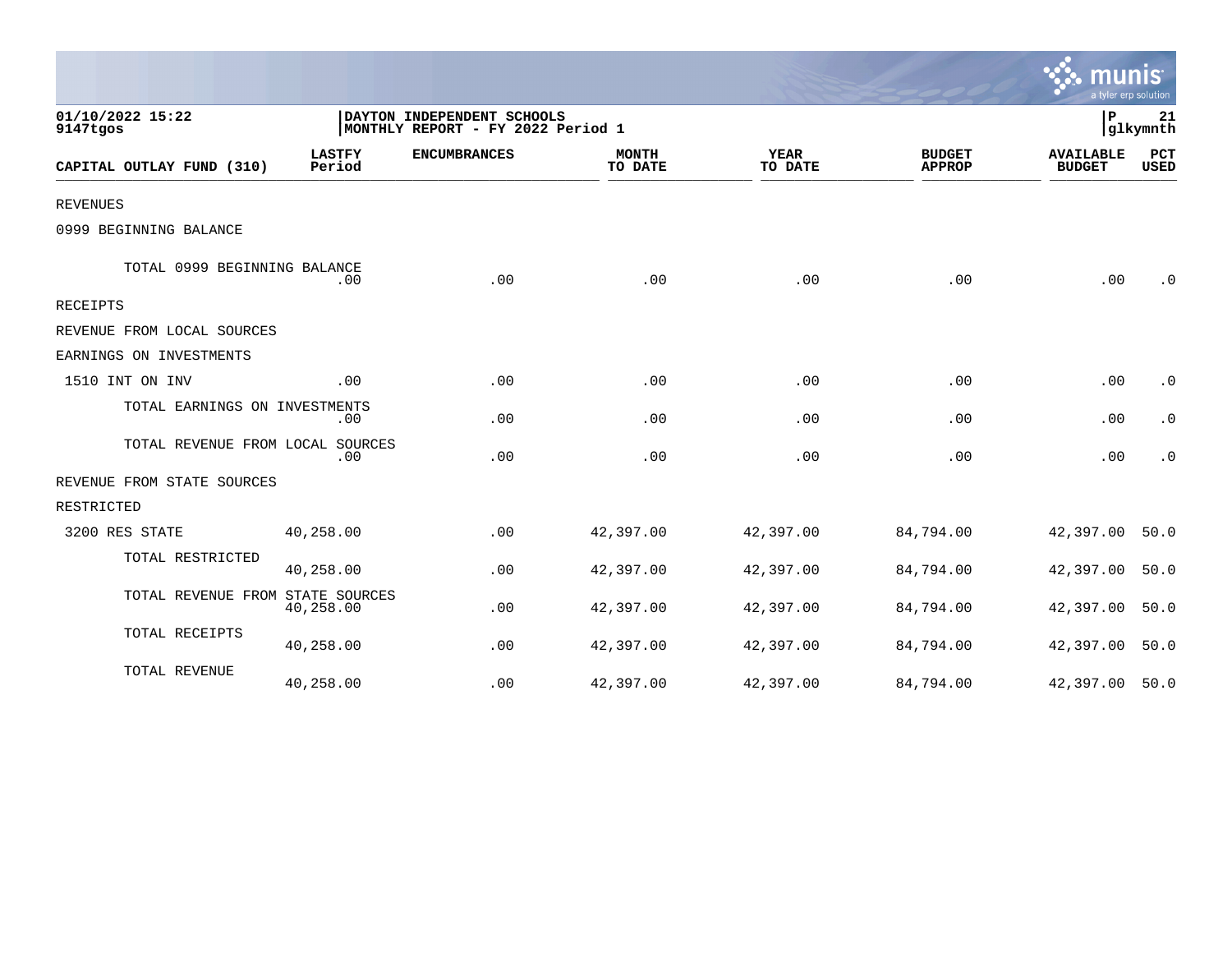

| 01/10/2022 15:22<br>9147tgos             | DAYTON INDEPENDENT SCHOOLS<br> MONTHLY REPORT - FY 2022 Period 1 | 22<br>lР<br>glkymnth |                         |                        |                                |                                   |                                     |
|------------------------------------------|------------------------------------------------------------------|----------------------|-------------------------|------------------------|--------------------------------|-----------------------------------|-------------------------------------|
| CAPITAL OUTLAY FUND (310)                | <b>LASTFY</b><br>Period                                          | <b>ENCUMBRANCES</b>  | <b>MONTH</b><br>TO DATE | <b>YEAR</b><br>TO DATE | <b>BUDGET</b><br><b>APPROP</b> | <b>AVAILABLE</b><br><b>BUDGET</b> | PCT<br><b>USED</b>                  |
| EXPENDITURES                             |                                                                  |                      |                         |                        |                                |                                   |                                     |
| 2600<br>PLANT OPERATIONS AND MAINTENANCE |                                                                  |                      |                         |                        |                                |                                   |                                     |
| 0300<br>0400<br>0500                     | .00<br>.00<br>.00                                                | .00<br>.00<br>.00    | .00<br>.00<br>.00       | .00<br>.00<br>.00      | .00<br>84,794.00<br>.00        | .00<br>84,794.00<br>.00           | $\cdot$ 0<br>$\cdot$ 0<br>$\cdot$ 0 |
| TOTAL 2600                               | PLANT OPERATIONS AND<br>.00                                      | MAINTENANCE<br>.00   | .00                     | .00                    | 84,794.00                      | 84,794.00                         | $\cdot$ 0                           |
| DEBT SERVICE<br>5100                     |                                                                  |                      |                         |                        |                                |                                   |                                     |
| 0800                                     | .00                                                              | .00                  | .00                     | .00                    | .00                            | .00                               | $\cdot$ 0                           |
| TOTAL 5100<br>DEBT SERVICE               | .00                                                              | .00                  | .00                     | .00                    | .00                            | .00                               | $\cdot$ 0                           |
| FUND TRANSFERS<br>5200                   |                                                                  |                      |                         |                        |                                |                                   |                                     |
| 0900                                     | .00                                                              | .00                  | .00                     | .00                    | .00                            | .00                               | $\cdot$ 0                           |
| TOTAL 5200                               | FUND TRANSFERS<br>.00                                            | .00                  | .00                     | .00                    | .00                            | .00                               | $\cdot$ 0                           |
| TOTAL EXPENDITURES                       | .00                                                              | .00                  | .00                     | .00                    | 84,794.00                      | 84,794.00                         | $\cdot$ 0                           |
| TOTAL FOR CAPITAL OUTLAY FUND            | (310)<br>40,258.00                                               | .00                  | 42,397.00               | 42,397.00              | .00                            | $-42,397.00$                      | $\cdot$ 0                           |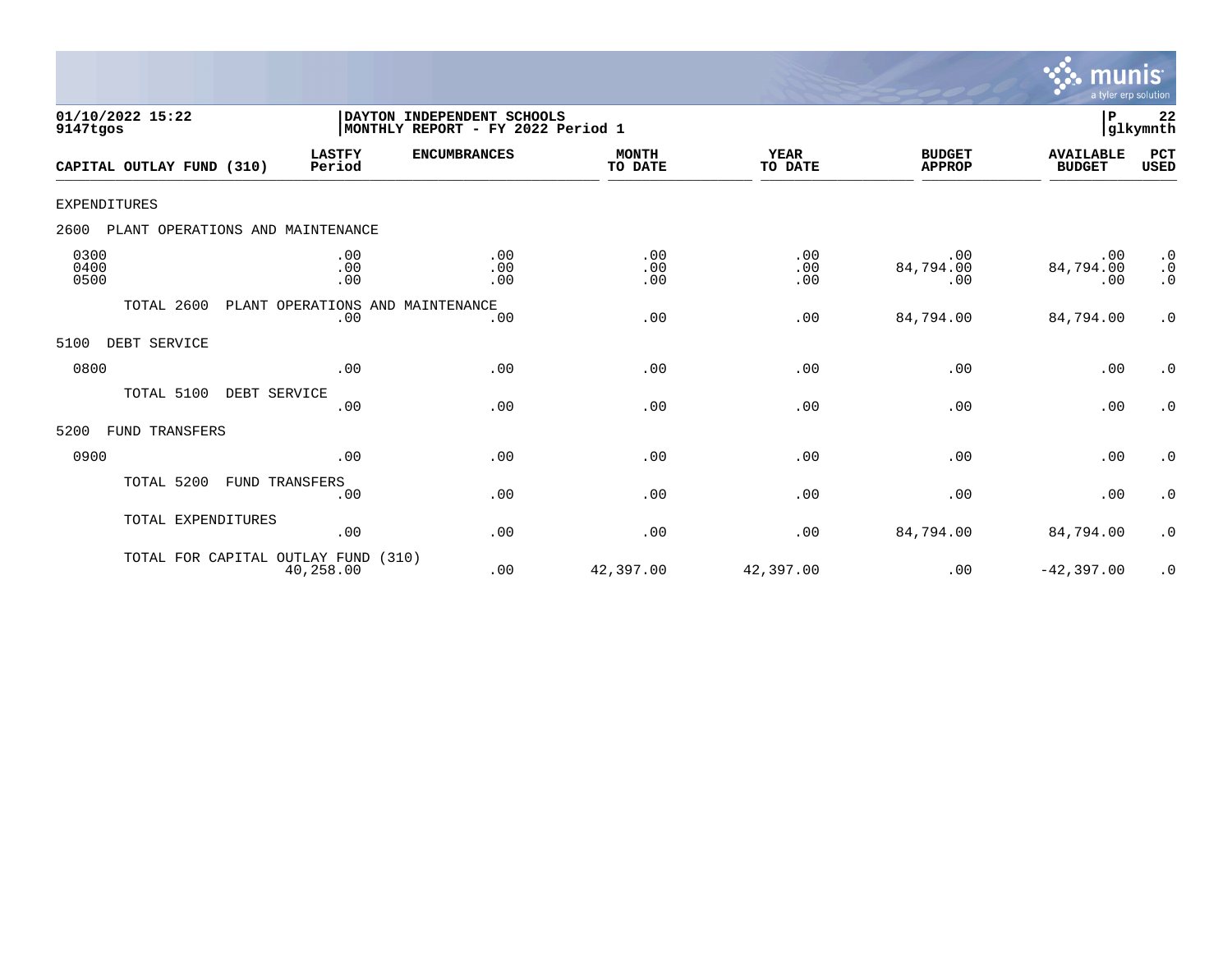|                                      |                |                                                                 |                         |                        |                                | $\sim$ munis<br>a tyler erp solution |                    |
|--------------------------------------|----------------|-----------------------------------------------------------------|-------------------------|------------------------|--------------------------------|--------------------------------------|--------------------|
| 01/10/2022 15:22<br>9147tgos         |                | DAYTON INDEPENDENT SCHOOLS<br>MONTHLY REPORT - FY 2022 Period 1 |                         |                        |                                | P                                    | 23<br>glkymnth     |
| BUILDING FUND (5 CENT LEVY) (3Period | <b>LASTFY</b>  | <b>ENCUMBRANCES</b>                                             | <b>MONTH</b><br>TO DATE | <b>YEAR</b><br>TO DATE | <b>BUDGET</b><br><b>APPROP</b> | <b>AVAILABLE</b><br><b>BUDGET</b>    | PCT<br><b>USED</b> |
| <b>REVENUES</b>                      |                |                                                                 |                         |                        |                                |                                      |                    |
| 0999 BEGINNING BALANCE               |                |                                                                 |                         |                        |                                |                                      |                    |
| TOTAL 0999 BEGINNING BALANCE         | .00            | .00                                                             | .00                     | .00                    | .00                            | .00                                  | $\cdot$ 0          |
| RECEIPTS                             |                |                                                                 |                         |                        |                                |                                      |                    |
| REVENUE FROM LOCAL SOURCES           |                |                                                                 |                         |                        |                                |                                      |                    |
| AD VALOREM TAXES                     |                |                                                                 |                         |                        |                                |                                      |                    |
| 1111 GRP TAX                         | .00            | .00                                                             | .00                     | .00                    | 385,560.00                     | 385,560.00                           | $\cdot$ 0          |
| TOTAL AD VALOREM TAXES               | .00            | .00                                                             | .00                     | .00                    | 385,560.00                     | 385,560.00                           | $\cdot$ 0          |
| TOTAL REVENUE FROM LOCAL             | SOURCES<br>.00 | .00                                                             | .00                     | .00                    | 385,560.00                     | 385,560.00                           | $\cdot$ 0          |
| REVENUE FROM STATE SOURCES           |                |                                                                 |                         |                        |                                |                                      |                    |
| RESTRICTED                           |                |                                                                 |                         |                        |                                |                                      |                    |
| 3200 RES STATE                       | 122,689.00     | .00                                                             | 130,178.00              | 130,178.00             | 259,834.00                     | 129,656.00                           | 50.1               |
| TOTAL RESTRICTED                     | 122,689.00     | .00                                                             | 130,178.00              | 130,178.00             | 259,834.00                     | 129,656.00                           | 50.1               |
| TOTAL REVENUE FROM STATE SOURCES     | 122,689.00     | .00                                                             | 130,178.00              | 130,178.00             | 259,834.00                     | 129,656.00                           | 50.1               |
| TOTAL RECEIPTS                       | 122,689.00     | .00                                                             | 130,178.00              | 130,178.00             | 645,394.00                     | 515,216.00                           | 20.2               |
| TOTAL REVENUE                        | 122,689.00     | .00                                                             | 130,178.00              | 130,178.00             | 645,394.00                     | 515,216.00                           | 20.2               |

 $\sim$   $\sim$   $\sim$   $\sim$   $\sim$   $\sim$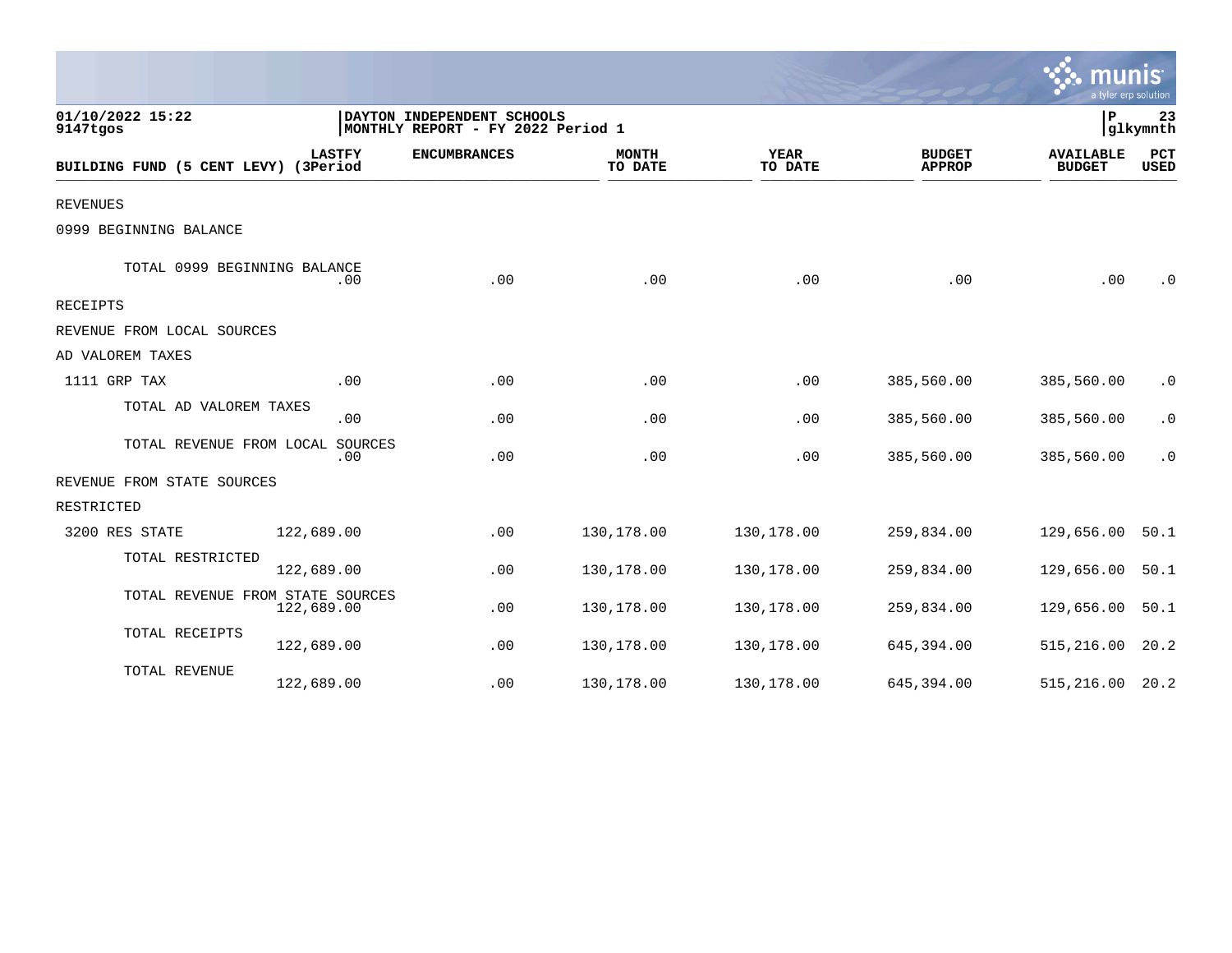

| 01/10/2022 15:22<br>9147tgos         |                              | ${\bf P}$<br>24<br>DAYTON INDEPENDENT SCHOOLS<br>glkymnth<br>MONTHLY REPORT - FY 2022 Period 1 |                         |                   |                                |                                   |                                     |  |  |
|--------------------------------------|------------------------------|------------------------------------------------------------------------------------------------|-------------------------|-------------------|--------------------------------|-----------------------------------|-------------------------------------|--|--|
| BUILDING FUND (5 CENT LEVY) (3Period | <b>LASTFY</b>                | <b>ENCUMBRANCES</b>                                                                            | <b>MONTH</b><br>TO DATE | YEAR<br>TO DATE   | <b>BUDGET</b><br><b>APPROP</b> | <b>AVAILABLE</b><br><b>BUDGET</b> | PCT<br><b>USED</b>                  |  |  |
| <b>EXPENDITURES</b>                  |                              |                                                                                                |                         |                   |                                |                                   |                                     |  |  |
| LAND IMPROVEMENTS<br>4200            |                              |                                                                                                |                         |                   |                                |                                   |                                     |  |  |
| 0400<br>0800                         | .00<br>.00                   | .00<br>.00                                                                                     | .00<br>.00              | .00<br>.00        | 287, 431.00<br>.00             | 287,431.00<br>.00                 | $\cdot$ 0<br>$\cdot$ 0              |  |  |
| TOTAL 4200                           | LAND IMPROVEMENTS<br>.00     | .00                                                                                            | .00                     | .00               | 287, 431.00                    | 287,431.00                        | $\cdot$ 0                           |  |  |
| DEBT SERVICE<br>5100                 |                              |                                                                                                |                         |                   |                                |                                   |                                     |  |  |
| 0300<br>0800<br>0840                 | .00<br>.00<br>.00            | .00<br>.00<br>.00                                                                              | .00<br>.00<br>.00       | .00<br>.00<br>.00 | .00<br>.00<br>.00              | .00<br>.00<br>.00                 | $\cdot$ 0<br>$\cdot$ 0<br>$\cdot$ 0 |  |  |
| TOTAL 5100<br>DEBT SERVICE           | .00                          | .00                                                                                            | .00                     | .00               | .00                            | .00                               | $\cdot$ 0                           |  |  |
| 5200<br>FUND TRANSFERS               |                              |                                                                                                |                         |                   |                                |                                   |                                     |  |  |
| 0900                                 | .00                          | .00                                                                                            | .00                     | .00               | 357,963.00                     | 357,963.00                        | $\cdot$ 0                           |  |  |
| TOTAL 5200                           | <b>FUND TRANSFERS</b><br>.00 | .00                                                                                            | .00                     | .00               | 357,963.00                     | 357,963.00                        | $\cdot$ 0                           |  |  |
| TOTAL EXPENDITURES                   | .00                          | .00                                                                                            | .00                     | .00               | 645,394.00                     | 645,394.00                        | $\cdot$ 0                           |  |  |
| TOTAL FOR BUILDING FUND              | 122,689.00                   | (5 CENT LEVY) (320)<br>.00                                                                     | 130,178.00              | 130,178.00        | .00                            | $-130, 178.00$                    | $\cdot$ 0                           |  |  |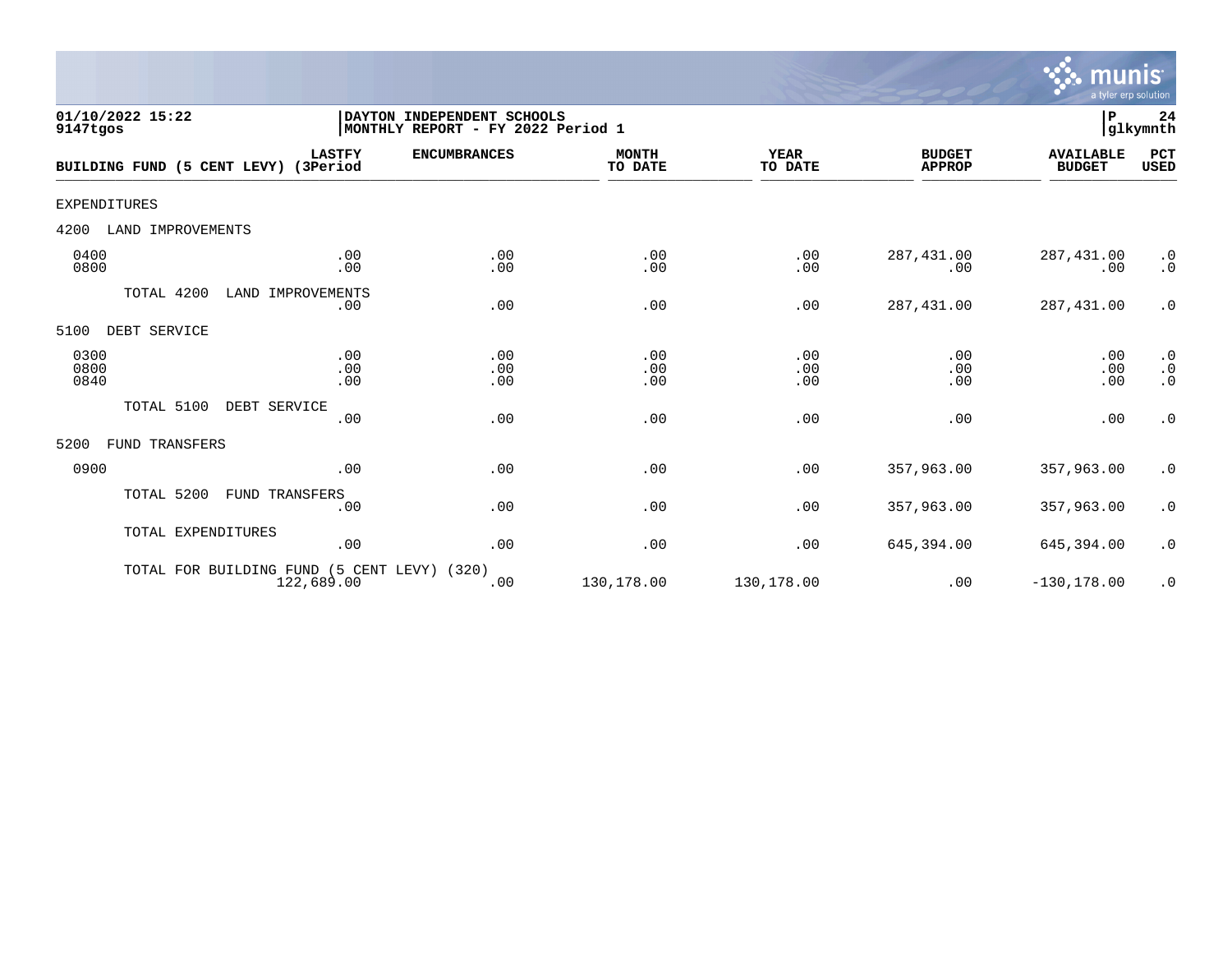|                                        |                         |                                                                 |                         |                 |                                | munis <sup>.</sup><br>a tyler erp solution |                 |
|----------------------------------------|-------------------------|-----------------------------------------------------------------|-------------------------|-----------------|--------------------------------|--------------------------------------------|-----------------|
| 01/10/2022 15:22<br>9147tgos           |                         | DAYTON INDEPENDENT SCHOOLS<br>MONTHLY REPORT - FY 2022 Period 1 |                         |                 |                                | ∣P                                         | 25<br> glkymnth |
| CONSTRUCTION FUND (360)                | <b>LASTFY</b><br>Period | <b>ENCUMBRANCES</b>                                             | <b>MONTH</b><br>TO DATE | YEAR<br>TO DATE | <b>BUDGET</b><br><b>APPROP</b> | <b>AVAILABLE</b><br><b>BUDGET</b>          | PCT<br>USED     |
| REVENUES                               |                         |                                                                 |                         |                 |                                |                                            |                 |
| 0999 BEGINNING BALANCE                 |                         |                                                                 |                         |                 |                                |                                            |                 |
| TOTAL 0999 BEGINNING BALANCE           | .00                     | .00                                                             | .00                     | .00             | .00                            | .00                                        | . 0             |
| RECEIPTS                               |                         |                                                                 |                         |                 |                                |                                            |                 |
| REVENUE FROM LOCAL SOURCES             |                         |                                                                 |                         |                 |                                |                                            |                 |
| EARNINGS ON INVESTMENTS                |                         |                                                                 |                         |                 |                                |                                            |                 |
| 1510 INT ON INV                        | .00                     | .00                                                             | .00                     | .00             | .00                            | .00                                        | . 0             |
| TOTAL EARNINGS ON INVESTMENTS          | .00                     | .00                                                             | .00                     | .00             | .00                            | .00                                        | $\cdot$ 0       |
| OTHER REVENUE FROM LOCAL SOURCES       |                         |                                                                 |                         |                 |                                |                                            |                 |
| 1990 MISC REV                          | .00                     | .00                                                             | .00                     | .00             | .00                            | .00                                        | . 0             |
| TOTAL OTHER REVENUE FROM LOCAL SOURCES | .00                     | .00                                                             | .00                     | .00             | .00                            | .00                                        | $\cdot$ 0       |
| TOTAL REVENUE FROM LOCAL SOURCES       | .00                     | .00                                                             | .00                     | .00             | .00                            | .00                                        | $\cdot$ 0       |
| OTHER RECEIPTS                         |                         |                                                                 |                         |                 |                                |                                            |                 |
| BOND ISSUANCE                          |                         |                                                                 |                         |                 |                                |                                            |                 |
| 5110 BOND PRIN                         | .00                     | .00                                                             | .00                     | .00             | .00                            | .00                                        | $\cdot$ 0       |
| TOTAL BOND ISSUANCE                    | .00                     | .00                                                             | .00                     | .00             | .00                            | .00                                        | $\cdot$ 0       |
| INTERFUND TRANSFERS                    |                         |                                                                 |                         |                 |                                |                                            |                 |
| 5210 FND XFER                          | .00                     | .00                                                             | 109,595.11              | 109,595.11      | .00                            | $-109, 595.11$                             | $\cdot$ 0       |
| TOTAL INTERFUND TRANSFERS              | .00                     | .00                                                             | 109,595.11              | 109,595.11      | .00                            | $-109,595.11$                              | $\cdot$ 0       |
| TOTAL OTHER RECEIPTS                   | .00                     | .00                                                             | 109,595.11              | 109,595.11      | .00                            | $-109, 595.11$                             | $\cdot$ 0       |
| TOTAL RECEIPTS                         | .00                     | .00                                                             | 109,595.11              | 109,595.11      | .00                            | $-109, 595.11$                             | $\cdot$ 0       |
| TOTAL REVENUE                          | .00                     | .00                                                             | 109,595.11              | 109,595.11      | .00                            | $-109, 595.11$                             | $\cdot$ 0       |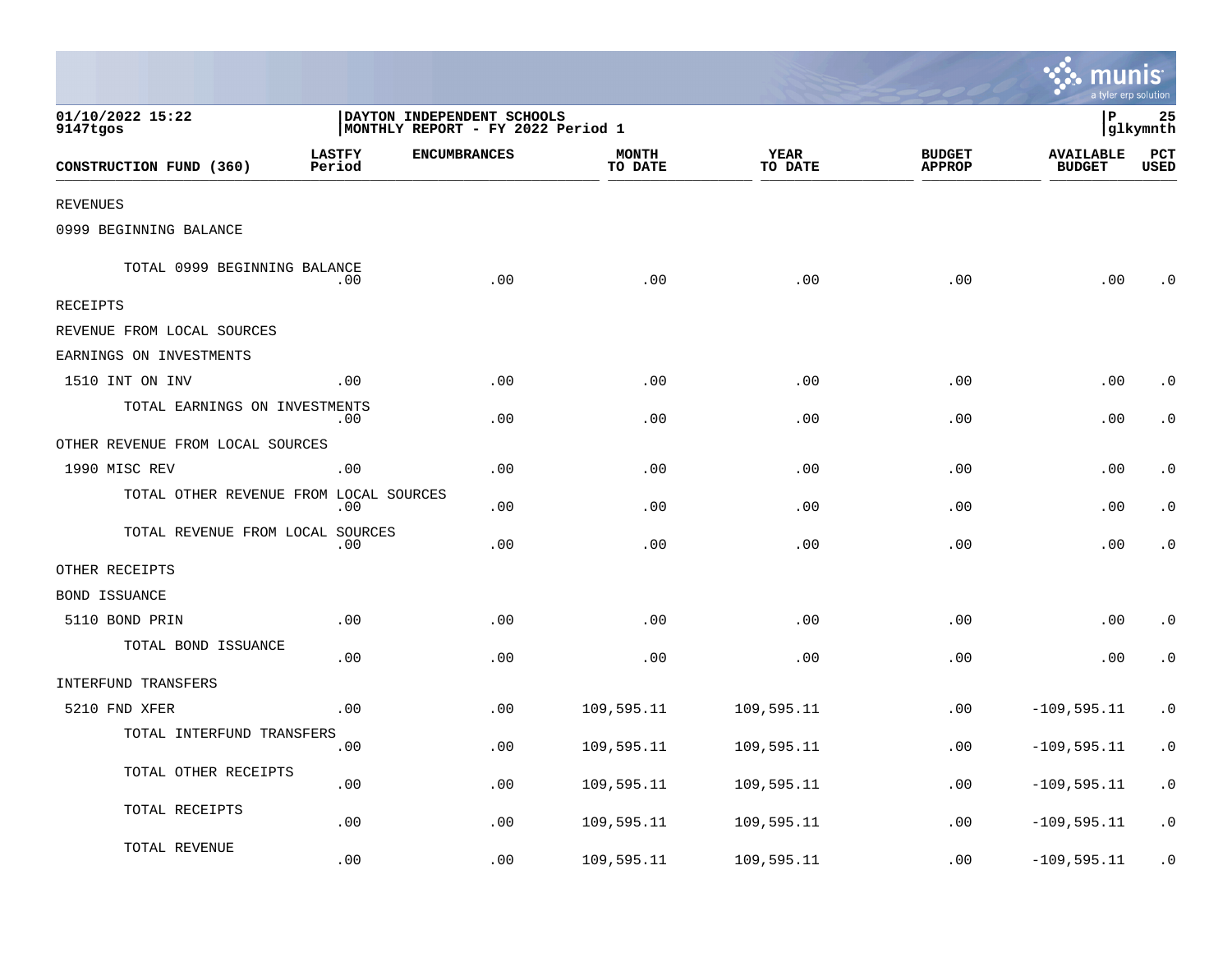|                                              |                                        |                                                                 |                                              |                                              |                                        | D<br>a tyler erp solution                        |                                                                                                      |
|----------------------------------------------|----------------------------------------|-----------------------------------------------------------------|----------------------------------------------|----------------------------------------------|----------------------------------------|--------------------------------------------------|------------------------------------------------------------------------------------------------------|
| 01/10/2022 15:22<br>9147tgos                 |                                        | DAYTON INDEPENDENT SCHOOLS<br>MONTHLY REPORT - FY 2022 Period 1 |                                              |                                              |                                        | P                                                | 26<br>glkymnth                                                                                       |
| CONSTRUCTION FUND (360)                      | <b>LASTFY</b><br>Period                | <b>ENCUMBRANCES</b>                                             | <b>MONTH</b><br>TO DATE                      | YEAR<br>TO DATE                              | <b>BUDGET</b><br><b>APPROP</b>         | <b>AVAILABLE</b><br><b>BUDGET</b>                | PCT<br><b>USED</b>                                                                                   |
| <b>EXPENDITURES</b>                          |                                        |                                                                 |                                              |                                              |                                        |                                                  |                                                                                                      |
| 4100<br>LAND/SITE ACQUISITIONS               |                                        |                                                                 |                                              |                                              |                                        |                                                  |                                                                                                      |
| 0700                                         | .00                                    | .00                                                             | 109,595.11                                   | 109,595.11                                   | .00                                    | $-109, 595.11$                                   | $\cdot$ 0                                                                                            |
| TOTAL 4100                                   | LAND/SITE ACOUISITIONS<br>.00          | .00                                                             | 109,595.11                                   | 109,595.11                                   | .00                                    | $-109, 595.11$                                   | $\cdot$ 0                                                                                            |
| 4700<br>BUILDING IMPROVEMENTS                |                                        |                                                                 |                                              |                                              |                                        |                                                  |                                                                                                      |
| 0300<br>0400<br>0500<br>0700<br>0800<br>0840 | .00<br>.00<br>.00<br>.00<br>.00<br>.00 | .00<br>.00<br>.00<br>.00<br>.00<br>.00                          | .00<br>42,420.00<br>.00<br>.00<br>.00<br>.00 | .00<br>42,420.00<br>.00<br>.00<br>.00<br>.00 | .00<br>.00<br>.00<br>.00<br>.00<br>.00 | .00<br>$-42, 420.00$<br>.00<br>.00<br>.00<br>.00 | $\cdot$ 0<br>$\boldsymbol{\cdot}$ 0<br>$\cdot$ 0<br>$\boldsymbol{\cdot}$ 0<br>$\cdot$ 0<br>$\cdot$ 0 |
| TOTAL 4700                                   | BUILDING IMPROVEMENTS<br>.00           | .00                                                             | 42,420.00                                    | 42,420.00                                    | .00                                    | $-42, 420.00$                                    | $\cdot$ 0                                                                                            |
| 5200<br>FUND TRANSFERS                       |                                        |                                                                 |                                              |                                              |                                        |                                                  |                                                                                                      |
| 0900                                         | .00                                    | .00                                                             | .00                                          | .00                                          | .00                                    | .00                                              | $\cdot$ 0                                                                                            |
| TOTAL 5200                                   | FUND TRANSFERS<br>.00                  | .00                                                             | .00                                          | .00                                          | .00                                    | .00                                              | $\cdot$ 0                                                                                            |
| TOTAL EXPENDITURES                           | .00                                    | .00                                                             | 152,015.11                                   | 152,015.11                                   | .00                                    | $-152,015.11$                                    | $\cdot$ 0                                                                                            |
| TOTAL FOR CONSTRUCTION                       | FUND (360)<br>.00                      | .00                                                             | $-42, 420.00$                                | $-42, 420.00$                                | .00                                    | 42,420.00                                        | $\cdot$ 0                                                                                            |

 $\sqrt{\frac{1}{2}}$  munis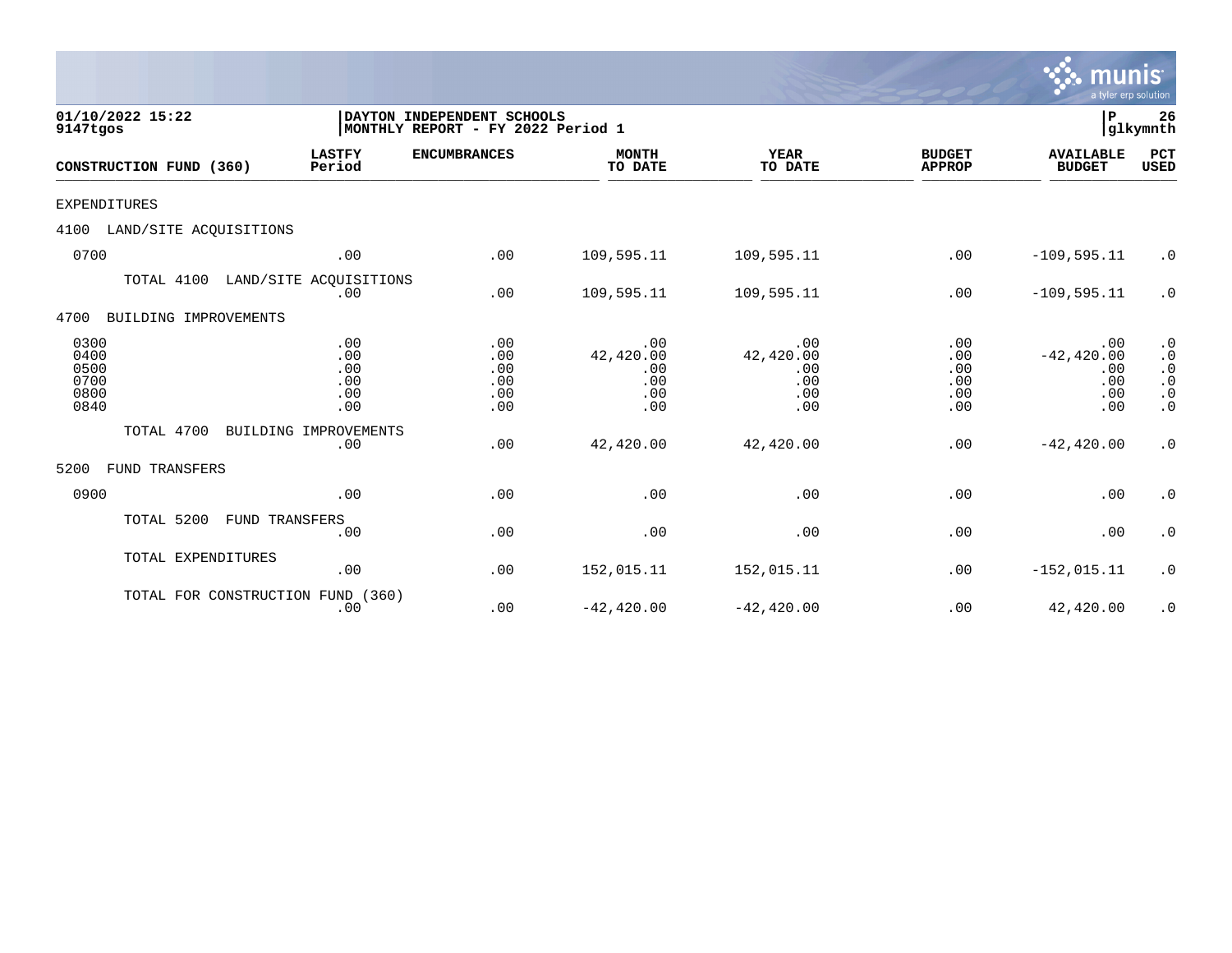|                                  |                         |                                                                 |                         |                        |                                | $\mathbf{\ddot{\cdot}}\mathbf{\ddot{\cdot}}$ munis<br>a tyler erp solution |                        |
|----------------------------------|-------------------------|-----------------------------------------------------------------|-------------------------|------------------------|--------------------------------|----------------------------------------------------------------------------|------------------------|
| 01/10/2022 15:22<br>9147tgos     |                         | DAYTON INDEPENDENT SCHOOLS<br>MONTHLY REPORT - FY 2022 Period 1 |                         |                        |                                | P<br>glkymnth                                                              |                        |
| DEBT SERVICE FUND (400)          | <b>LASTFY</b><br>Period | <b>ENCUMBRANCES</b>                                             | <b>MONTH</b><br>TO DATE | <b>YEAR</b><br>TO DATE | <b>BUDGET</b><br><b>APPROP</b> | <b>AVAILABLE</b><br><b>BUDGET</b>                                          | PCT<br><b>USED</b>     |
| <b>REVENUES</b>                  |                         |                                                                 |                         |                        |                                |                                                                            |                        |
| RECEIPTS                         |                         |                                                                 |                         |                        |                                |                                                                            |                        |
| REVENUE FROM STATE SOURCES       |                         |                                                                 |                         |                        |                                |                                                                            |                        |
| RESTRICTED                       |                         |                                                                 |                         |                        |                                |                                                                            |                        |
| 3200 RES STATE                   | .00                     | .00                                                             | .00                     | .00                    | .00                            | .00                                                                        | $\cdot$ 0              |
| TOTAL RESTRICTED                 | .00                     | .00                                                             | .00                     | .00                    | .00                            | .00                                                                        | $\boldsymbol{\cdot}$ 0 |
| REVENUE ON BEHALF PAYMENTS       |                         |                                                                 |                         |                        |                                |                                                                            |                        |
| 3900 ON BEHALF                   | .00                     | .00                                                             | .00                     | .00                    | .00                            | .00                                                                        | $\cdot$ 0              |
| TOTAL REVENUE ON BEHALF PAYMENTS | .00                     | .00                                                             | .00                     | .00                    | .00                            | .00                                                                        | $\boldsymbol{\cdot}$ 0 |
| TOTAL REVENUE FROM STATE SOURCES | .00                     | .00                                                             | .00                     | .00                    | .00                            | .00                                                                        | $\boldsymbol{\cdot}$ 0 |
| OTHER RECEIPTS                   |                         |                                                                 |                         |                        |                                |                                                                            |                        |
| <b>BOND ISSUANCE</b>             |                         |                                                                 |                         |                        |                                |                                                                            |                        |
| 5110 BOND PRIN<br>5120 BOND DISC | .00<br>.00              | .00<br>.00                                                      | .00<br>.00              | .00<br>.00             | .00<br>.00                     | .00<br>.00                                                                 | $\cdot$ 0<br>$\cdot$ 0 |
| TOTAL BOND ISSUANCE              | .00                     | .00                                                             | .00                     | .00                    | .00                            | .00                                                                        | $\cdot$ 0              |
| INTERFUND TRANSFERS              |                         |                                                                 |                         |                        |                                |                                                                            |                        |
| 5210 FND XFER                    | .00                     | .00                                                             | .00                     | .00                    | 416,913.00                     | 416,913.00                                                                 | $\cdot$ 0              |
| TOTAL INTERFUND TRANSFERS        | .00                     | .00                                                             | .00                     | .00                    | 416,913.00                     | 416,913.00                                                                 | $\boldsymbol{\cdot}$ 0 |
| TOTAL OTHER RECEIPTS             | .00                     | .00                                                             | .00                     | .00                    | 416,913.00                     | 416,913.00                                                                 | $\boldsymbol{\cdot}$ 0 |
| TOTAL RECEIPTS                   | .00                     | .00                                                             | .00                     | .00                    | 416,913.00                     | 416,913.00                                                                 | $\boldsymbol{\cdot}$ 0 |
| TOTAL REVENUE                    | .00                     | .00                                                             | .00                     | .00                    | 416,913.00                     | 416,913.00                                                                 | $\cdot$ 0              |

and the contract of the contract of the contract of the contract of the contract of the contract of the contract of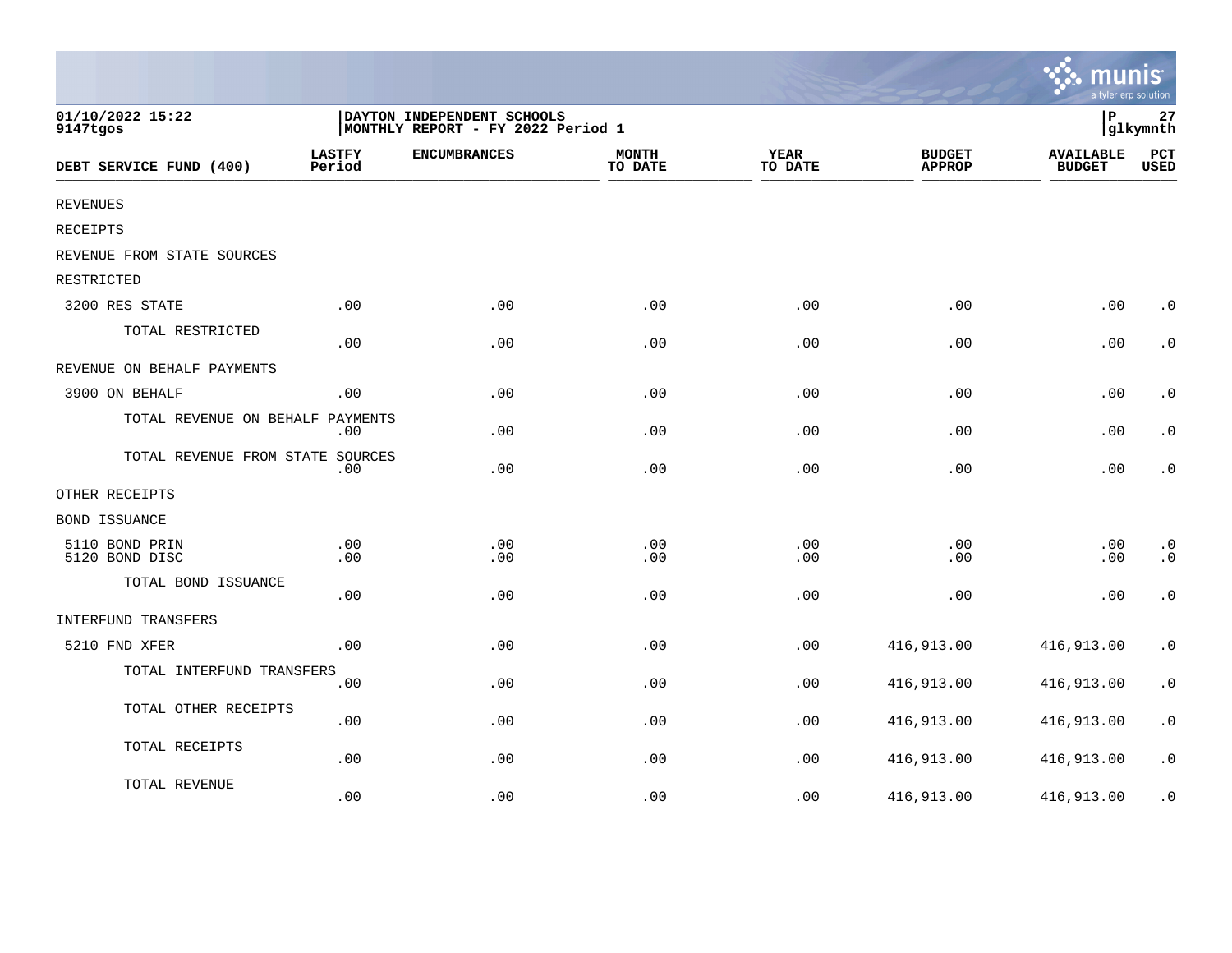

| 9147tgos     | 01/10/2022 15:22                  |                           | DAYTON INDEPENDENT SCHOOLS<br>MONTHLY REPORT - FY 2022 Period 1 |                         |                  |                                | l P                               | 28<br> glkymnth  |
|--------------|-----------------------------------|---------------------------|-----------------------------------------------------------------|-------------------------|------------------|--------------------------------|-----------------------------------|------------------|
|              | DEBT SERVICE FUND (400)           | <b>LASTFY</b><br>Period   | <b>ENCUMBRANCES</b>                                             | <b>MONTH</b><br>TO DATE | YEAR<br>TO DATE  | <b>BUDGET</b><br><b>APPROP</b> | <b>AVAILABLE</b><br><b>BUDGET</b> | PCT<br>USED      |
| EXPENDITURES |                                   |                           |                                                                 |                         |                  |                                |                                   |                  |
| 5100         | DEBT SERVICE                      |                           |                                                                 |                         |                  |                                |                                   |                  |
| 0800<br>0900 |                                   | 13,036.45<br>.00          | .00<br>.00                                                      | 11,657.39<br>.00        | 11,657.39<br>.00 | 416,913.00<br>.00              | 405, 255.61<br>.00                | 2.8<br>$\cdot$ 0 |
|              | TOTAL 5100                        | DEBT SERVICE<br>13,036.45 | .00                                                             | 11,657.39               | 11,657.39        | 416,913.00                     | 405,255.61                        | 2.8              |
|              | TOTAL EXPENDITURES                | 13,036.45                 | .00                                                             | 11,657.39               | 11,657.39        | 416,913.00                     | 405,255.61                        | 2.8              |
|              | TOTAL FOR DEBT SERVICE FUND (400) | $-13,036.45$              | .00                                                             | $-11,657.39$            | $-11,657.39$     | .00                            | 11,657.39                         | $\cdot$ 0        |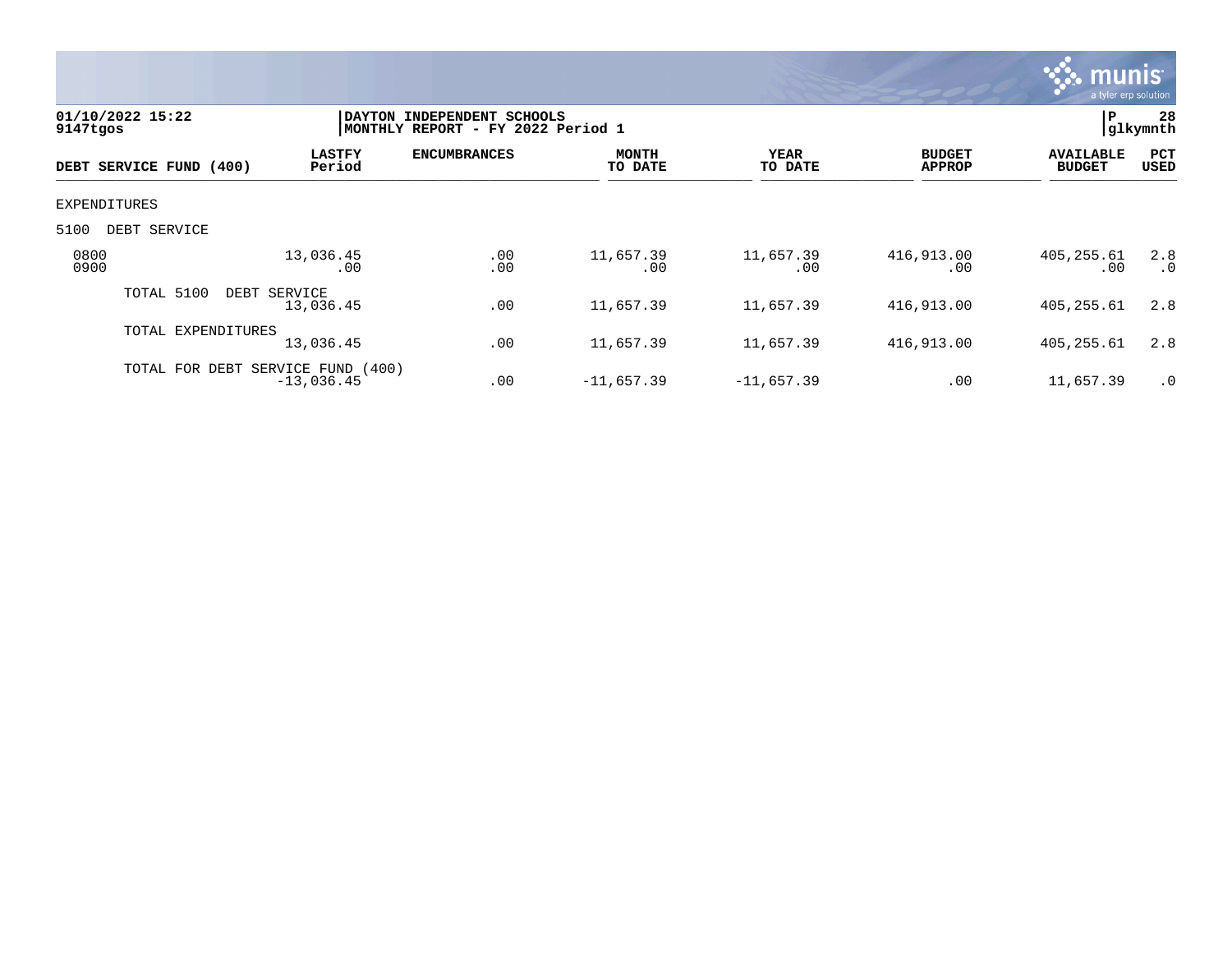|                                                                                                                                 |                                                |                                                                 |                                                 |                                                 |                                                       | munis<br>a tyler erp solution                         |                                                                                                            |
|---------------------------------------------------------------------------------------------------------------------------------|------------------------------------------------|-----------------------------------------------------------------|-------------------------------------------------|-------------------------------------------------|-------------------------------------------------------|-------------------------------------------------------|------------------------------------------------------------------------------------------------------------|
| 01/10/2022 15:22<br>9147tgos                                                                                                    |                                                | DAYTON INDEPENDENT SCHOOLS<br>MONTHLY REPORT - FY 2022 Period 1 |                                                 |                                                 |                                                       | l P                                                   | 29<br>glkymnth                                                                                             |
| FOOD SERVICE FUND (51)                                                                                                          | <b>LASTFY</b><br>Period                        | <b>ENCUMBRANCES</b>                                             | <b>MONTH</b><br>TO DATE                         | YEAR<br>TO DATE                                 | <b>BUDGET</b><br><b>APPROP</b>                        | <b>AVAILABLE</b><br><b>BUDGET</b>                     | $_{\rm PCT}$<br><b>USED</b>                                                                                |
| REVENUES                                                                                                                        |                                                |                                                                 |                                                 |                                                 |                                                       |                                                       |                                                                                                            |
| 0999 BEGINNING BALANCE                                                                                                          |                                                |                                                                 |                                                 |                                                 |                                                       |                                                       |                                                                                                            |
| TOTAL 0999 BEGINNING BALANCE                                                                                                    | .00                                            | .00                                                             | .00                                             | .00                                             | 582,154.30                                            | 582,154.30                                            | . 0                                                                                                        |
| RECEIPTS                                                                                                                        |                                                |                                                                 |                                                 |                                                 |                                                       |                                                       |                                                                                                            |
| REVENUE FROM LOCAL SOURCES                                                                                                      |                                                |                                                                 |                                                 |                                                 |                                                       |                                                       |                                                                                                            |
| EARNINGS ON INVESTMENTS                                                                                                         |                                                |                                                                 |                                                 |                                                 |                                                       |                                                       |                                                                                                            |
| 1510 INT ON INV                                                                                                                 | .00                                            | .00                                                             | .00                                             | .00                                             | 1,500.00                                              | 1,500.00                                              | $\cdot$ 0                                                                                                  |
| TOTAL EARNINGS ON INVESTMENTS                                                                                                   | .00                                            | .00                                                             | .00                                             | .00                                             | 1,500.00                                              | 1,500.00                                              | $\cdot$ 0                                                                                                  |
| FOOD SERVICE                                                                                                                    |                                                |                                                                 |                                                 |                                                 |                                                       |                                                       |                                                                                                            |
| 1611 REIMB LNCH<br>1612 REIMB BRKF<br>1613 REIMB MILK<br>1624 NO-RMB ALA<br>1629 OTHER FOOD<br>1631 CATERING<br>1650 SUMMER FOO | .00<br>.00<br>.00<br>1.50<br>.00<br>.00<br>.00 | .00<br>.00<br>.00<br>.00<br>.00<br>.00<br>.00                   | .00<br>.00<br>.00<br>19.75<br>.00<br>.00<br>.00 | .00<br>.00<br>.00<br>19.75<br>.00<br>.00<br>.00 | .00<br>.00<br>.00<br>5,000.00<br>.00<br>100.00<br>.00 | .00<br>.00<br>.00<br>4,980.25<br>.00<br>100.00<br>.00 | $\cdot$ 0<br>$\boldsymbol{\cdot}$ 0<br>$\cdot$ 0<br>.4<br>$\cdot$ 0<br>$\boldsymbol{\cdot}$ 0<br>$\cdot$ 0 |
| TOTAL FOOD SERVICE                                                                                                              | 1.50                                           | .00                                                             | 19.75                                           | 19.75                                           | 5,100.00                                              | 5,080.25                                              | .4                                                                                                         |
| OTHER REVENUE FROM LOCAL SOURCES                                                                                                |                                                |                                                                 |                                                 |                                                 |                                                       |                                                       |                                                                                                            |
| 1920 CONTRIBUTE<br>1990 MISC REV<br>1993 REBATES                                                                                | .00<br>$-991.30$<br>$-377.90$                  | .00<br>.00<br>.00                                               | 2,000.00<br>.00<br>.00                          | 2,000.00<br>.00<br>.00                          | .00<br>.00<br>.00                                     | $-2,000.00$<br>.00<br>.00                             | $\cdot$ 0<br>$\cdot$ 0<br>$\cdot$ 0                                                                        |
| TOTAL OTHER REVENUE FROM LOCAL SOURCES                                                                                          | $-1, 369.20$                                   | .00                                                             | 2,000.00                                        | 2,000.00                                        | .00                                                   | $-2,000.00$                                           | $\cdot$ 0                                                                                                  |
| TOTAL REVENUE FROM LOCAL SOURCES                                                                                                | $-1,367.70$                                    | .00                                                             | 2,019.75                                        | 2,019.75                                        | 6,600.00                                              | 4,580.25                                              | 30.6                                                                                                       |
| REVENUE FROM STATE SOURCES                                                                                                      |                                                |                                                                 |                                                 |                                                 |                                                       |                                                       |                                                                                                            |
| RESTRICTED                                                                                                                      |                                                |                                                                 |                                                 |                                                 |                                                       |                                                       |                                                                                                            |
| 3200 RES STATE                                                                                                                  | .00                                            | .00                                                             | .00                                             | .00                                             | 5,100.00                                              | 5,100.00                                              | $\cdot$ 0                                                                                                  |
| TOTAL RESTRICTED                                                                                                                | .00                                            | .00                                                             | .00                                             | .00                                             | 5,100.00                                              | 5,100.00                                              | . 0                                                                                                        |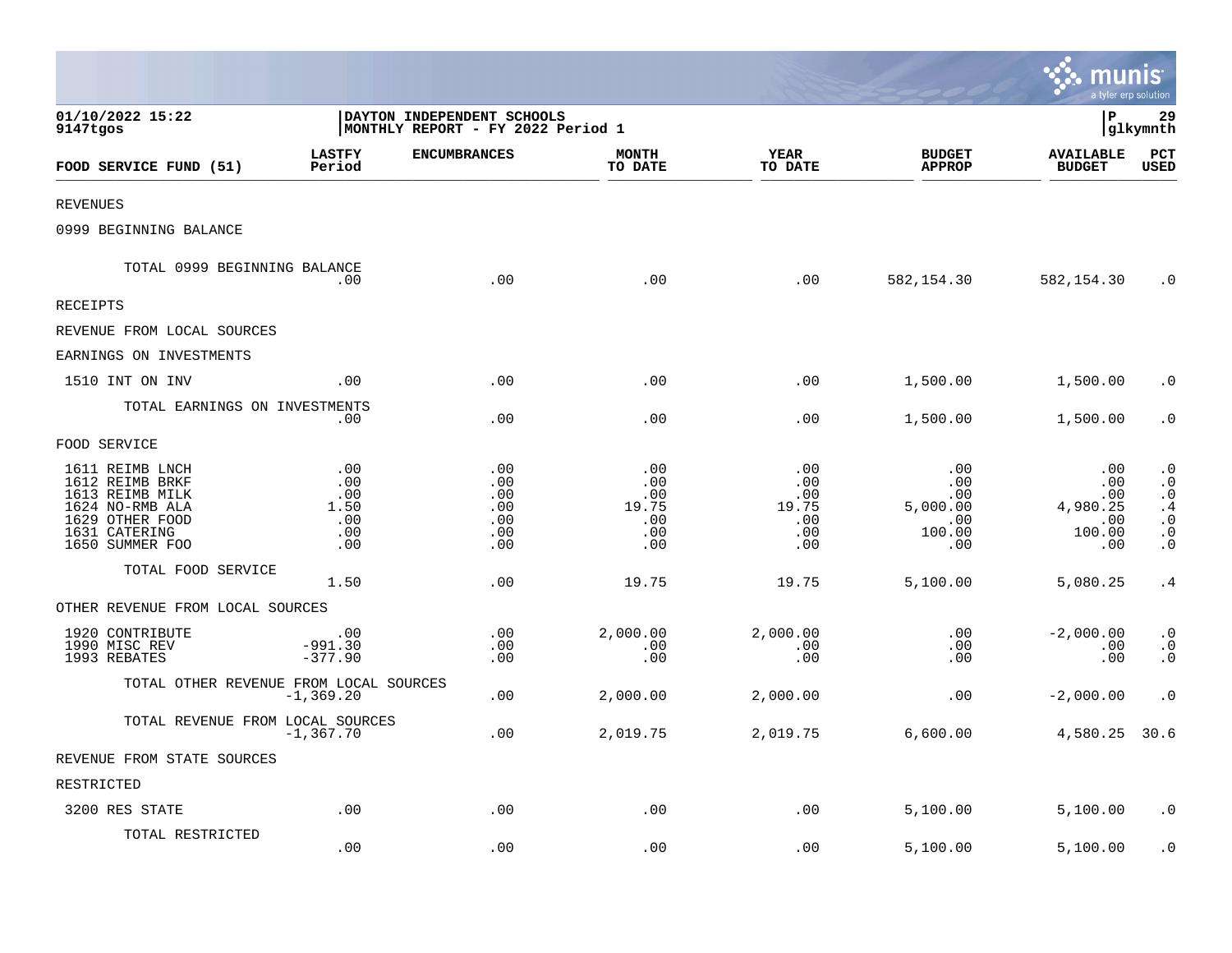

| 01/10/2022 15:22<br>9147tgos                   |                         | DAYTON INDEPENDENT SCHOOLS<br>MONTHLY REPORT - FY 2022 Period 1 |                         |                        |                                | lР                                | 30<br>glkymnth         |
|------------------------------------------------|-------------------------|-----------------------------------------------------------------|-------------------------|------------------------|--------------------------------|-----------------------------------|------------------------|
| FOOD SERVICE FUND (51)                         | <b>LASTFY</b><br>Period | <b>ENCUMBRANCES</b>                                             | <b>MONTH</b><br>TO DATE | <b>YEAR</b><br>TO DATE | <b>BUDGET</b><br><b>APPROP</b> | <b>AVAILABLE</b><br><b>BUDGET</b> | PCT<br>USED            |
| REVENUE ON BEHALF PAYMENTS                     |                         |                                                                 |                         |                        |                                |                                   |                        |
| 3900 ON BEHALF                                 | .00                     | .00                                                             | .00                     | .00                    | 79,000.00                      | 79,000.00                         | $\cdot$ 0              |
| TOTAL REVENUE ON BEHALF PAYMENTS               | .00                     | .00                                                             | .00                     | .00                    | 79,000.00                      | 79,000.00                         | $\cdot$ 0              |
| TOTAL REVENUE FROM STATE SOURCES               | .00                     | .00                                                             | .00                     | .00                    | 84,100.00                      | 84,100.00                         | . 0                    |
| REVENUE FROM FEDERAL SOURCES                   |                         |                                                                 |                         |                        |                                |                                   |                        |
| RESTRICTED THROUGH THE STATE                   |                         |                                                                 |                         |                        |                                |                                   |                        |
| 4500 RES FED/ST                                | .00                     | .00                                                             | .00                     | .00                    | 769,640.00                     | 769,640.00                        | $\cdot$ 0              |
| TOTAL RESTRICTED THROUGH THE STATE             | .00                     | .00                                                             | .00                     | .00                    | 769,640.00                     | 769,640.00                        | $\cdot$ 0              |
| CHILD NUTRITION PROGRAM DONATED COMMODIT       |                         |                                                                 |                         |                        |                                |                                   |                        |
| 4950 CHD NT DC                                 | .00                     | .00                                                             | .00                     | .00                    | .00                            | .00                               | $\cdot$ 0              |
| TOTAL CHILD NUTRITION PROGRAM DONATED COMMODIT | .00                     | .00                                                             | .00                     | .00                    | .00                            | .00                               | $\boldsymbol{\cdot}$ 0 |
| TOTAL REVENUE FROM FEDERAL SOURCES             | .00                     | .00                                                             | .00                     | .00                    | 769,640.00                     | 769,640.00                        | . 0                    |
| OTHER RECEIPTS                                 |                         |                                                                 |                         |                        |                                |                                   |                        |
| INTERFUND TRANSFERS                            |                         |                                                                 |                         |                        |                                |                                   |                        |
| 5210 FND XFER<br>5220 INDCST XFE               | .00<br>.00              | .00<br>.00                                                      | .00<br>.00              | .00<br>.00             | .00<br>.00                     | .00<br>.00                        | $\cdot$ 0<br>$\cdot$ 0 |
| TOTAL INTERFUND TRANSFERS                      | .00.                    | .00                                                             | .00                     | .00                    | .00                            | .00                               | $\cdot$ 0              |
| SALE OR COMP FOR LOSS OF ASSETS                |                         |                                                                 |                         |                        |                                |                                   |                        |
| 5341 SALE EQUIP                                | .00                     | .00                                                             | .00                     | .00                    | .00                            | .00                               | $\cdot$ 0              |
| TOTAL SALE OR COMP FOR LOSS OF ASSETS          | .00                     | .00                                                             | .00                     | .00                    | .00                            | .00                               | $\cdot$ 0              |
| TOTAL OTHER RECEIPTS                           | .00                     | .00                                                             | .00                     | .00                    | .00                            | .00                               | $\cdot$ 0              |
| TOTAL RECEIPTS                                 | $-1, 367.70$            | .00                                                             | 2,019.75                | 2,019.75               | 860,340.00                     | 858, 320.25                       | $\cdot$ 2              |

TOTAL REVENUE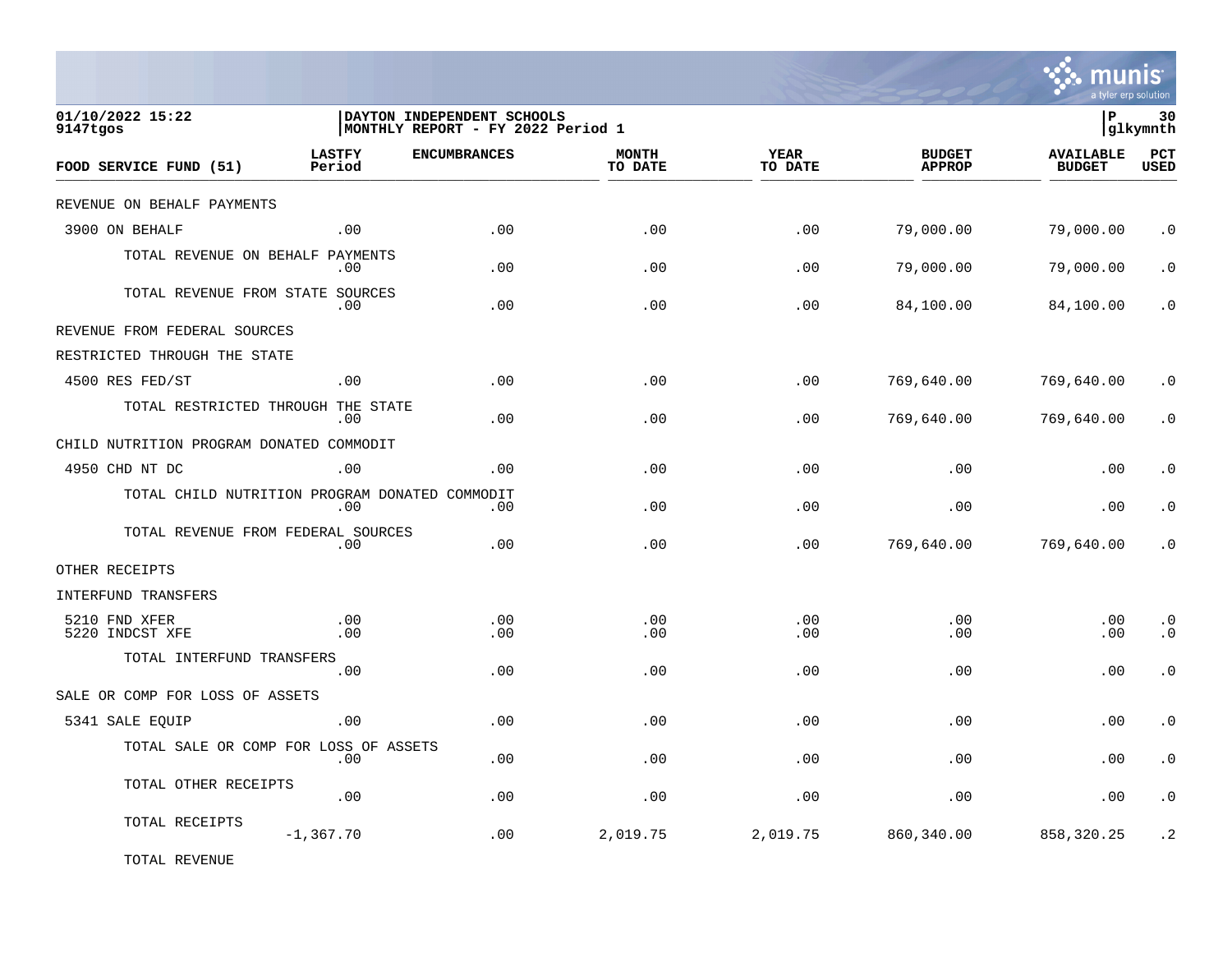|                              |                         |                                                                 |                         |                 |                         | munis                             | a tyler erp solution |
|------------------------------|-------------------------|-----------------------------------------------------------------|-------------------------|-----------------|-------------------------|-----------------------------------|----------------------|
| 01/10/2022 15:22<br>9147tgos |                         | DAYTON INDEPENDENT SCHOOLS<br>MONTHLY REPORT - FY 2022 Period 1 |                         |                 |                         |                                   | 31<br> glkymnth      |
| FOOD SERVICE FUND<br>(51)    | <b>LASTFY</b><br>Period | <b>ENCUMBRANCES</b>                                             | <b>MONTH</b><br>TO DATE | YEAR<br>TO DATE | <b>BUDGET</b><br>APPROP | <b>AVAILABLE</b><br><b>BUDGET</b> | PCT<br>USED          |
|                              | $-1,367.70$             | .00                                                             | 2,019.75                | 2,019.75        | 1,442,494.30            | 1,440,474.55                      |                      |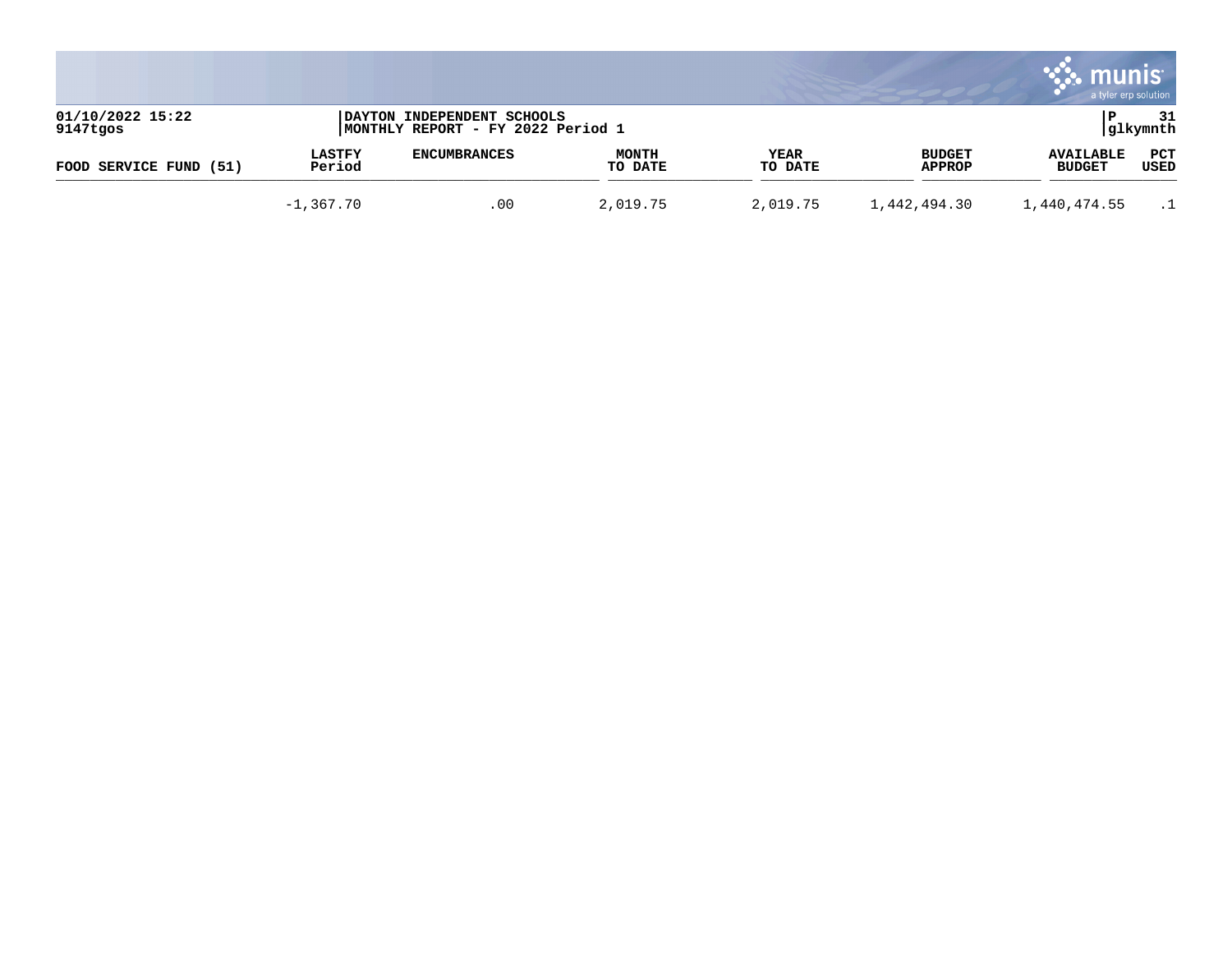

| 01/10/2022 15:22<br>9147tgos                                                 |                        |                                                                                      | DAYTON INDEPENDENT SCHOOLS<br> MONTHLY REPORT - FY 2022 Period 1         |                                                                                       |                                                                                        |                                                                                                                                   | $\mathbf P$                                                                                                                       | 32<br>glkymnth                                                                                                                                      |
|------------------------------------------------------------------------------|------------------------|--------------------------------------------------------------------------------------|--------------------------------------------------------------------------|---------------------------------------------------------------------------------------|----------------------------------------------------------------------------------------|-----------------------------------------------------------------------------------------------------------------------------------|-----------------------------------------------------------------------------------------------------------------------------------|-----------------------------------------------------------------------------------------------------------------------------------------------------|
|                                                                              | FOOD SERVICE FUND      | <b>LASTFY</b><br>Period<br>(51)                                                      | <b>ENCUMBRANCES</b>                                                      | <b>MONTH</b><br>TO DATE                                                               | <b>YEAR</b><br>TO DATE                                                                 | <b>BUDGET</b><br><b>APPROP</b>                                                                                                    | <b>AVAILABLE</b><br><b>BUDGET</b>                                                                                                 | PCT<br><b>USED</b>                                                                                                                                  |
| EXPENDITURES                                                                 |                        |                                                                                      |                                                                          |                                                                                       |                                                                                        |                                                                                                                                   |                                                                                                                                   |                                                                                                                                                     |
| 3100                                                                         | FOOD SERVICE OPERATION |                                                                                      |                                                                          |                                                                                       |                                                                                        |                                                                                                                                   |                                                                                                                                   |                                                                                                                                                     |
| 0100<br>0200<br>0280<br>0300<br>0400<br>0500<br>0600<br>0700<br>0800<br>0840 |                        | 8,612.89<br>1,385.32<br>.00<br>.00<br>470.40<br>.00<br>.00<br>2,143.20<br>.00<br>.00 | .00<br>.00<br>.00<br>.00<br>.00<br>.00<br>.00<br>38,500.00<br>.00<br>.00 | 24,520.60<br>6,938.90<br>.00<br>.00<br>.00<br>.00<br>.00<br>3, 343.33<br>60.00<br>.00 | 24,520.60<br>6,938.90<br>.00<br>.00<br>.00<br>.00<br>.00<br>3, 343. 33<br>60.00<br>.00 | 343,262.00<br>101,683.00<br>79,000.00<br>21,500.00<br>75,500.00<br>1,250.00<br>452,890.00<br>175,000.00<br>1,500.00<br>136,909.30 | 318,741.40<br>94,744.10<br>79,000.00<br>21,500.00<br>75,500.00<br>1,250.00<br>452,890.00<br>133, 156.67<br>1,440.00<br>136,909.30 | 7.1<br>$6.8$<br>$\cdot$ 0<br>$\begin{smallmatrix} 0 \\ 0 \\ 0 \end{smallmatrix}$<br>$\boldsymbol{\cdot}$ 0<br>$\cdot$ 0<br>23.9<br>4.0<br>$\cdot$ 0 |
|                                                                              | TOTAL 3100             | SERVICE OPERATION<br>FOOD<br>12,611.81                                               | 38,500.00                                                                | 34,862.83                                                                             | 34,862.83                                                                              | 1,388,494.30                                                                                                                      | 1,315,131.47                                                                                                                      | 5.3                                                                                                                                                 |
| 5200<br><b>FUND</b>                                                          | TRANSFERS              |                                                                                      |                                                                          |                                                                                       |                                                                                        |                                                                                                                                   |                                                                                                                                   |                                                                                                                                                     |
| 0900                                                                         |                        | .00                                                                                  | .00                                                                      | .00                                                                                   | .00                                                                                    | 54,000.00                                                                                                                         | 54,000.00                                                                                                                         | $\cdot$ 0                                                                                                                                           |
|                                                                              | TOTAL 5200             | FUND TRANSFERS<br>.00                                                                | .00                                                                      | .00                                                                                   | .00                                                                                    | 54,000.00                                                                                                                         | 54,000.00                                                                                                                         | $\cdot$ 0                                                                                                                                           |
|                                                                              | TOTAL EXPENDITURES     | 12,611.81                                                                            | 38,500.00                                                                | 34,862.83                                                                             | 34,862.83                                                                              | 1,442,494.30                                                                                                                      | 1,369,131.47                                                                                                                      | 5.1                                                                                                                                                 |
|                                                                              |                        | TOTAL FOR FOOD SERVICE FUND (51)<br>$-13,979.51$                                     | $-38,500.00$                                                             | $-32,843.08$                                                                          | $-32,843.08$                                                                           | .00                                                                                                                               | 71,343.08                                                                                                                         | $\cdot$ 0                                                                                                                                           |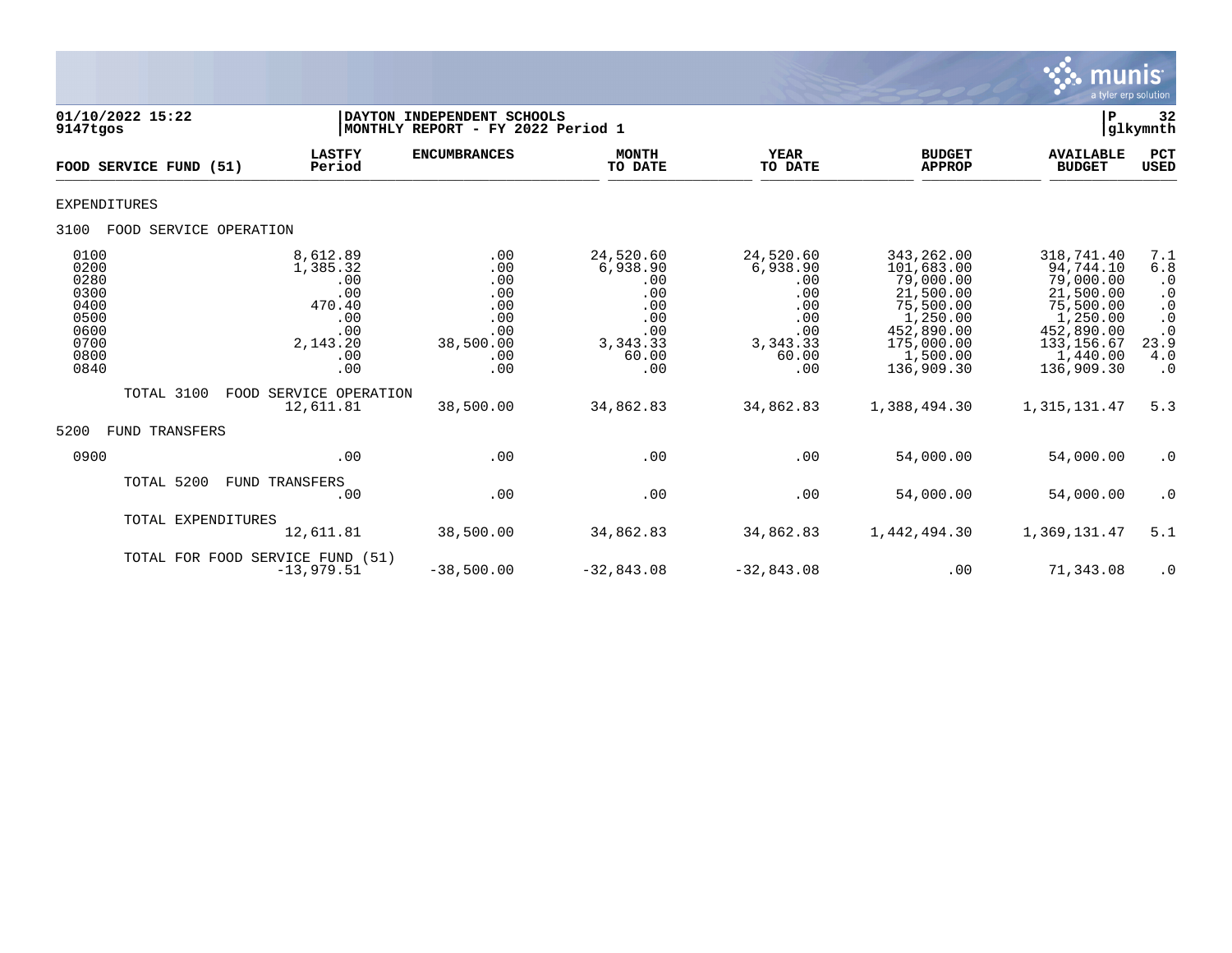|                                            |                         |                                                                 |                         |                        |                                | <b>W. munis</b><br>a tyler erp solution |                        |
|--------------------------------------------|-------------------------|-----------------------------------------------------------------|-------------------------|------------------------|--------------------------------|-----------------------------------------|------------------------|
| 01/10/2022 15:22<br>9147tgos               |                         | DAYTON INDEPENDENT SCHOOLS<br>MONTHLY REPORT - FY 2022 Period 1 |                         |                        |                                | l P                                     | 33<br> glkymnth        |
| DAY CARE SERVICES (52)                     | <b>LASTFY</b><br>Period | <b>ENCUMBRANCES</b>                                             | <b>MONTH</b><br>TO DATE | <b>YEAR</b><br>TO DATE | <b>BUDGET</b><br><b>APPROP</b> | <b>AVAILABLE</b><br><b>BUDGET</b>       | PCT<br><b>USED</b>     |
| <b>REVENUES</b>                            |                         |                                                                 |                         |                        |                                |                                         |                        |
| 0999 BEGINNING BALANCE                     |                         |                                                                 |                         |                        |                                |                                         |                        |
| TOTAL 0999 BEGINNING BALANCE               | .00                     | .00                                                             | .00                     | .00                    | 10,950.97                      | 10,950.97                               | $\cdot$ 0              |
| RECEIPTS                                   |                         |                                                                 |                         |                        |                                |                                         |                        |
| REVENUE FROM LOCAL SOURCES                 |                         |                                                                 |                         |                        |                                |                                         |                        |
| REVENUE OTHER LOCAL GOVERNMENT UNITS       |                         |                                                                 |                         |                        |                                |                                         |                        |
| 1280 IN LIEU OF                            | .00                     | .00                                                             | .00                     | .00                    | .00                            | .00                                     | $\cdot$ 0              |
| TOTAL REVENUE OTHER LOCAL GOVERNMENT UNITS | .00                     | .00                                                             | .00                     | .00                    | .00                            | .00                                     | $\cdot$ 0              |
| COMMUNITY SERVICE ACTIVITIES               |                         |                                                                 |                         |                        |                                |                                         |                        |
| 1810 TUIT IND<br>1819 FEES-SNACK           | .00<br>.00              | .00<br>.00                                                      | .00<br>$.00 \,$         | .00<br>.00             | 64,000.00<br>100.00            | 64,000.00<br>100.00                     | $\cdot$ 0<br>$\cdot$ 0 |
| TOTAL COMMUNITY SERVICE ACTIVITIES         | .00                     | .00                                                             | .00                     | .00                    | 64,100.00                      | 64,100.00                               | $\cdot$ 0              |
| OTHER REVENUE FROM LOCAL SOURCES           |                         |                                                                 |                         |                        |                                |                                         |                        |
| 1920 CONTRIBUTE<br>1980 PRYR REFND         | .00<br>.00              | .00<br>.00                                                      | .00<br>.00              | .00<br>.00             | .00<br>.00                     | .00<br>.00                              | $\cdot$ 0<br>$\cdot$ 0 |
| TOTAL OTHER REVENUE FROM LOCAL SOURCES     | .00                     | .00                                                             | .00                     | .00                    | .00                            | .00                                     | $\cdot$ 0              |
| TOTAL REVENUE FROM LOCAL SOURCES           | .00                     | .00                                                             | .00                     | .00                    | 64,100.00                      | 64,100.00                               | $\cdot$ 0              |
| REVENUE FROM STATE SOURCES                 |                         |                                                                 |                         |                        |                                |                                         |                        |
| RESTRICTED                                 |                         |                                                                 |                         |                        |                                |                                         |                        |
| 3200 RES STATE                             | .00                     | .00                                                             | .00                     | .00                    | 2,500.00                       | 2,500.00                                | $\cdot$ 0              |
| TOTAL RESTRICTED                           | .00                     | .00                                                             | .00                     | .00                    | 2,500.00                       | 2,500.00                                | $\cdot$ 0              |
| REVENUE ON BEHALF PAYMENTS                 |                         |                                                                 |                         |                        |                                |                                         |                        |
| 3900 ON BEHALF                             | .00                     | .00                                                             | .00                     | .00                    | .00                            | .00                                     | $\cdot$ 0              |
| TOTAL REVENUE ON BEHALF PAYMENTS           | .00                     | .00                                                             | .00                     | .00                    | .00                            | .00                                     | $\cdot$ 0              |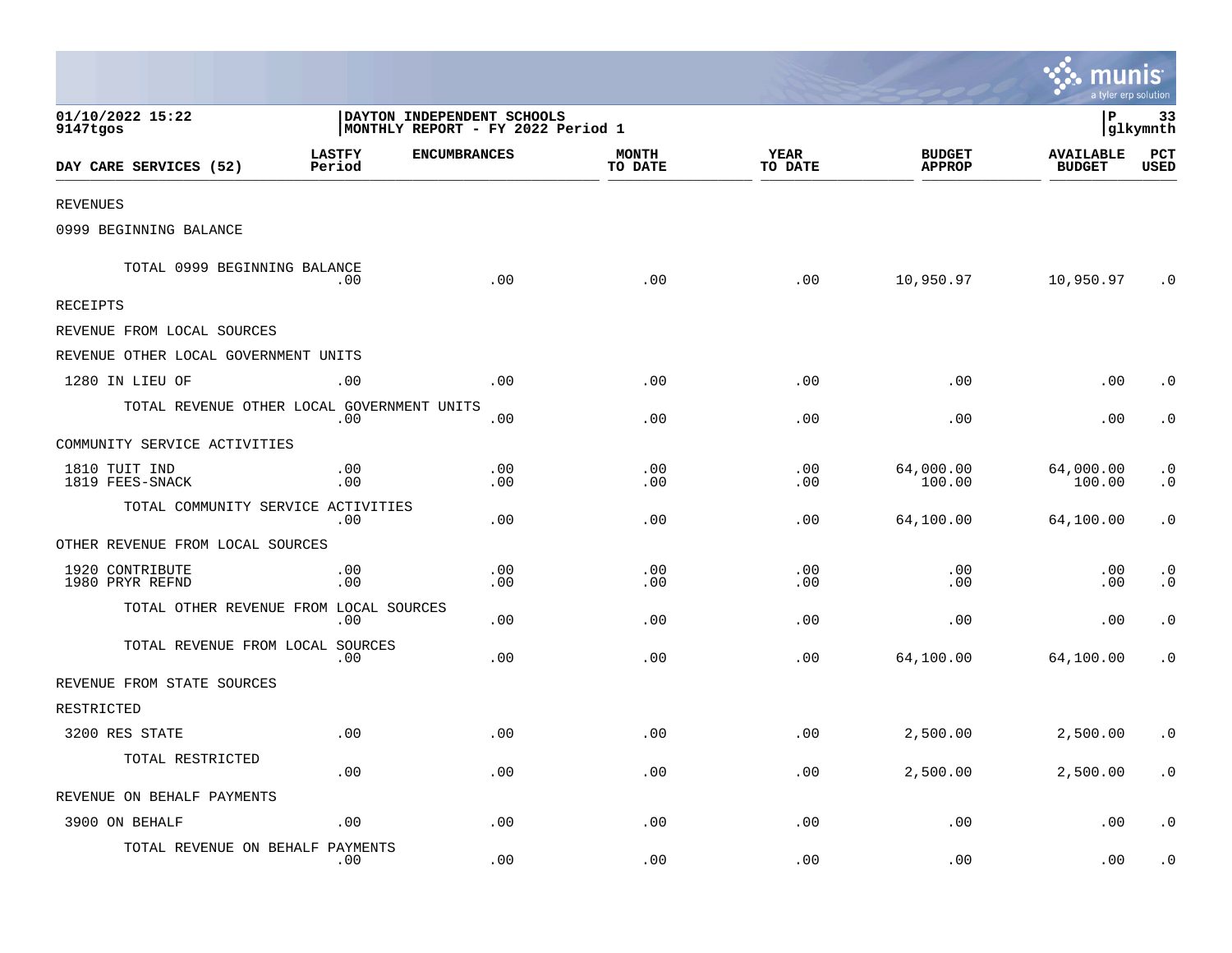

| 01/10/2022 15:22<br>9147tgos       |                         | DAYTON INDEPENDENT SCHOOLS<br>MONTHLY REPORT - FY 2022 Period 1 |                         |                        |                                | 34<br>ΙP<br>glkymnth              |                    |
|------------------------------------|-------------------------|-----------------------------------------------------------------|-------------------------|------------------------|--------------------------------|-----------------------------------|--------------------|
| DAY CARE SERVICES (52)             | <b>LASTFY</b><br>Period | <b>ENCUMBRANCES</b>                                             | <b>MONTH</b><br>TO DATE | <b>YEAR</b><br>TO DATE | <b>BUDGET</b><br><b>APPROP</b> | <b>AVAILABLE</b><br><b>BUDGET</b> | PCT<br><b>USED</b> |
| TOTAL REVENUE FROM STATE SOURCES   | .00                     | .00                                                             | .00                     | .00                    | 2,500.00                       | 2,500.00                          | $\cdot$ 0          |
| REVENUE FROM FEDERAL SOURCES       |                         |                                                                 |                         |                        |                                |                                   |                    |
| RESTRICTED THROUGH THE STATE       |                         |                                                                 |                         |                        |                                |                                   |                    |
| 4500 RES FED/ST                    | .00                     | .00                                                             | .00                     | .00                    | .00                            | .00                               | $\cdot$ 0          |
| TOTAL RESTRICTED THROUGH THE STATE | .00                     | .00                                                             | .00                     | .00                    | .00                            | .00                               | $\cdot$ 0          |
| TOTAL REVENUE FROM FEDERAL SOURCES | .00                     | .00                                                             | .00                     | .00                    | .00                            | .00                               | $\cdot$ 0          |
| OTHER RECEIPTS                     |                         |                                                                 |                         |                        |                                |                                   |                    |
| INTERFUND TRANSFERS                |                         |                                                                 |                         |                        |                                |                                   |                    |
| 5210 FND XFER                      | .00                     | .00                                                             | .00                     | .00                    | .00                            | .00                               | $\cdot$ 0          |
| TOTAL INTERFUND TRANSFERS          | .00                     | .00                                                             | .00                     | .00                    | .00                            | .00                               | $\cdot$ 0          |
| TOTAL OTHER RECEIPTS               | .00                     | .00                                                             | .00                     | .00                    | .00                            | .00                               | $\cdot$ 0          |
| TOTAL RECEIPTS                     | .00                     | .00                                                             | .00                     | .00                    | 66,600.00                      | 66,600.00                         | $\cdot$ 0          |
| TOTAL REVENUE                      | .00                     | .00                                                             | .00                     | .00                    | 77,550.97                      | 77,550.97                         | $\cdot$ 0          |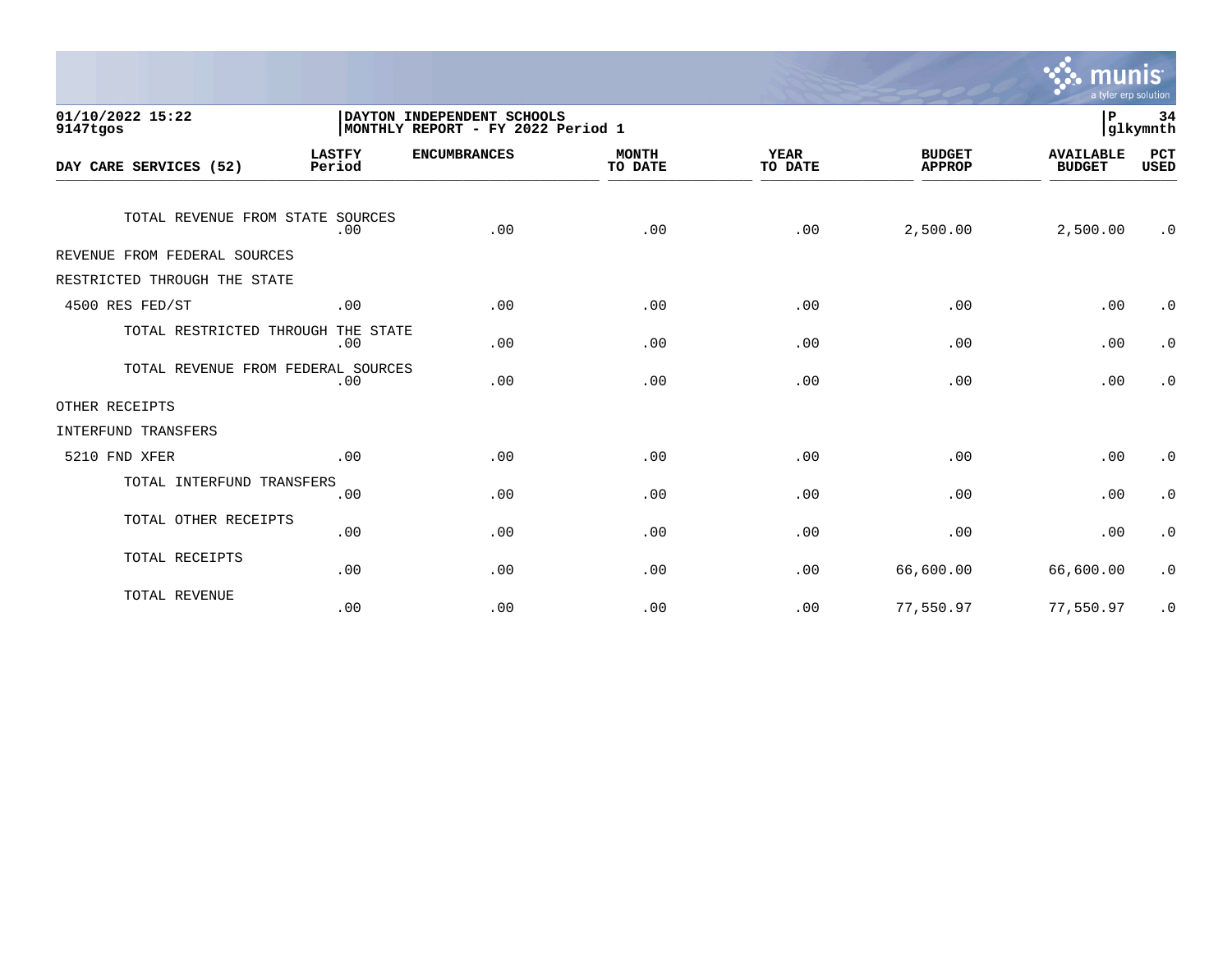

| 01/10/2022 15:22<br>9147tgos                                         |                                                             | DAYTON INDEPENDENT SCHOOLS<br>MONTHLY REPORT - FY 2022 Period 1 |                                                             |                                                             |                                                                                   |                                                                                   |                                                                                                                   |  |
|----------------------------------------------------------------------|-------------------------------------------------------------|-----------------------------------------------------------------|-------------------------------------------------------------|-------------------------------------------------------------|-----------------------------------------------------------------------------------|-----------------------------------------------------------------------------------|-------------------------------------------------------------------------------------------------------------------|--|
| DAY CARE SERVICES (52)                                               | <b>LASTFY</b><br>Period                                     | <b>ENCUMBRANCES</b>                                             | <b>MONTH</b><br>TO DATE                                     | <b>YEAR</b><br>TO DATE                                      | <b>BUDGET</b><br><b>APPROP</b>                                                    | <b>AVAILABLE</b><br><b>BUDGET</b>                                                 | PCT<br><b>USED</b>                                                                                                |  |
| <b>EXPENDITURES</b>                                                  |                                                             |                                                                 |                                                             |                                                             |                                                                                   |                                                                                   |                                                                                                                   |  |
| 2700<br>STUDENT TRANSPORTATION                                       |                                                             |                                                                 |                                                             |                                                             |                                                                                   |                                                                                   |                                                                                                                   |  |
| 0100<br>0200                                                         | .00<br>.00                                                  | .00<br>.00                                                      | .00<br>.00                                                  | .00<br>.00                                                  | .00<br>.00                                                                        | .00<br>.00                                                                        | $\cdot$ 0<br>$\cdot$ 0                                                                                            |  |
| TOTAL 2700                                                           | STUDENT TRANSPORTATION<br>.00                               | .00                                                             | .00                                                         | .00                                                         | .00                                                                               | .00                                                                               | $\cdot$ 0                                                                                                         |  |
| DAY CARE OPERATIONS<br>3200                                          |                                                             |                                                                 |                                                             |                                                             |                                                                                   |                                                                                   |                                                                                                                   |  |
| 0100<br>0200<br>0280<br>0300<br>0400<br>0500<br>0600<br>0700<br>0800 | .00<br>.00<br>.00<br>.00<br>.00<br>.00<br>.00<br>.00<br>.00 | .00<br>.00<br>.00<br>.00<br>.00<br>.00<br>.00<br>.00<br>.00     | .00<br>.00<br>.00<br>.00<br>.00<br>.00<br>.00<br>.00<br>.00 | .00<br>.00<br>.00<br>.00<br>.00<br>.00<br>.00<br>.00<br>.00 | 55,000.00<br>19,029.00<br>.00<br>1,200.00<br>.00<br>.00<br>2,321.97<br>.00<br>.00 | 55,000.00<br>19,029.00<br>.00<br>1,200.00<br>.00<br>.00<br>2,321.97<br>.00<br>.00 | $\cdot$ 0<br>$\cdot$ 0<br>$\cdot$ 0<br>$\cdot$ 0<br>$\cdot$ 0<br>$\cdot$ 0<br>$\cdot$ 0<br>$\cdot$ 0<br>$\cdot$ 0 |  |
| TOTAL 3200                                                           | DAY CARE OPERATIONS<br>.00                                  | .00                                                             | .00                                                         | .00                                                         | 77,550.97                                                                         | 77,550.97                                                                         | $\cdot$ 0                                                                                                         |  |
| TOTAL EXPENDITURES                                                   | .00                                                         | .00                                                             | .00                                                         | .00                                                         | 77,550.97                                                                         | 77,550.97                                                                         | $\cdot$ 0                                                                                                         |  |
| TOTAL FOR DAY CARE SERVICES (52)                                     | .00                                                         | .00                                                             | .00                                                         | .00                                                         | .00                                                                               | .00                                                                               | $\cdot$ 0                                                                                                         |  |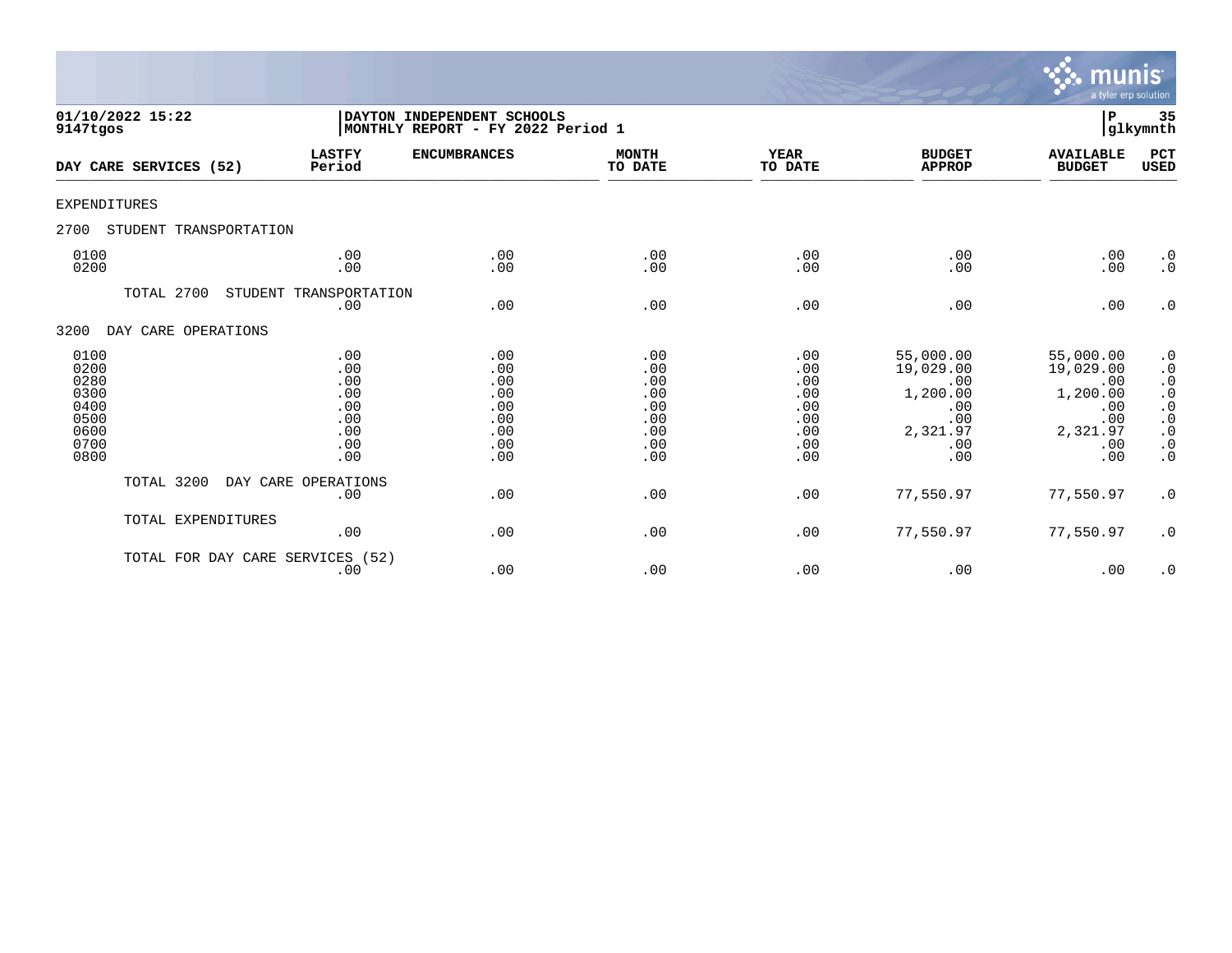|                                            |               |                                                                 |                         |                        |                                | munis<br>a tyler erp solution     |                        |
|--------------------------------------------|---------------|-----------------------------------------------------------------|-------------------------|------------------------|--------------------------------|-----------------------------------|------------------------|
| 01/10/2022 15:22<br>9147tgos               |               | DAYTON INDEPENDENT SCHOOLS<br>MONTHLY REPORT - FY 2022 Period 1 |                         |                        |                                | lР                                | 36<br>glkymnth         |
| FIDUCIARY FUND-AGENCY FUNDS (6Period       | <b>LASTFY</b> | <b>ENCUMBRANCES</b>                                             | <b>MONTH</b><br>TO DATE | <b>YEAR</b><br>TO DATE | <b>BUDGET</b><br><b>APPROP</b> | <b>AVAILABLE</b><br><b>BUDGET</b> | PCT<br><b>USED</b>     |
| <b>REVENUES</b>                            |               |                                                                 |                         |                        |                                |                                   |                        |
| 0999 BEGINNING BALANCE                     |               |                                                                 |                         |                        |                                |                                   |                        |
| TOTAL 0999 BEGINNING BALANCE               | .00           | .00                                                             | .00                     | .00                    | .00                            | .00                               | . 0                    |
| <b>RECEIPTS</b>                            |               |                                                                 |                         |                        |                                |                                   |                        |
| REVENUE FROM LOCAL SOURCES                 |               |                                                                 |                         |                        |                                |                                   |                        |
| REVENUE OTHER LOCAL GOVERNMENT UNITS       |               |                                                                 |                         |                        |                                |                                   |                        |
| 1280 IN LIEU OF                            | .00           | .00                                                             | .00                     | .00                    | .00                            | .00                               | $\cdot$ 0              |
| TOTAL REVENUE OTHER LOCAL GOVERNMENT UNITS | .00           | .00                                                             | .00                     | .00                    | .00                            | .00                               | $\cdot$ 0              |
| TUITION                                    |               |                                                                 |                         |                        |                                |                                   |                        |
| 1310 TUIT IND                              | .00           | .00                                                             | .00                     | .00                    | .00                            | .00                               | $\cdot$ 0              |
| TOTAL TUITION                              | .00           | .00                                                             | .00                     | .00                    | .00                            | .00                               | $\cdot$ 0              |
| STUDENT ACTIVITIES                         |               |                                                                 |                         |                        |                                |                                   |                        |
| 1750 DONATIONS                             | .00           | .00                                                             | .00                     | .00                    | .00                            | .00                               | $\cdot$ 0              |
| TOTAL STUDENT ACTIVITIES                   | .00           | .00                                                             | .00                     | .00                    | .00                            | .00                               | $\cdot$ 0              |
| OTHER REVENUE FROM LOCAL SOURCES           |               |                                                                 |                         |                        |                                |                                   |                        |
| 1920 CONTRIBUTE<br>1980 PRYR REFND         | .00<br>.00    | .00<br>.00                                                      | .00<br>.00              | .00<br>.00             | .00<br>.00                     | .00<br>.00                        | $\cdot$ 0<br>$\cdot$ 0 |
| TOTAL OTHER REVENUE FROM LOCAL SOURCES     | .00           | .00                                                             | .00                     | .00                    | .00                            | .00                               | $\cdot$ 0              |
| TOTAL REVENUE FROM LOCAL SOURCES           | .00           | .00                                                             | .00                     | .00                    | .00                            | .00                               | $\cdot$ 0              |
| REVENUE FROM FEDERAL SOURCES               |               |                                                                 |                         |                        |                                |                                   |                        |
| RESTRICTED THROUGH THE STATE               |               |                                                                 |                         |                        |                                |                                   |                        |
| 4500 RES FED/ST                            | .00           | .00                                                             | .00                     | .00                    | .00                            | .00                               | $\cdot$ 0              |
| TOTAL RESTRICTED THROUGH THE STATE         | .00           | .00                                                             | .00                     | .00                    | .00                            | .00                               | $\cdot$ 0              |

the contract of the contract of the contract of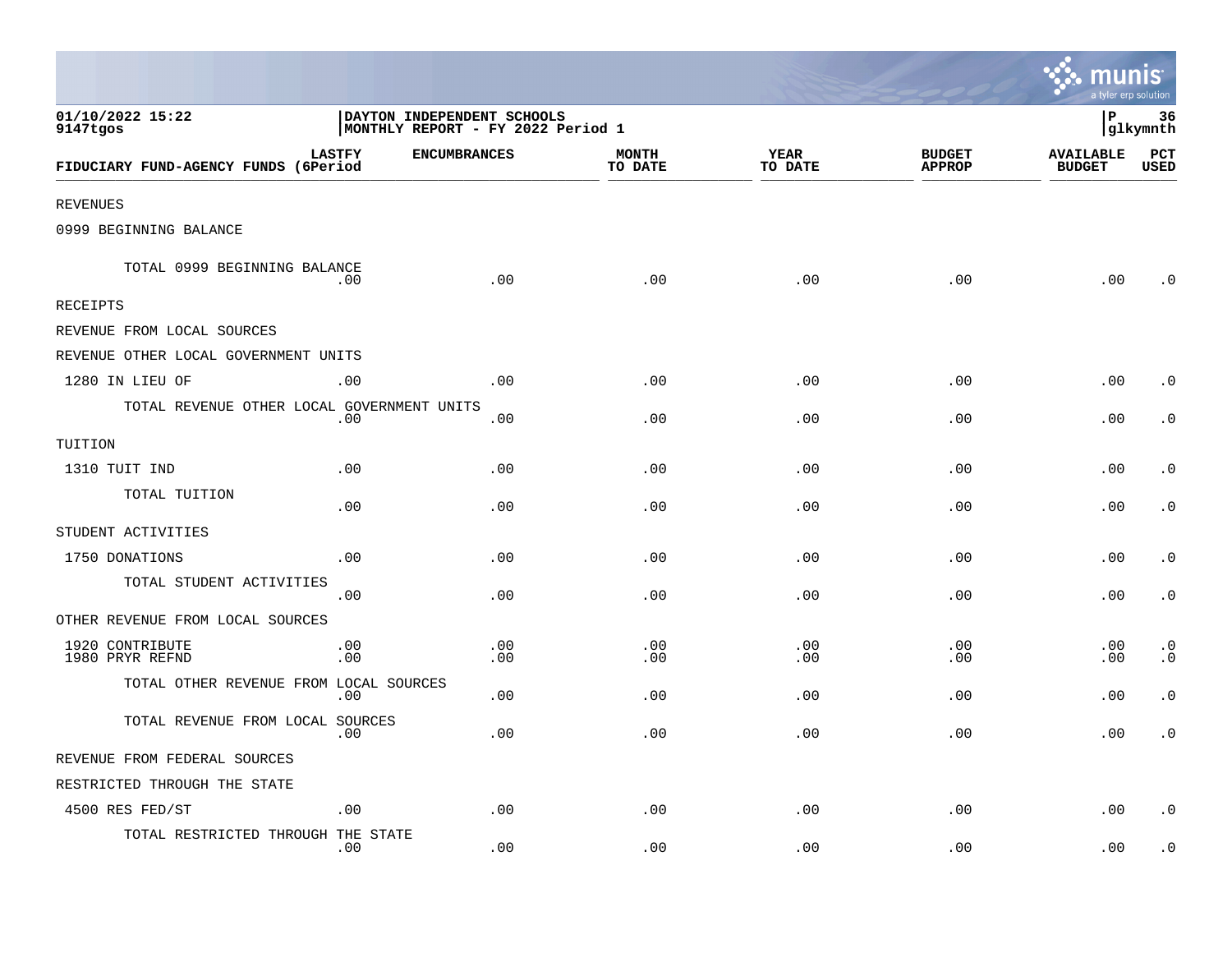

| 01/10/2022 15:22<br>9147tgos       | INDEPENDENT SCHOOLS<br>DAYTON  <br>MONTHLY REPORT - FY 2022 Period 1 |                     |                         |                        |                                |                                   | 37<br> glkymnth |
|------------------------------------|----------------------------------------------------------------------|---------------------|-------------------------|------------------------|--------------------------------|-----------------------------------|-----------------|
| FIDUCIARY FUND-AGENCY FUNDS        | <b>LASTFY</b><br>(6Period                                            | <b>ENCUMBRANCES</b> | <b>MONTH</b><br>TO DATE | <b>YEAR</b><br>TO DATE | <b>BUDGET</b><br><b>APPROP</b> | <b>AVAILABLE</b><br><b>BUDGET</b> | PCT<br>USED     |
| TOTAL REVENUE FROM FEDERAL SOURCES | .00                                                                  | .00                 | .00                     | .00                    | .00                            | .00                               | $\cdot$ 0       |
| TOTAL RECEIPTS                     | .00                                                                  | .00                 | .00                     | .00                    | .00                            | .00                               | $\cdot$ 0       |
| TOTAL REVENUE                      | .00                                                                  | .00                 | .00                     | .00                    | .00                            | .00                               | $\cdot$ 0       |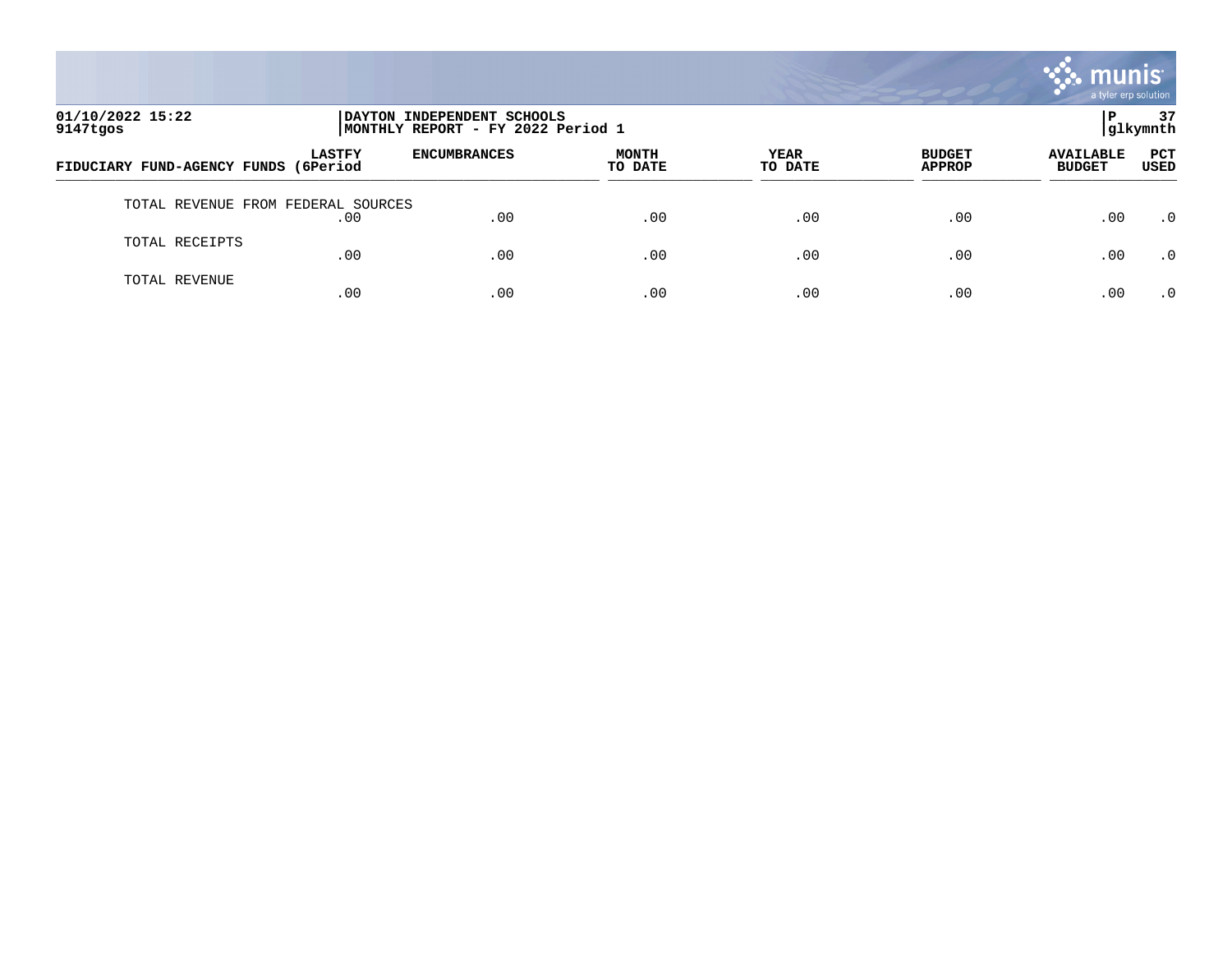

| 01/10/2022 15:22<br>9147tgos         |                                                   | DAYTON INDEPENDENT SCHOOLS<br>MONTHLY REPORT - FY 2022 Period 1 |                         |                        |                                | 38<br>P<br> glkymnth              |             |
|--------------------------------------|---------------------------------------------------|-----------------------------------------------------------------|-------------------------|------------------------|--------------------------------|-----------------------------------|-------------|
| FIDUCIARY FUND-AGENCY FUNDS (6Period | <b>LASTFY</b>                                     | <b>ENCUMBRANCES</b>                                             | <b>MONTH</b><br>TO DATE | <b>YEAR</b><br>TO DATE | <b>BUDGET</b><br><b>APPROP</b> | <b>AVAILABLE</b><br><b>BUDGET</b> | PCT<br>USED |
| EXPENDITURES                         |                                                   |                                                                 |                         |                        |                                |                                   |             |
| 3300<br>COMMUNITY SERVICES           |                                                   |                                                                 |                         |                        |                                |                                   |             |
| 0600                                 | .00                                               | .00                                                             | .00                     | .00                    | .00                            | .00                               | .0          |
| TOTAL 3300                           | COMMUNITY SERVICES<br>.00                         | .00                                                             | .00                     | .00                    | .00                            | .00                               | $\cdot$ 0   |
| TOTAL EXPENDITURES                   | .00                                               | .00                                                             | .00                     | .00                    | .00                            | .00                               | $\cdot$ 0   |
|                                      | TOTAL FOR FIDUCIARY FUND-AGENCY FUNDS (61)<br>.00 | .00                                                             | .00                     | .00                    | .00                            | .00                               | $\cdot$ 0   |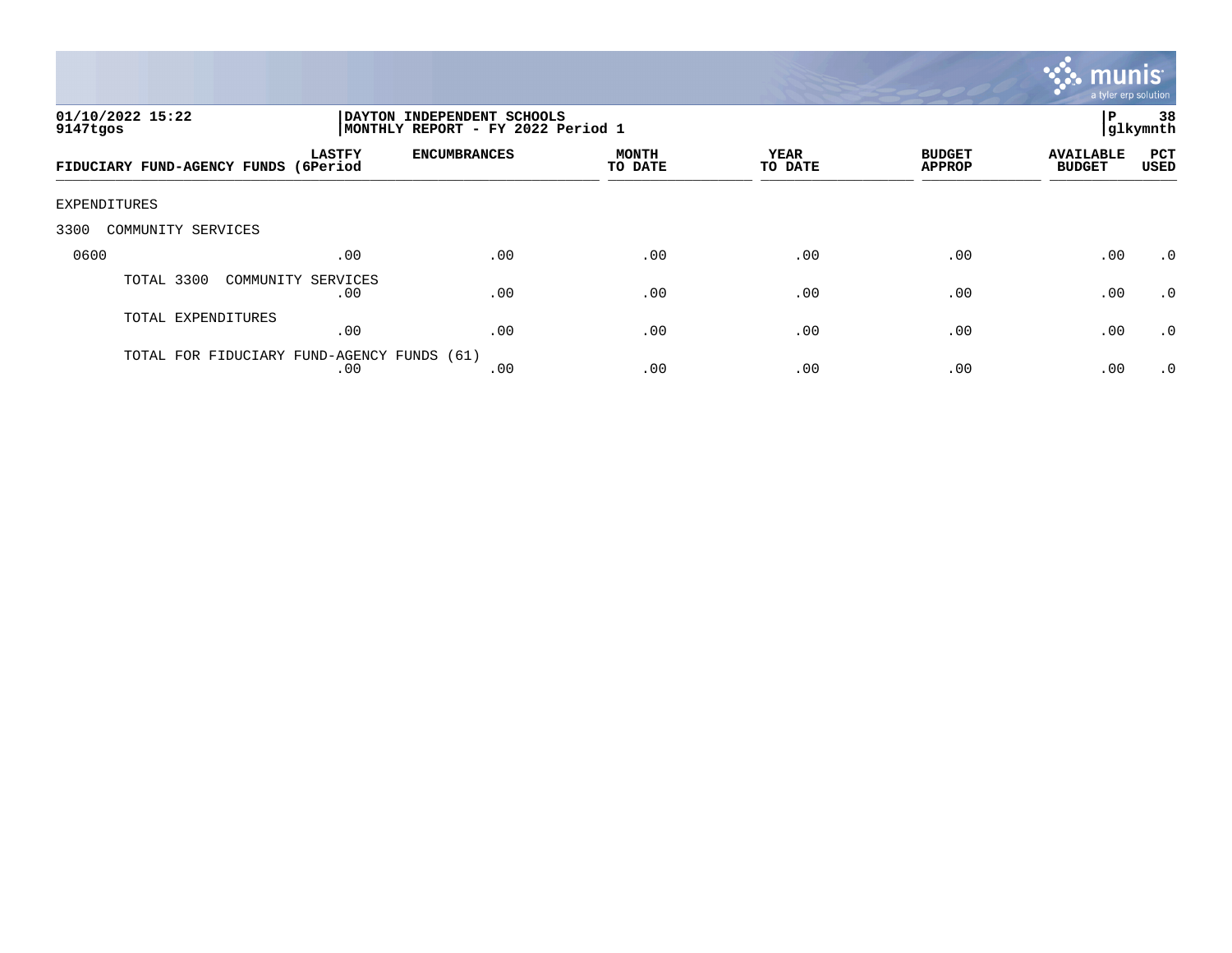|                                                     |                                                                 |                                                |                   |                        |                                | munis<br>a tyler erp solution     |                                                  |
|-----------------------------------------------------|-----------------------------------------------------------------|------------------------------------------------|-------------------|------------------------|--------------------------------|-----------------------------------|--------------------------------------------------|
| 01/10/2022 15:22<br>9147tgos                        | DAYTON INDEPENDENT SCHOOLS<br>MONTHLY REPORT - FY 2022 Period 1 |                                                |                   |                        |                                | l P<br>39<br>glkymnth             |                                                  |
| GOVERNMENTAL ASSETS (8)                             | <b>LASTFY</b><br>Period                                         | <b>ENCUMBRANCES</b><br><b>MONTH</b><br>TO DATE |                   | <b>YEAR</b><br>TO DATE | <b>BUDGET</b><br><b>APPROP</b> | <b>AVAILABLE</b><br><b>BUDGET</b> | <b>PCT</b><br><b>USED</b>                        |
| <b>REVENUES</b>                                     |                                                                 |                                                |                   |                        |                                |                                   |                                                  |
| RECEIPTS                                            |                                                                 |                                                |                   |                        |                                |                                   |                                                  |
| REVENUE FROM LOCAL SOURCES                          |                                                                 |                                                |                   |                        |                                |                                   |                                                  |
| OTHER REVENUE FROM LOCAL SOURCES                    |                                                                 |                                                |                   |                        |                                |                                   |                                                  |
| 1930 GAIN/LOSS                                      | .00                                                             | .00                                            | .00               | .00                    | .00                            | .00                               | $\cdot$ 0                                        |
| TOTAL OTHER REVENUE FROM LOCAL SOURCES              | .00                                                             | .00                                            | .00               | .00                    | .00                            | .00                               | $\cdot$ 0                                        |
| TOTAL REVENUE FROM LOCAL                            | SOURCES<br>.00                                                  | .00                                            | .00               | .00                    | .00                            | .00                               | $\cdot$ 0                                        |
| OTHER RECEIPTS                                      |                                                                 |                                                |                   |                        |                                |                                   |                                                  |
| SALE OR COMP FOR LOSS OF ASSETS                     |                                                                 |                                                |                   |                        |                                |                                   |                                                  |
| 5311 SALE LAND<br>5331 SALE BLDG<br>5341 SALE EQUIP | .00<br>.00<br>.00                                               | .00<br>.00<br>.00                              | .00<br>.00<br>.00 | .00<br>.00<br>.00      | .00<br>.00<br>.00              | .00<br>.00<br>.00                 | $\cdot$ 0<br>$\boldsymbol{\cdot}$ 0<br>$\cdot$ 0 |
| TOTAL SALE OR COMP FOR LOSS OF ASSETS               | .00                                                             | .00                                            | .00               | .00                    | .00                            | .00                               | $\cdot$ 0                                        |
| TOTAL OTHER RECEIPTS                                | .00                                                             | .00                                            | .00               | .00                    | .00                            | .00                               | $\cdot$ 0                                        |
| TOTAL RECEIPTS                                      | .00                                                             | .00                                            | .00               | .00                    | .00                            | .00                               | $\cdot$ 0                                        |
| TOTAL REVENUE                                       | .00                                                             | .00                                            | .00               | .00                    | .00                            | .00                               | $\cdot$ 0                                        |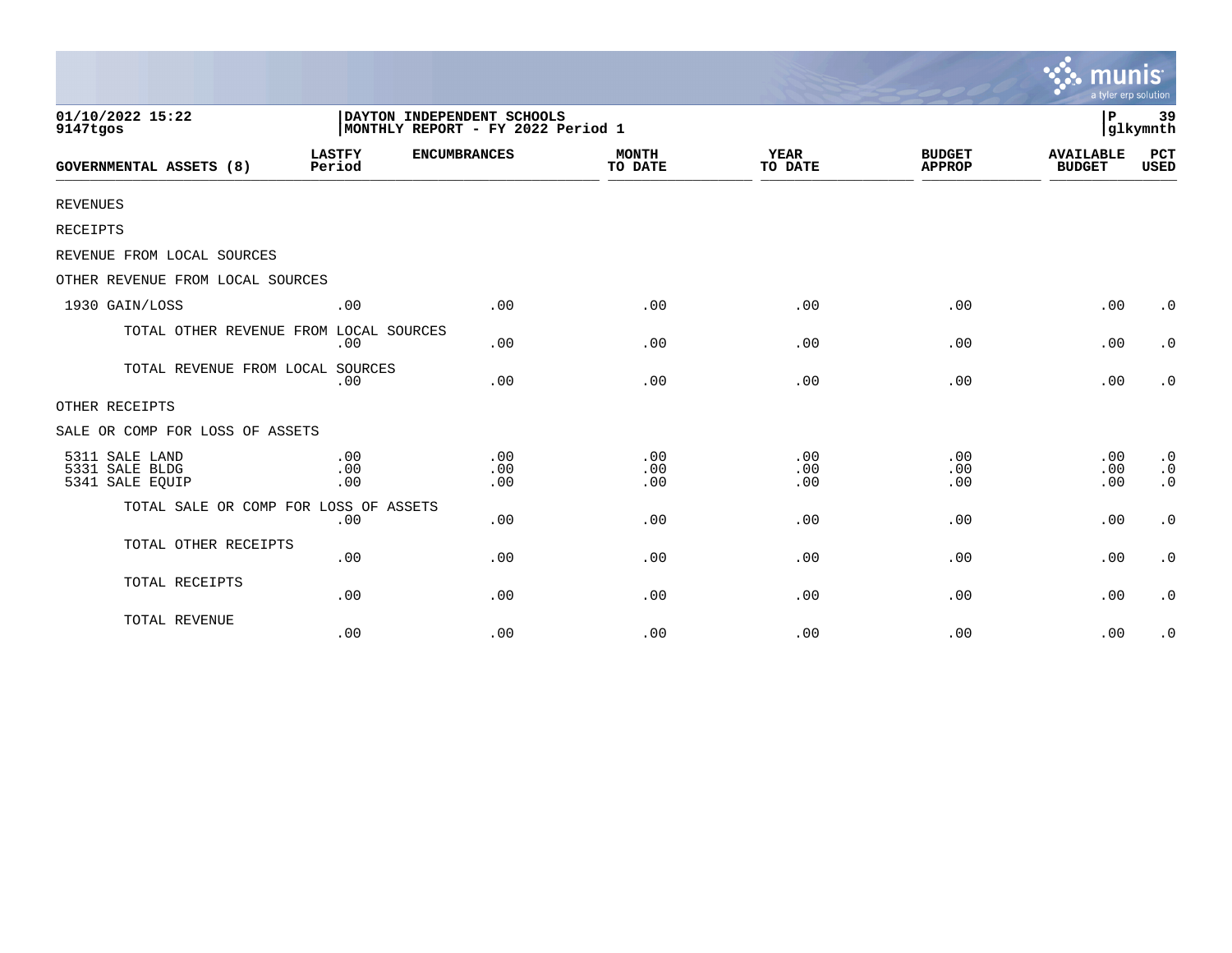|          |                                |                                  |     |                                                                  |                         |                 |                                | a tyler erp solution              |                    |
|----------|--------------------------------|----------------------------------|-----|------------------------------------------------------------------|-------------------------|-----------------|--------------------------------|-----------------------------------|--------------------|
| 9147tgos | 01/10/2022 15:22               |                                  |     | DAYTON INDEPENDENT SCHOOLS<br> MONTHLY REPORT - FY 2022 Period 1 |                         |                 |                                | lР                                | 40<br> glkymnth    |
|          | <b>GOVERNMENTAL ASSETS (8)</b> | <b>LASTFY</b><br>Period          |     | <b>ENCUMBRANCES</b>                                              | <b>MONTH</b><br>TO DATE | YEAR<br>TO DATE | <b>BUDGET</b><br><b>APPROP</b> | <b>AVAILABLE</b><br><b>BUDGET</b> | PCT<br><b>USED</b> |
|          | <b>EXPENDITURES</b>            |                                  |     |                                                                  |                         |                 |                                |                                   |                    |
|          | 1000 INSTRUCTION               |                                  |     |                                                                  |                         |                 |                                |                                   |                    |
| 0700     |                                |                                  | .00 | .00                                                              | .00                     | .00             | .00                            | .00                               | . 0                |
|          | TOTAL 1000                     | INSTRUCTION                      | .00 | .00                                                              | .00                     | .00             | .00                            | .00                               | $\cdot$ 0          |
|          | 2100 STUDENT SUPPORT SERVICES  |                                  |     |                                                                  |                         |                 |                                |                                   |                    |
| 0700     |                                |                                  | .00 | .00                                                              | .00                     | .00             | .00                            | .00                               | $\cdot$ 0          |
|          | TOTAL 2100                     | STUDENT SUPPORT SERVICES         | .00 | .00                                                              | .00                     | .00             | .00                            | .00                               | $\cdot$ 0          |
| 2200     |                                | INSTRUCTIONAL STAFF SUPP SERV    |     |                                                                  |                         |                 |                                |                                   |                    |
| 0700     |                                |                                  | .00 | .00                                                              | .00                     | .00             | .00                            | .00                               | $\cdot$ 0          |
|          | TOTAL 2200                     | INSTRUCTIONAL STAFF SUPP SERV    | .00 | .00                                                              | .00                     | .00             | .00                            | .00                               | $\cdot$ 0          |
| 2300     | DISTRICT ADMIN SUPPORT         |                                  |     |                                                                  |                         |                 |                                |                                   |                    |
| 0700     |                                |                                  | .00 | .00                                                              | .00                     | .00             | .00                            | .00                               | $\cdot$ 0          |
|          | TOTAL 2300                     | DISTRICT ADMIN SUPPORT           | .00 | .00                                                              | .00                     | .00             | .00                            | .00                               | $\cdot$ 0          |
| 2400     | SCHOOL ADMIN SUPPORT           |                                  |     |                                                                  |                         |                 |                                |                                   |                    |
| 0700     |                                |                                  | .00 | .00                                                              | .00                     | .00             | .00                            | .00                               | $\cdot$ 0          |
|          | TOTAL 2400                     | SCHOOL ADMIN SUPPORT             | .00 | .00                                                              | .00                     | .00             | .00                            | .00                               | $\cdot$ 0          |
| 2500     | BUSINESS SUPPORT SERVICES      |                                  |     |                                                                  |                         |                 |                                |                                   |                    |
| 0700     |                                |                                  | .00 | .00                                                              | .00                     | .00             | .00                            | .00                               | $\cdot$ 0          |
|          | TOTAL 2500                     | BUSINESS SUPPORT SERVICES        | .00 | .00                                                              | .00                     | .00             | .00                            | .00                               | $\cdot$ 0          |
| 2600     |                                | PLANT OPERATIONS AND MAINTENANCE |     |                                                                  |                         |                 |                                |                                   |                    |
| 0700     |                                |                                  | .00 | .00                                                              | .00                     | .00             | .00                            | .00                               | $\cdot$ 0          |
|          | TOTAL 2600                     | PLANT OPERATIONS AND MAINTENANCE | .00 | .00                                                              | .00                     | .00             | .00                            | .00                               | $\cdot$ 0          |

2700 STUDENT TRANSPORTATION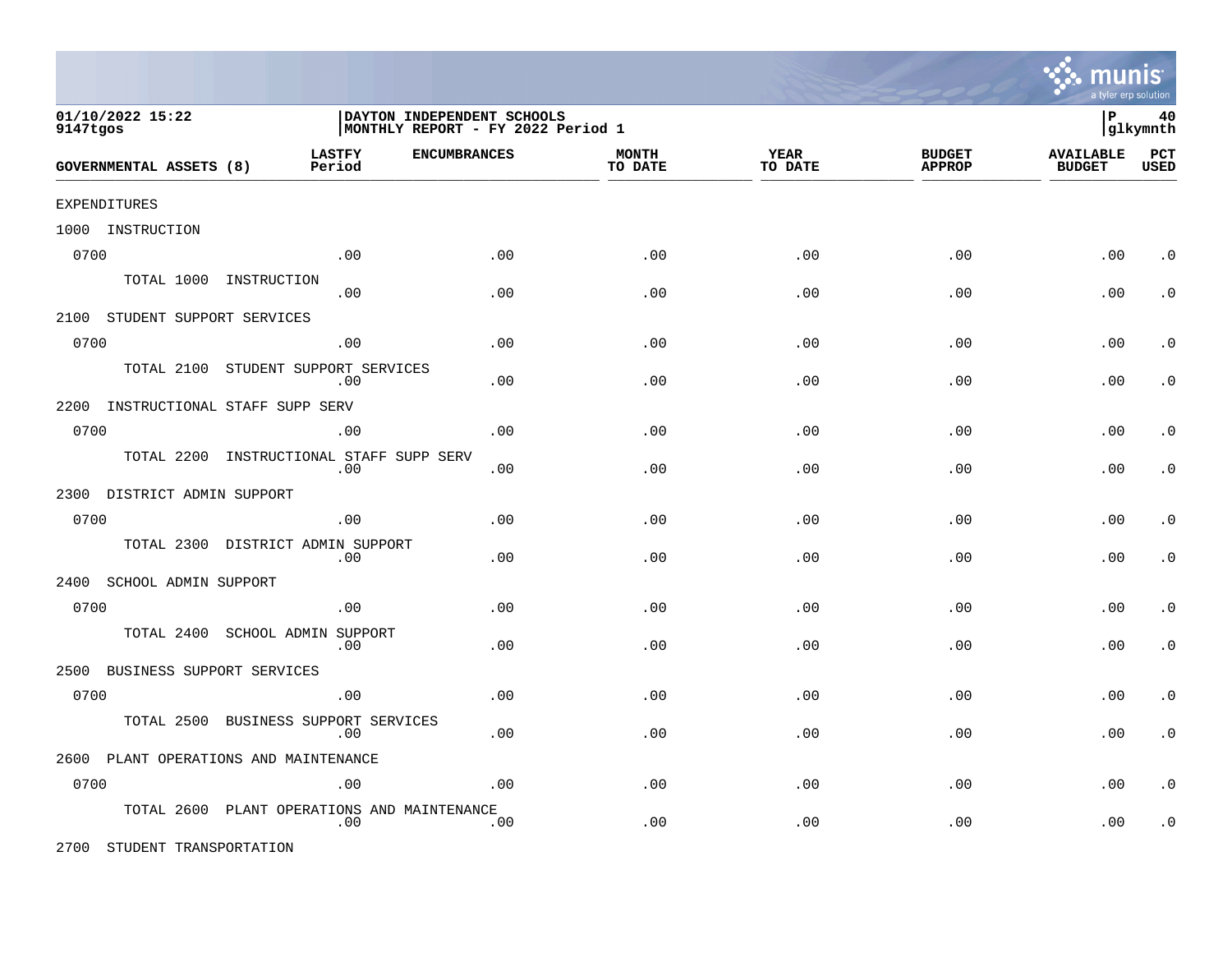

| 01/10/2022 15:22<br>9147tgos |                                          | <b>DAYTON</b><br>INDEPENDENT SCHOOLS<br>MONTHLY REPORT - FY 2022 Period 1 |                         |                        |                                |                                   |                    |
|------------------------------|------------------------------------------|---------------------------------------------------------------------------|-------------------------|------------------------|--------------------------------|-----------------------------------|--------------------|
| GOVERNMENTAL ASSETS (8)      | <b>LASTFY</b><br>Period                  | <b>ENCUMBRANCES</b>                                                       | <b>MONTH</b><br>TO DATE | <b>YEAR</b><br>TO DATE | <b>BUDGET</b><br><b>APPROP</b> | <b>AVAILABLE</b><br><b>BUDGET</b> | PCT<br><b>USED</b> |
| 0700                         | .00                                      | .00                                                                       | .00                     | .00                    | .00                            | .00                               | $\cdot$ 0          |
| 2700<br>TOTAL                | STUDENT TRANSPORTATION<br>.00            | .00                                                                       | .00                     | .00                    | .00                            | .00                               | $\cdot$ 0          |
| 3300<br>COMMUNITY SERVICES   |                                          |                                                                           |                         |                        |                                |                                   |                    |
| 0700                         | .00                                      | .00                                                                       | .00                     | .00                    | .00                            | .00                               | $\cdot$ 0          |
| TOTAL 3300                   | COMMUNITY<br>SERVICES<br>.00             | .00                                                                       | .00                     | .00                    | .00                            | .00                               | .0                 |
| TOTAL EXPENDITURES           | .00                                      | .00                                                                       | .00                     | .00                    | .00                            | .00                               | $\cdot$ 0          |
|                              | TOTAL FOR GOVERNMENTAL ASSETS (8)<br>.00 | .00                                                                       | .00                     | .00                    | .00                            | .00                               | $\cdot$ 0          |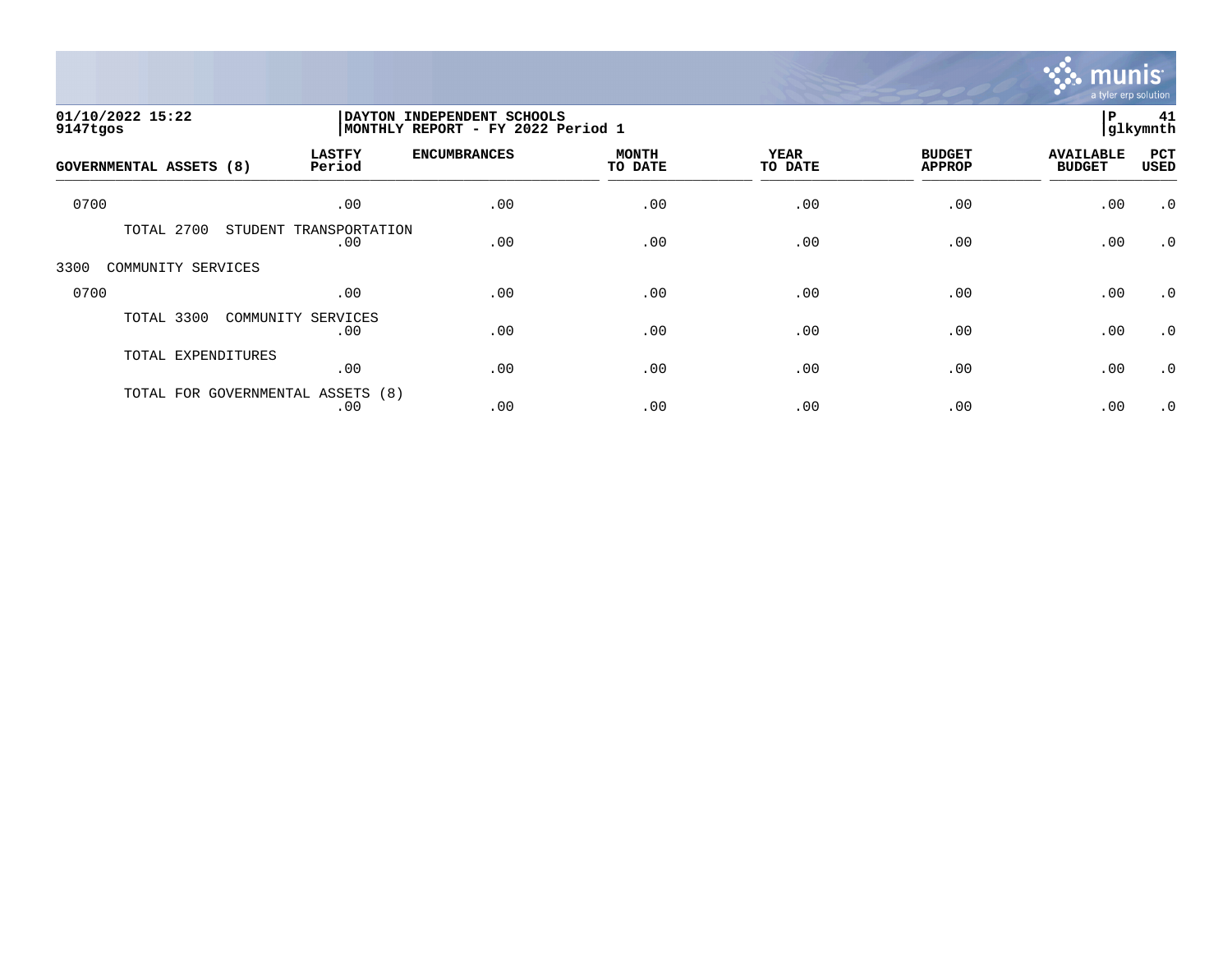|                                                                                                  |                         |                     |                         |                        |                                | munis<br>a tyler erp solution     |             |
|--------------------------------------------------------------------------------------------------|-------------------------|---------------------|-------------------------|------------------------|--------------------------------|-----------------------------------|-------------|
| 01/10/2022 15:22<br>DAYTON INDEPENDENT SCHOOLS<br>9147tgos<br> MONTHLY REPORT - FY 2022 Period 1 |                         |                     |                         |                        |                                |                                   |             |
| FOOD SERVICE ASSETS (81)                                                                         | <b>LASTFY</b><br>Period | <b>ENCUMBRANCES</b> | <b>MONTH</b><br>TO DATE | <b>YEAR</b><br>TO DATE | <b>BUDGET</b><br><b>APPROP</b> | <b>AVAILABLE</b><br><b>BUDGET</b> | PCT<br>USED |
| <b>REVENUES</b>                                                                                  |                         |                     |                         |                        |                                |                                   |             |
| RECEIPTS                                                                                         |                         |                     |                         |                        |                                |                                   |             |
| REVENUE FROM LOCAL SOURCES                                                                       |                         |                     |                         |                        |                                |                                   |             |
| OTHER REVENUE FROM LOCAL SOURCES                                                                 |                         |                     |                         |                        |                                |                                   |             |
| 1930 GAIN/LOSS                                                                                   | .00                     | .00                 | .00                     | .00                    | .00                            | .00                               | $\cdot$ 0   |
| TOTAL OTHER REVENUE FROM LOCAL SOURCES                                                           | .00                     | .00                 | .00                     | .00                    | .00                            | .00                               | .0          |
| TOTAL REVENUE FROM LOCAL SOURCES                                                                 | .00                     | .00                 | .00                     | .00                    | .00                            | .00                               | .0          |
| TOTAL RECEIPTS                                                                                   | .00                     | .00                 | .00                     | .00                    | .00                            | .00                               | $\cdot$ 0   |
| TOTAL REVENUE                                                                                    | .00                     | .00                 | .00                     | .00                    | .00                            | .00                               | $\cdot$ 0   |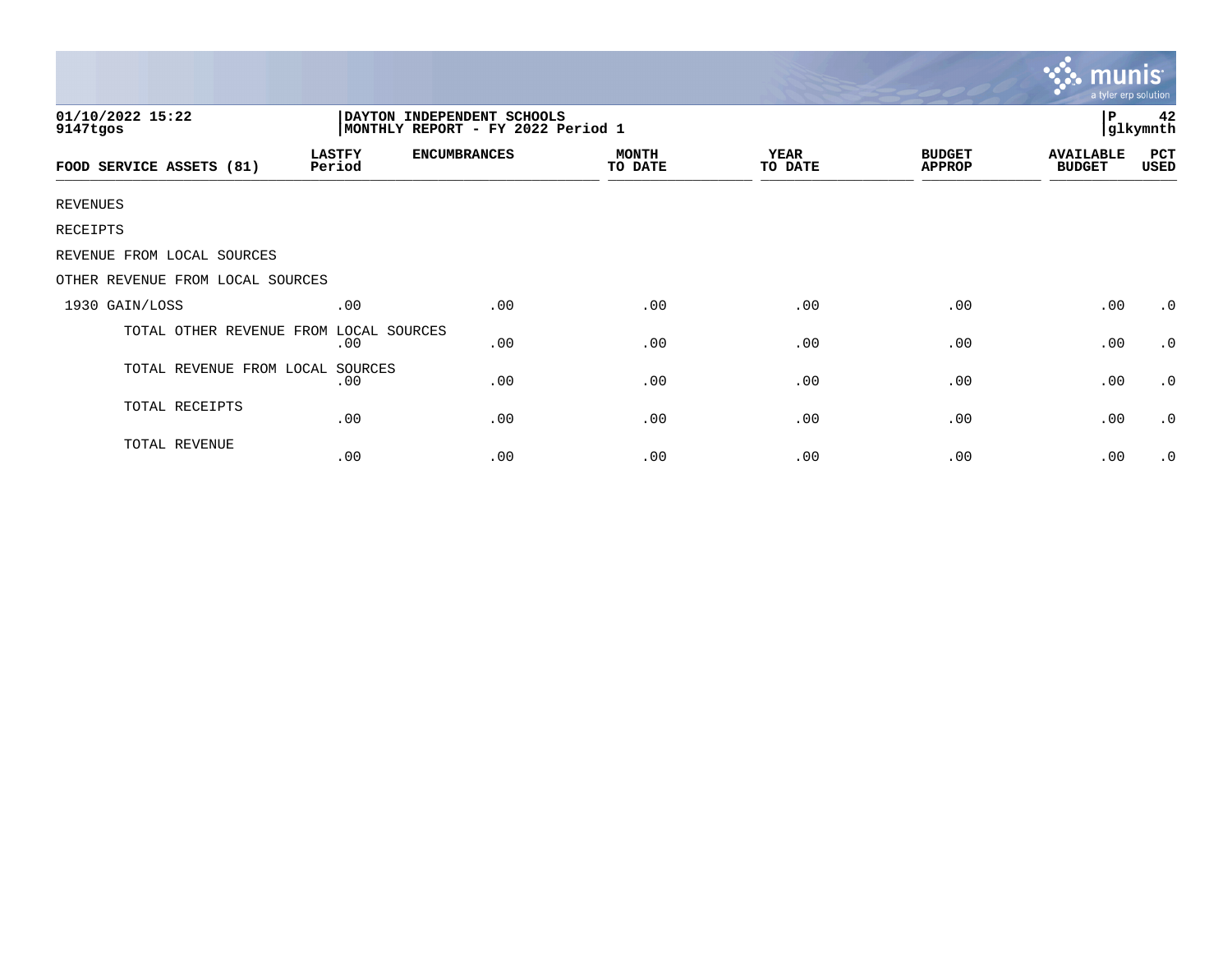

| 01/10/2022 15:22<br>9147tgos   |                                           | P<br>DAYTON INDEPENDENT SCHOOLS<br> glkymnth<br>MONTHLY REPORT - FY 2022 Period 1 |                         |                 |                                |                                   |                    |
|--------------------------------|-------------------------------------------|-----------------------------------------------------------------------------------|-------------------------|-----------------|--------------------------------|-----------------------------------|--------------------|
| FOOD SERVICE ASSETS (81)       | <b>LASTFY</b><br>Period                   | <b>ENCUMBRANCES</b>                                                               | <b>MONTH</b><br>TO DATE | YEAR<br>TO DATE | <b>BUDGET</b><br><b>APPROP</b> | <b>AVAILABLE</b><br><b>BUDGET</b> | PCT<br><b>USED</b> |
| EXPENDITURES                   |                                           |                                                                                   |                         |                 |                                |                                   |                    |
| 3100<br>FOOD SERVICE OPERATION |                                           |                                                                                   |                         |                 |                                |                                   |                    |
| 0700                           | .00                                       | .00                                                                               | .00                     | .00             | .00                            | .00                               | $\cdot$ 0          |
| TOTAL 3100                     | FOOD SERVICE OPERATION<br>.00             | .00                                                                               | .00                     | .00             | .00                            | .00                               | $\cdot$ 0          |
| TOTAL EXPENDITURES             | .00                                       | .00                                                                               | .00                     | .00             | .00                            | .00                               | .0                 |
|                                | TOTAL FOR FOOD SERVICE ASSETS (81)<br>.00 | .00                                                                               | .00                     | .00             | .00                            | .00                               | $\cdot$ 0          |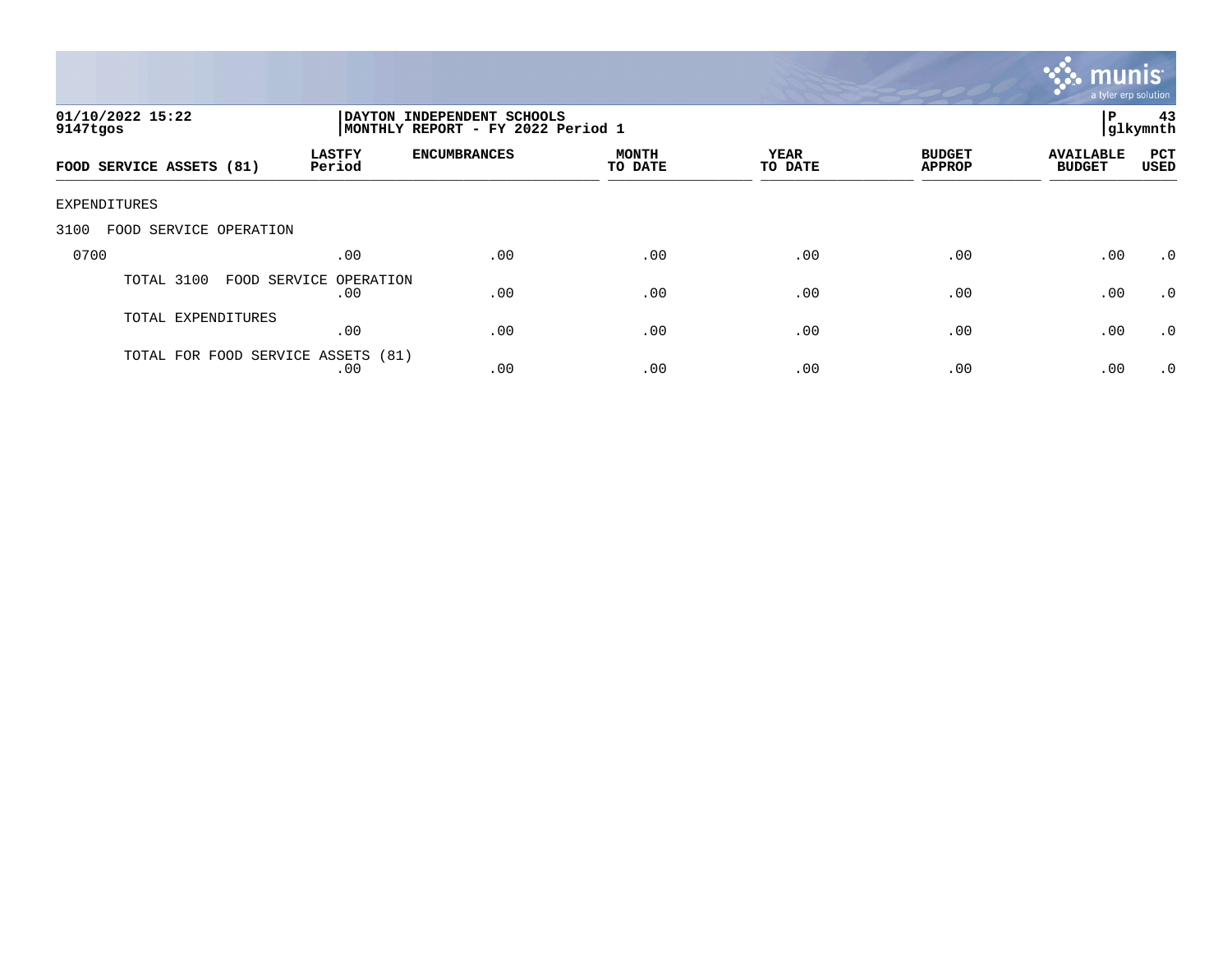|                                  |                         |                                                                 |                         |                 | <b>W. THUTHS</b><br>a tyler erp solution |                                   |                |
|----------------------------------|-------------------------|-----------------------------------------------------------------|-------------------------|-----------------|------------------------------------------|-----------------------------------|----------------|
| 01/10/2022 15:22<br>9147tgos     |                         | DAYTON INDEPENDENT SCHOOLS<br>MONTHLY REPORT - FY 2022 Period 1 |                         |                 |                                          |                                   | 44<br>glkymnth |
| DAY CARE ASSETS (82)             | <b>LASTFY</b><br>Period | <b>ENCUMBRANCES</b>                                             | <b>MONTH</b><br>TO DATE | YEAR<br>TO DATE | <b>BUDGET</b><br><b>APPROP</b>           | <b>AVAILABLE</b><br><b>BUDGET</b> | PCT<br>USED    |
| REVENUES                         |                         |                                                                 |                         |                 |                                          |                                   |                |
| RECEIPTS                         |                         |                                                                 |                         |                 |                                          |                                   |                |
| REVENUE FROM LOCAL SOURCES       |                         |                                                                 |                         |                 |                                          |                                   |                |
| OTHER REVENUE FROM LOCAL SOURCES |                         |                                                                 |                         |                 |                                          |                                   |                |
| 1930 GAIN/LOSS                   | .00                     | .00                                                             | .00                     | .00             | .00                                      | .00                               | $\cdot$ 0      |
| TOTAL OTHER REVENUE FROM         | LOCAL SOURCES<br>.00    | .00                                                             | .00                     | .00             | .00                                      | .00                               | $\cdot$ 0      |
| TOTAL REVENUE FROM LOCAL         | SOURCES<br>.00          | .00                                                             | .00                     | .00             | .00                                      | .00                               | $\cdot$ 0      |
| TOTAL RECEIPTS                   | .00                     | .00                                                             | .00                     | .00             | .00                                      | .00                               | $\cdot$ 0      |
| TOTAL REVENUE                    | .00                     | .00                                                             | .00                     | .00             | .00                                      | .00                               | $\cdot$ 0      |

 $\sim$   $\sim$   $\sim$   $\sim$   $\sim$   $\sim$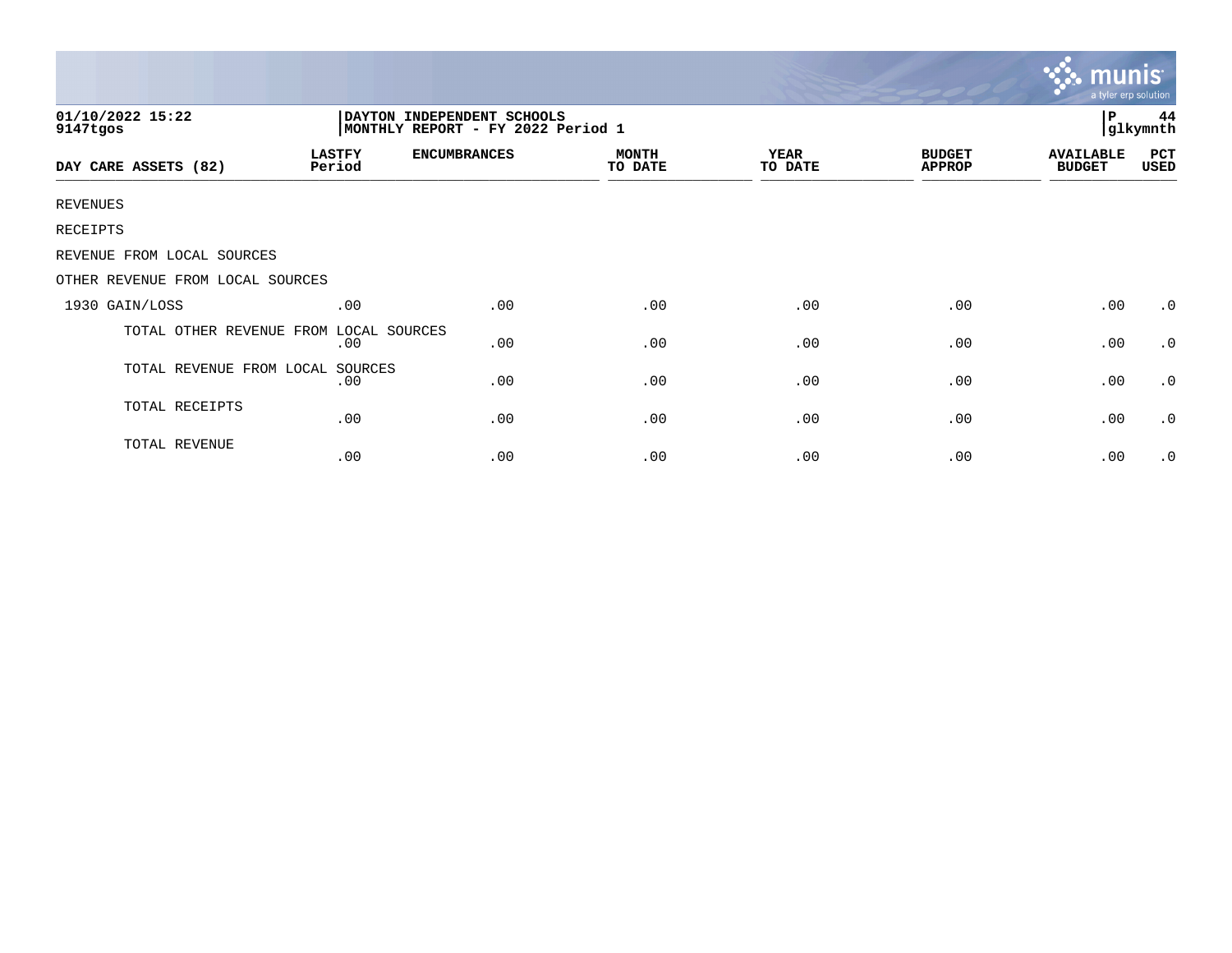

| 01/10/2022 15:22<br>9147tgos   |                            | DAYTON INDEPENDENT SCHOOLS<br>MONTHLY REPORT - FY 2022 Period 1 |                         |                 |                                |                                   |                    |
|--------------------------------|----------------------------|-----------------------------------------------------------------|-------------------------|-----------------|--------------------------------|-----------------------------------|--------------------|
| DAY CARE ASSETS (82)           | <b>LASTFY</b><br>Period    | <b>ENCUMBRANCES</b>                                             | <b>MONTH</b><br>TO DATE | YEAR<br>TO DATE | <b>BUDGET</b><br><b>APPROP</b> | <b>AVAILABLE</b><br><b>BUDGET</b> | PCT<br><b>USED</b> |
| EXPENDITURES                   |                            |                                                                 |                         |                 |                                |                                   |                    |
| 3200<br>DAY CARE OPERATIONS    |                            |                                                                 |                         |                 |                                |                                   |                    |
| 0700                           | .00                        | .00                                                             | .00                     | .00             | .00                            | .00                               | $\cdot$ 0          |
| TOTAL 3200                     | DAY CARE OPERATIONS<br>.00 | .00                                                             | .00                     | .00             | .00                            | .00                               | .0                 |
| TOTAL EXPENDITURES             | .00                        | .00                                                             | .00                     | .00             | .00                            | .00                               | .0                 |
| TOTAL FOR DAY CARE ASSETS (82) | .00                        | .00                                                             | .00                     | .00             | .00                            | .00                               | $\cdot$ 0          |